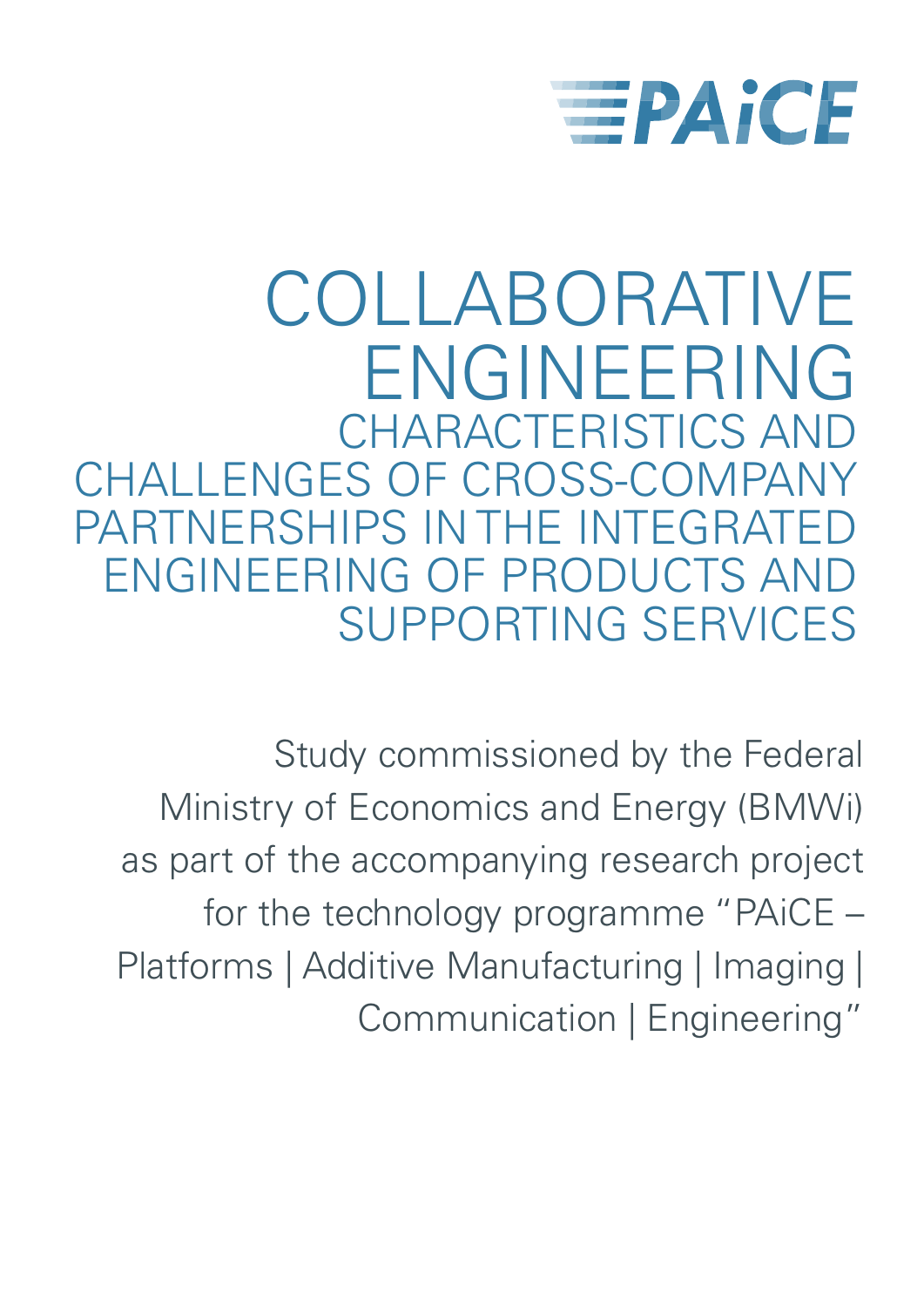# Imprint

### **Published by**

Begleitforschung PAiCE iit-Institut | Institute for Innovation and Technology Peter Gabriel Steinplatz 1 10623 Berlin gabriel@iit-berlin.de

### **Authors**

Dr. Matthias Künzel Dr. Tom Kraus Sebastian Straub LL.M.

### **Design and layout**

Loesch*Hund*Liepold Kommunikation GmbH Hauptstraße 28 | 10827 Berlin paice@lhlk.de

#### **Status**

December 2020

#### **Photographs and illustrations**

Accompanying Research Project ("Begleitforschung") for PAiCE

Supported by:



**Federal Ministry** for Economic Affairs and Energy

on the basis of a decision by the German Bundestag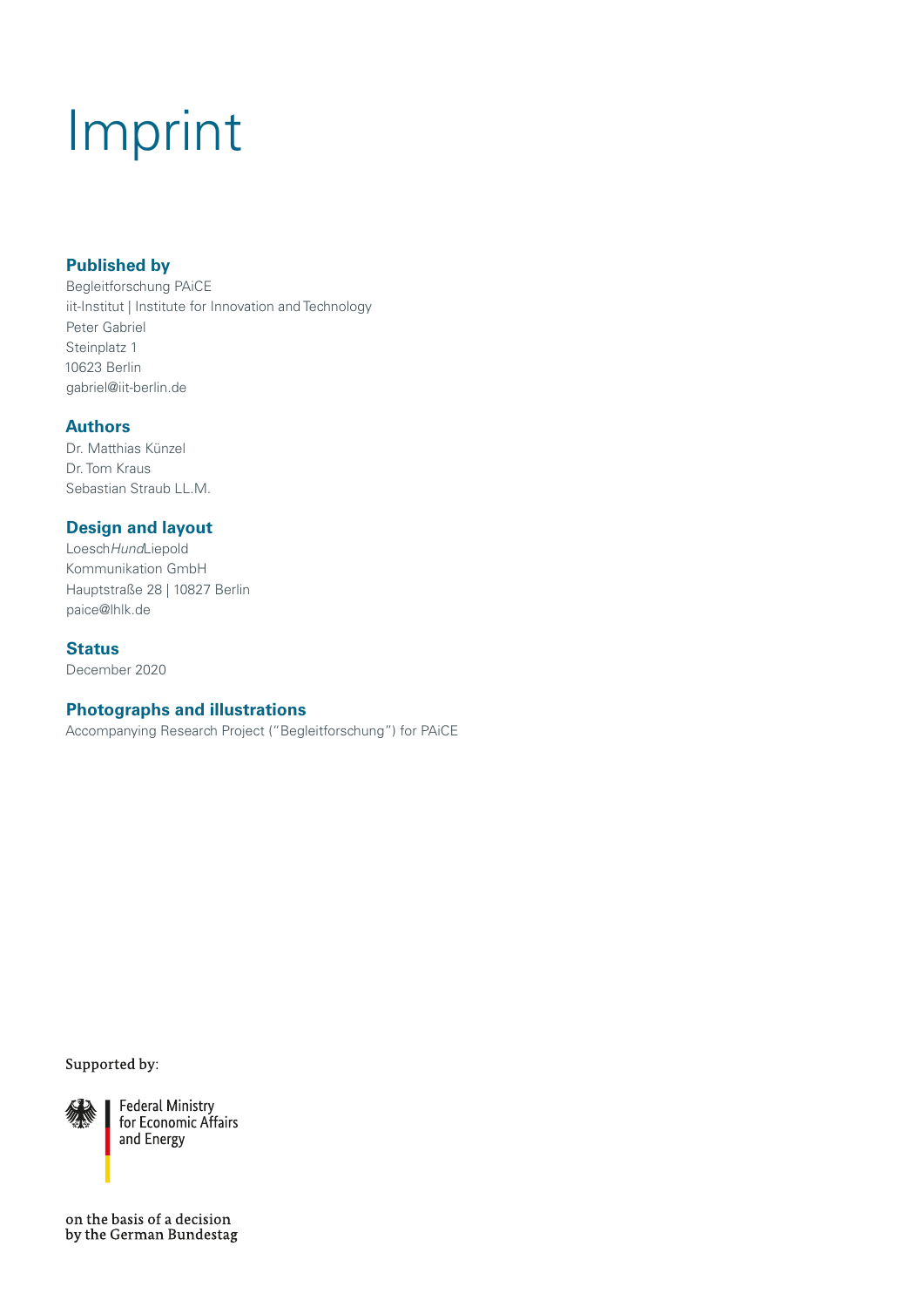# **Contents**

| 4 Challenges and solutions from an interdisciplinary expert's perspective17    |
|--------------------------------------------------------------------------------|
|                                                                                |
|                                                                                |
| 4.1.2 Assessment from a practical point of view 17                             |
|                                                                                |
|                                                                                |
|                                                                                |
|                                                                                |
|                                                                                |
|                                                                                |
|                                                                                |
|                                                                                |
|                                                                                |
|                                                                                |
|                                                                                |
|                                                                                |
| 5 Conclusion: The main features and challenges of collaborative engineering 36 |
|                                                                                |
|                                                                                |
|                                                                                |
|                                                                                |
|                                                                                |
| 6 Steps for implementing collaborative engineering 40                          |
|                                                                                |
|                                                                                |
|                                                                                |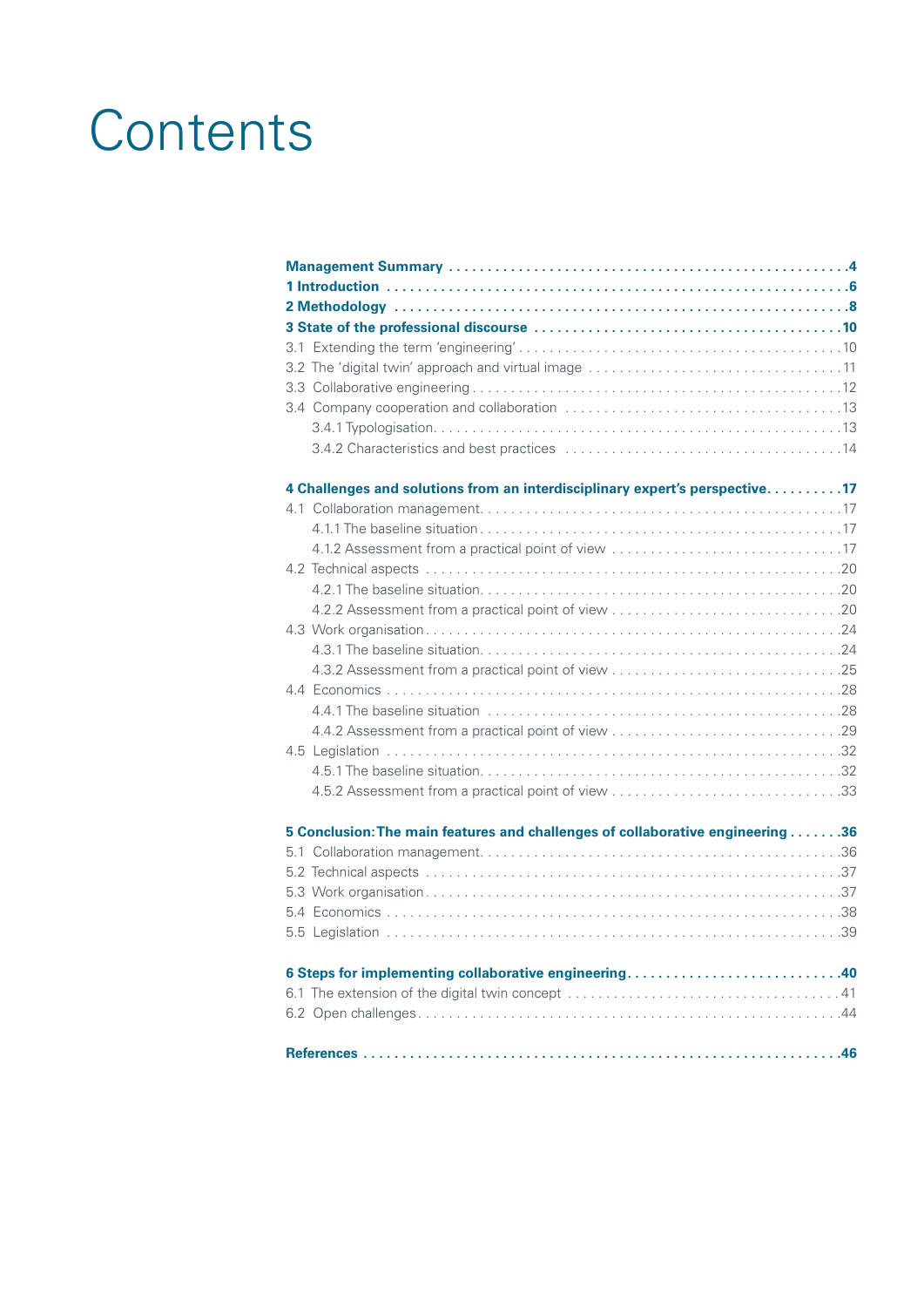## <span id="page-3-0"></span>Management Summary

Engineering is crucial for the economic success of products and services. However, the criteria for success change: Price, quality and functionality are no longer the only key factors. Instead, engineering increasingly creates the prerequisites for future business models by supplying supporting services and new ways of product upgrades. In the future engineering will accompany the entire lifetime of a product.

Against this background, it is extremely advantageous if operational interaction between companies, which is taken for granted today, also reflects in a process of collaborative engineering. In this way, manufacturing being strongly characterised by a division of labour and multi-component-systems can be mapped in a joint engineering process involving multiple companies. As a result, components and end products can be better coordinated in the initial design phase. Should any changes or further developments occur at a later point in time, component manufacturers, system integrators as well as new stakeholders can develop the system further without the need to carry out time-consuming data transformation or stock-taking processes.

Most of today's experiences in collaborative work can be found in research and development (R&D), i. e. primarily during the pre-competition phase. This interaction is often described by the catchword 'open innovation'. Close co-operation models have also made their inroads into manufacturing, one example being automobile production with its supplier network. Moreover, subcontracting engineering services have become common practice today. Subcontracting, however, refers to limited and rather temporary business relationships that are additionally based on clear-cut contractual relationships (commissioning). The collaboration model, on the other hand, is based on equality. Regional innovation clusters, for example, represent such an ecosystem aimed at equality and long-term strategic partnership that has proven to be economically successful in recent decades.

In the context of this study, face-to-face and group interviews were conducted with 36 experts from companies and research institutions in order to learn about their views regarding the challenges of collaborative engineering in the fields of technology, work organisation, economics and law and/or to obtain their feedback on a draft version in a review workshop.

It was found that it was still too early for a detailed strategic roadmap for the concrete implementation of collaborative engineering. The status quo and foreseeable steps to create the basis for collaborative engineering can nevertheless be well described:

From a technical perspective, foreseeable and necessary steps to take are the development of data and exchange formats being compatible across domains and value chains, the ability to ensure data consistency among collaborators and the development of tools that allow for a task-specific dimension reduction. Artificial intelligence will be included in engineering as a newly available capability. As an engineering tool, however, the employment of artificial intelligence will continue to be limited to routine tasks in the foreseeable future due to the technology's current state of development.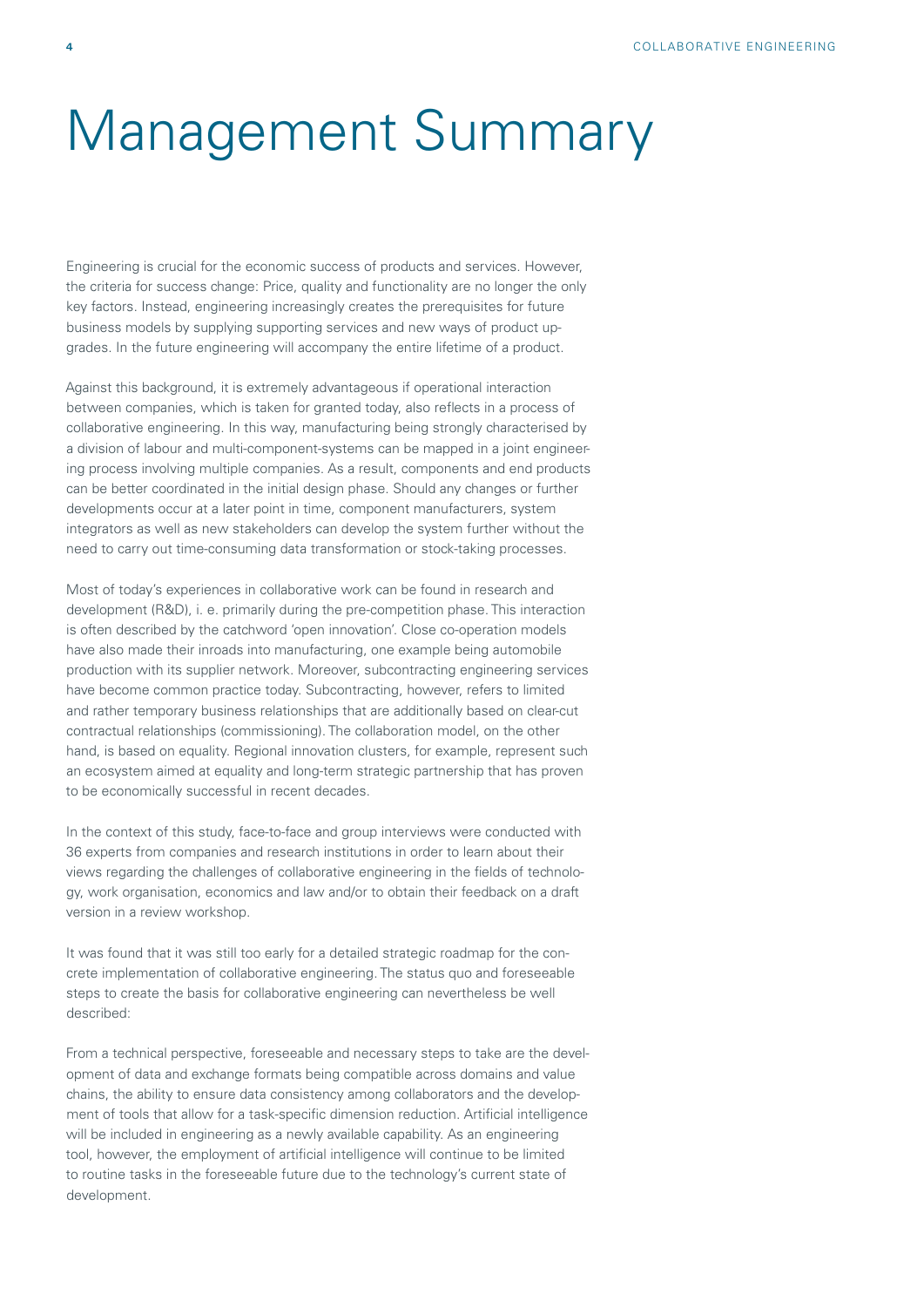Whilst engineering, especially with regard to its creative component, is less likely to be fully automated, changes in work culture will definitely take place: Heterogeneous teams, agility and quasi-parallel work present new challenges. Regional and technical cultural differences can only be overcome by strengthening interdisciplinary communication skills and developing a culture of communication.

The challenge of data management and storage in future collaborative engineering is one example that illustrates the complexity due to the close interaction between different examination levels. Here, technical aspects as well as economic and legal factors will be crucial for all future developments. Both centralized platform concepts and decentralized peer-to-peer solutions appear to be promising and have their pros and cons for different use cases. Accordingly, it remains to be seen which solution for collaborative engineering and the associated value chains and business models will prevail in the capital goods industry.

The legal situation in collaborative engineering is worrying for users in various respects. Conventional approaches fail to map global value chains to national legislation adequately. Strongly internationalised copyright or patent law will have a key role due to the importance of the 'level of creativity' characterizing individual and collaborative engineering services from a legal point of view. On the other hand, the legal concept of 'data sovereignty' as the basis for business models in a data-driven economy is only in its early development phase. Elaborated contractual agreements can compensate for this, but might lead to an image of asymmetric market power.

The concept of the digital twin will have to be expanded in order to fulfil its key function as a virtual image of products, services and processes and to reflect all the observation levels relevant for the engineering process itself. This expansion will, for example,

- enable the simulation of business models for economic potential evaluation,
- incorporate information regarding the authorship and expertise of individuals,
- **EXECUTE:** establish collaborative business and participation models
- and also take nationally applicable regulations and laws into account.

The expanded digital twin will hence become the key element of success for the widespread use of collaborative engineering.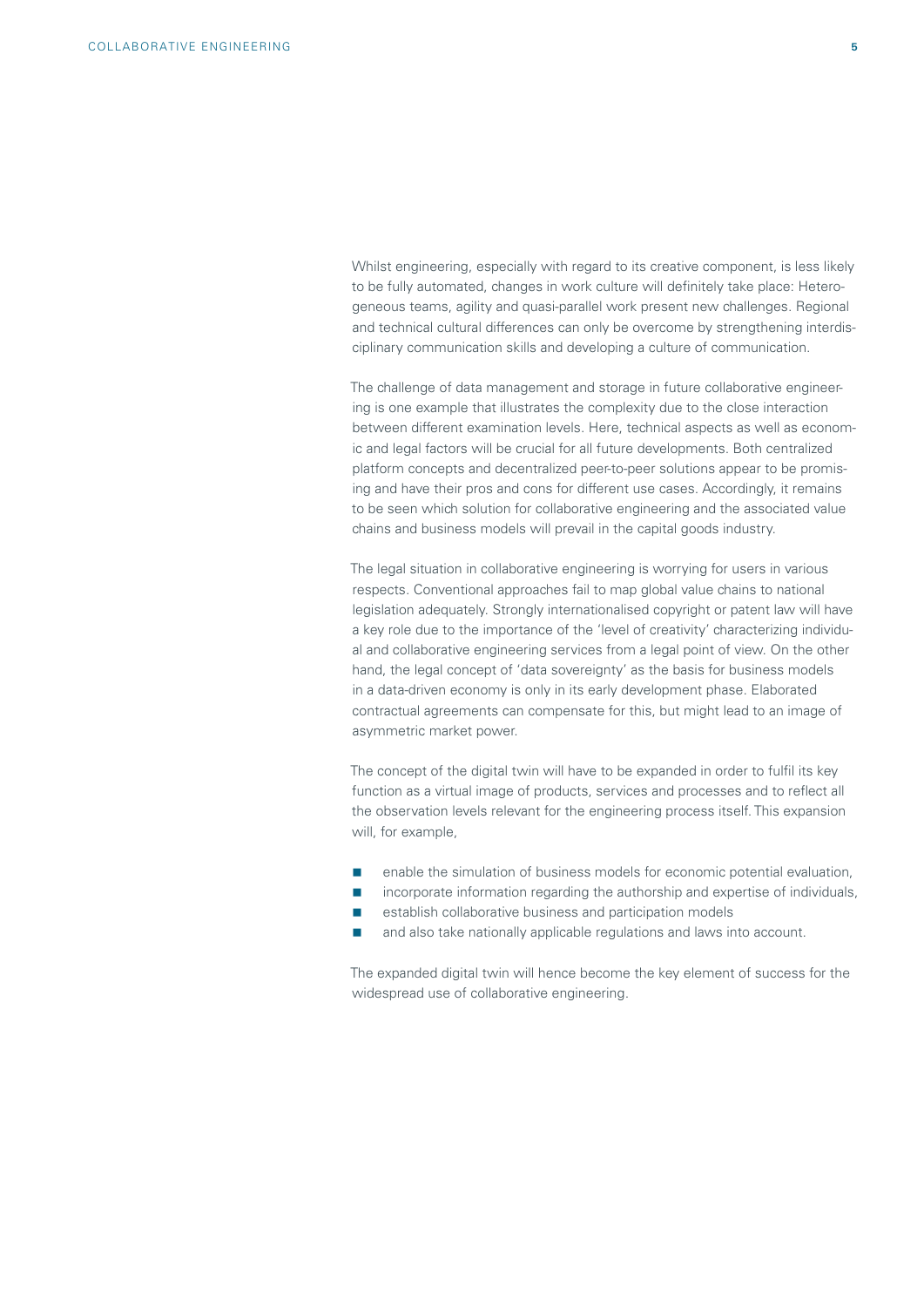## <span id="page-5-0"></span>1 Introduction

Collaborative engineering is a special form of cross-company collaboration that can take place at different stages of the lifecycle of technical plants, products, services and processes. Collaborative engineering is characterised by a parallel, collaborative work process involving several stakeholders (engineers, technicians and computer scientists) who usually work at different companies. What typically motivates collaborating companies is the generation of competitive advantages with regard to innovation, capacity or efficiency.

The consistent use of software tools for design, construction, simulation, testing, product data management and technical documentation during the design phase has long been common practice. This enables both shorter design phases and coordinated interaction between different disciplines (such as mechanics, electronics, software engineering) in the engineering process and hence more efficient solutions. Especially for long-lived assets, however, engineering is no longer limited to the early phases of the value chain. engineering has increasingly become a task accompanying the whole life-cycle, from system integration, ongoing operation, maintenance, retrofitting and system redesign, right through to dismantling.

It is likely that in the foreseeable future joint engineering processes involving different companies will be much more common in manufacturing. Already today the manufacturing sector is characterized by multi-component systems and a respective division of labour (integration of supplier parts). This way, it will be possible to better match supplier parts and end products with each other, create the basis for new services, increase resource efficiency and implement new product properties.

Requirements increase as cross-company collaboration in engineering advances: At a technical level, the software systems involved are becoming significantly more heterogeneous, and different working methods and processes must be taken into account. From an economic perspective, collaboration must pay off for all stakeholders, taking typical product lifecycles in the capital goods industry into account.

However, the prerequisites and success factors for collaborative engineering are still largely unknown. It is still not clear whether solutions and experience from other markets and ecosystems can simply be transferred to engineering as a key element of industrial value chains:

- Digital platforms have become tried-and-tested tools of the digital economy. In their current form, today's platform models, such as markets or open data-based systems, appear to be only conditionally suitable for engineering tasks since they do not adequately reflect economic interests, data storage periods, intellectual property issues and legal constellations.
- The differences that exist in legal systems can create a considerable degree of uncertainty with regard to collaborative engineering processes. In collaborative engineering, global value chains collide with regulations that are strongly influenced by national law and that have different interpretations of business models and different definitions, for example, with regard to copyright, data sovereignty or intellectual property law.
- **Collaborative engineering will bring about changes in work organisation and manage**ment processes. The elimination of hierarchical structures and dynamic team compositions, for example, must be taken into account by appropriate management methods.
- At a technical level, the preconditions for a later integration of yet unspecified components or services must be created as early as during the initial engineering design phase.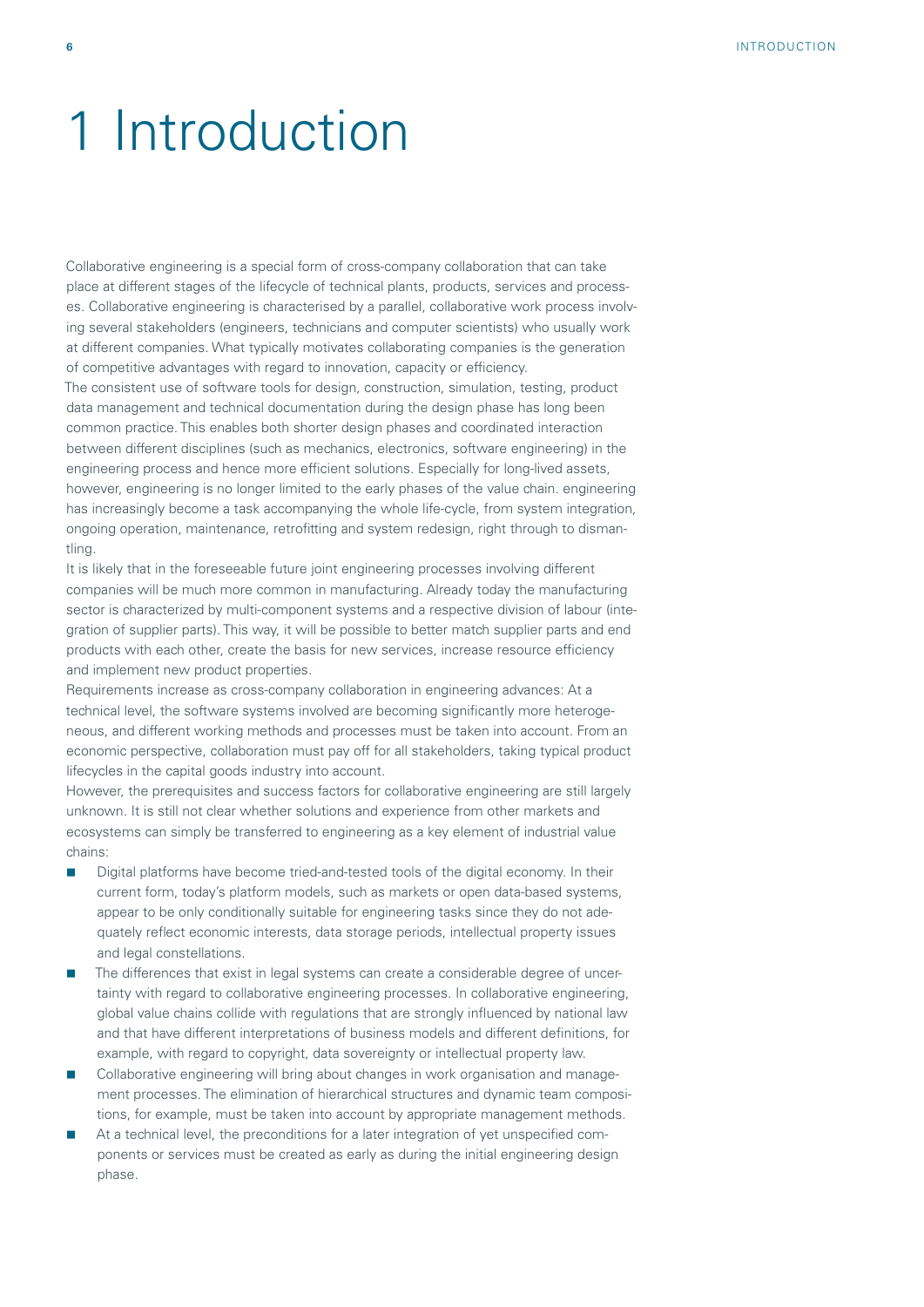In order to address these and other questions, the present study was prepared as part of the accompanying research programme PAiCE. For this purpose, 36 experts from companies and research institutions were interviewed or asked for feedback on a study draft versionwithin the framework of a review workshop.

Chapter 2 describes the methodology of the study in detail. Chapter 3 outlines the current debate among experts regarding the expanded concept of engineering and today's approaches to collaborative engineering. The main focus of this study is on the survey of experts regarding the practical challenges of collaborative engineering and initial approaches that were made to find solutions. These results are presented in chapter 4. Chapter 5 summarises the results of the interviews and analyses. Chapter 6 outlines first steps for the sustainable implementation of collaborative engineering and identifies challenges that have yet to be tackled.

The authors would like to thank the experts for their participation in the interviews and the peer review workshop (in alphabetical order):

- **Prof. Dr. Thomas Bauernhansl, Universität Stuttgart,** Fraunhofer IPA
- **Martin Bode, Airbus Group**
- **Matthias Brossog, FAU Erlangen-Nürnberg**
- Ralph Eckardt, maexpartners GmbH
- **Andreas Faath, VDMA Forum Industrie 4.0**
- **Prof. Dr. Svenja Falk, Accenture**
- **Prof. Dr. Alexander Fay, Helmut-Schmidt-Universität/** Universität der Bundeswehr Hamburg
- Norbert Finkel, COSCOM Computer GmbH
- Dr. Klaus Funk, Zentrum Digitalisierung.Bayern
- **Prof. Dr. Jürgen Gausemeier, Universität Paderborn**
- Dr. Arnold Herp, HEITEC AG
- **Prof. Dr. Thomas Herrmann, Ruhr-Universität Bochum**
- Dr. Lorenz Hundt/Daniel Wolff, inpro Innovationsgesellschaft für fortgeschrittene Produktionssysteme in der Fahrzeugindustrie mbH
- Christof Gebhardt, CADFEM GmbH
- Jörg Hölig, EDAG Engineering GmbH
- **Dr. Nasser Jazdi, Universität Stuttgart**
- Andreas Keil, InnoZentOWL e. V.
- Roland Kolbeck, Osram GmbH
- **Lukas Kwiatkowski, Otto Fuchs KG**
- Dr. Felix Loske, HARTING Stiftung & Co. KG
- Thomas Makait, QPRI Unternehmensberatung
- **Dr. Helmut Meitner, DRÄXLMAIER Group**
- **Prof. Dr. Verena Nitsch, RWTH Aachen**
- **Prof. Dr. Oliver Niggemann, Hochschule Ostwestfalen-**Lippe
- Nele Oldenburg/Michael Russ, Krones AG
- Dr. Dirk Ortloff, camLine Holding AG
- **Prof. Dr. Peter Post, Festo AG & Co. KG**
- Dr. Markus Rickert, fortiss GmbH
- Prof. Dr. Wolfgang Rosenstiel, edacentrum/Universität Tübingen
- Prof. Dr. Christoph Runde, VDC Fellbach w. V./HS Pforzheim
- Prof. Dr. Sebastian Sattler, FAU Erlangen-Nürnberg
- Alexander Sayer, Zentrum Digitalisierung.Bayern
- **Andreas Schertl, Siemens AG**
- Clemens Schlegel, Schlegel Simulation GmbH
- Dr. Benjamin Schleich, FAU Erlangen-Nürnberg
- **Prof. Dr. Rainer Stark, TU Berlin, Fraunhofer IPK**
- Sebastian Steinbuß, International Data Spaces Association

The study was conducted as part of the accompanying research for the 'PAiCE' (Platforms | Additive Manufacturing | Imaging | Communication | Engineering) technology programme of the Federal Ministry for Economic Affairs and Energy.

The responsibility for the content of this study lies exclusively with the authors.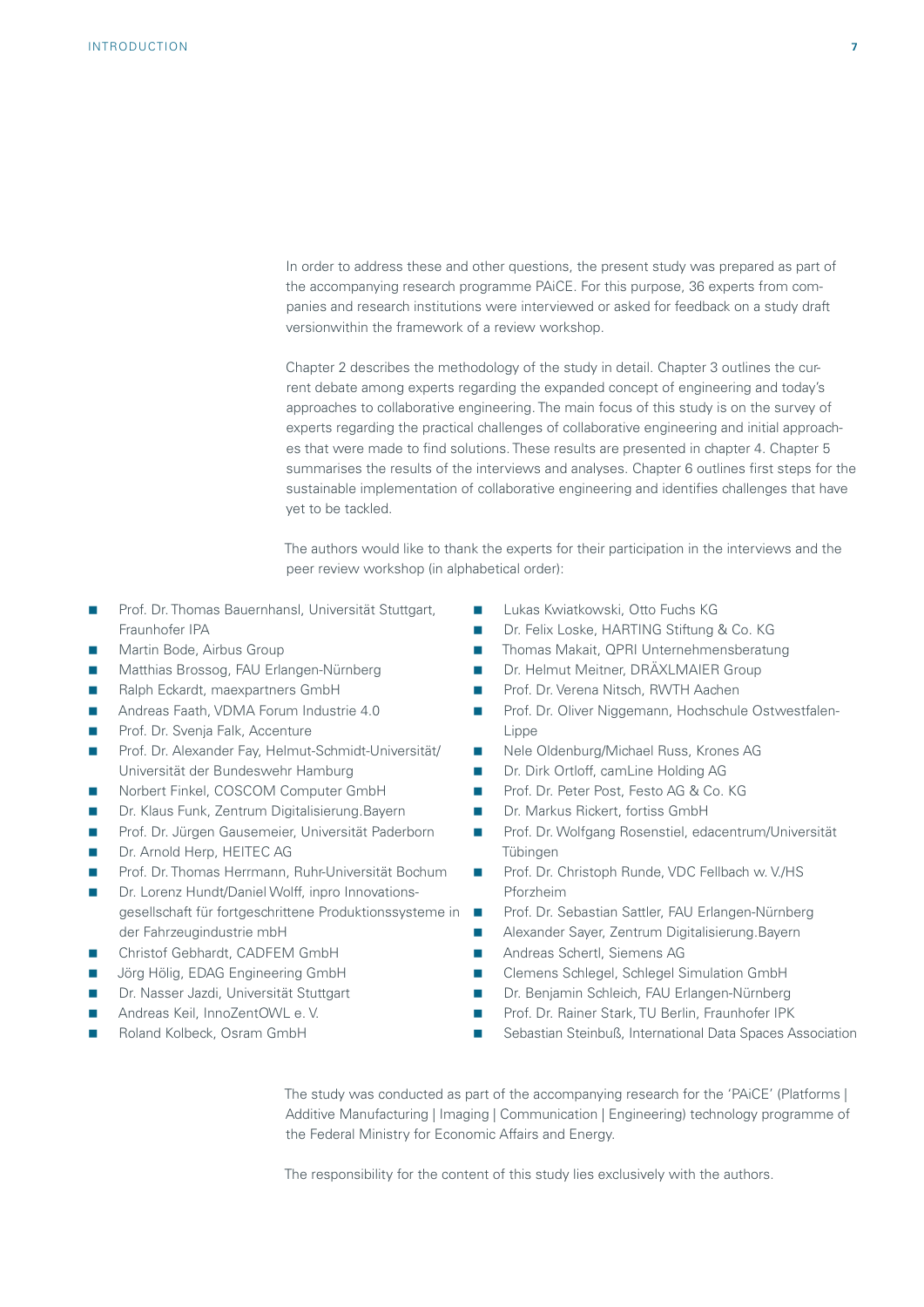# <span id="page-7-0"></span>2 Methodology

The methodological basis of the study was a multi-level approach consisting of literature research, structured discussions with representatives from business and academia and a final validation workshop (Fig. 1).



The results of the literature research and the analysis of the expert debate (chapter 3) clearly suggest that the future success of collaborative engineering will not only depend on technical preconditions, but that a multi-layered analysis model will be needed instead. These results served as a basis for developing a guideline for structured interviews with representatives from the industry and academia as well as with multipliers. The guideline first focuses on collaboration management, in other words the structural framework for cross-company collaboration, followed by the technical, organisational, economic and legal facets of collaboration (see Fig. 2).

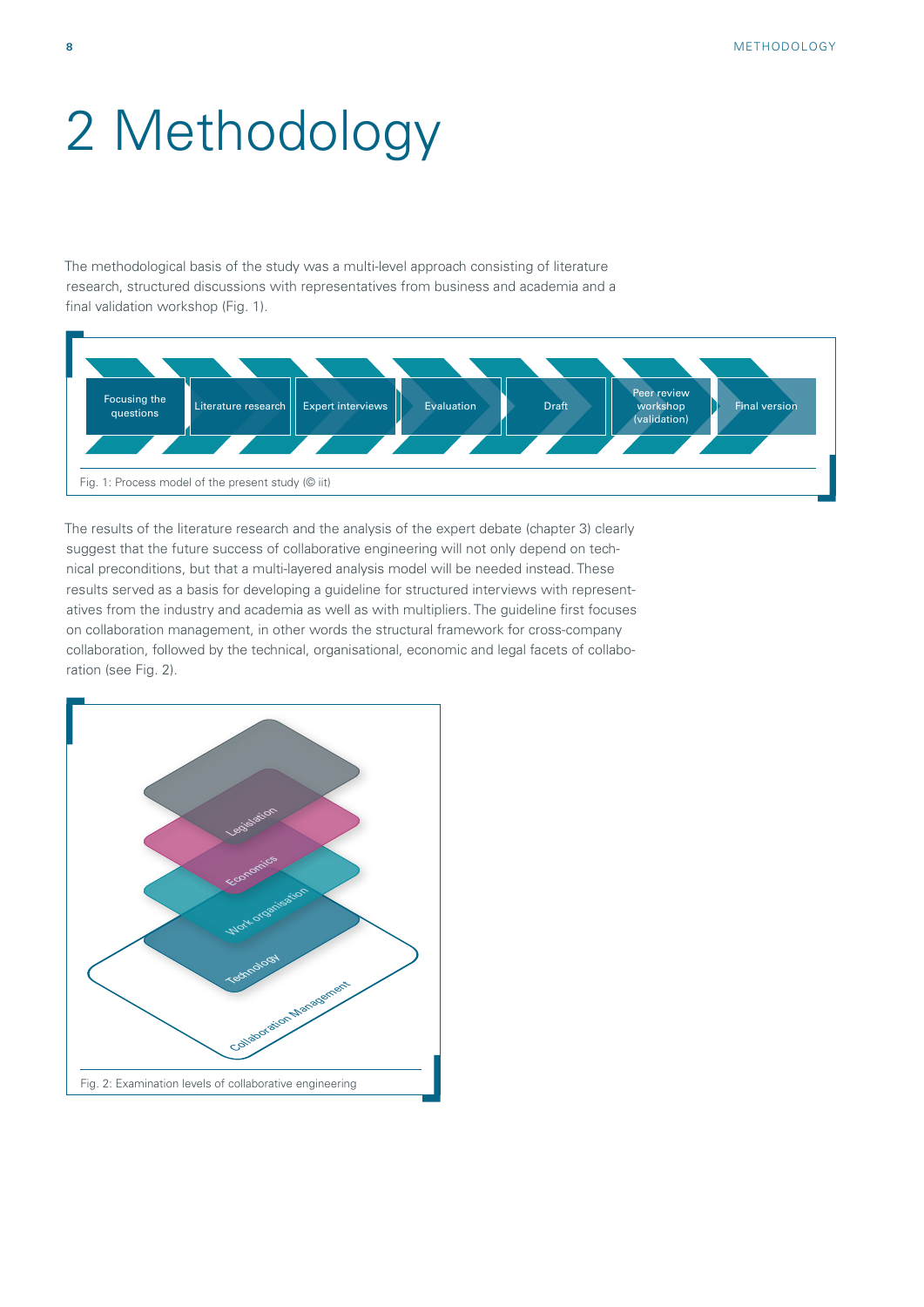On the basis of the literature research, a key question was aked and seven to eleven aspects were proposed for prioritisation and subsequent in-depth analysis at each of the five examination levels.

During the interviews, participants were first asked about the completeness of the given list of aspects and given the possibility to add further aspects to it and then the experts were asked to prioritise the aspects. Specifically, the interviewees were asked to define precisely one 'Priority 1' and one 'Priority 2' for each examination level. With this approach topics being of medium importance to the interviewees are at risk to become less visible in the overall analysis. However, this is compensated for by the clear focus on the most relevant topics identified by the interviewees. Given the very broad-based subject of the study, this approach was considered reasonable.

In a second step, a free discussion with the interviewees then addressed current questions and challenges of the respective aspects for priorities 1 and 2 (Fig. 3). Aspects supplemented by the interviewees could also be prioritised, but none of the supplemented topics achieved an outstanding position across the surveys, regardless of the differences in wording.



When selecting the interviewees, attention was paid not only to their expertise in at least one of the four examination levels, but also to choosing a mixture of representatives along the value chain (research, engineering service providers, suppliers, OEMs) with experience in committee work, networks or analogous structures implying an additional high-level perspective of the interviewees to discuss topics such as collaboration management.

Some interviews were conducted as group interviews without changing the methodological framework. The results in question were fully included in the evaluation.

During a verification workshop, a draft version of the study was presented to a group of experts who were not involved in the interviews. In addition to the same selection criteria as for the interviewees, this group of people additionally had to meet the special requirement of being multipliers, for example, within the framework of cluster management or an industry network.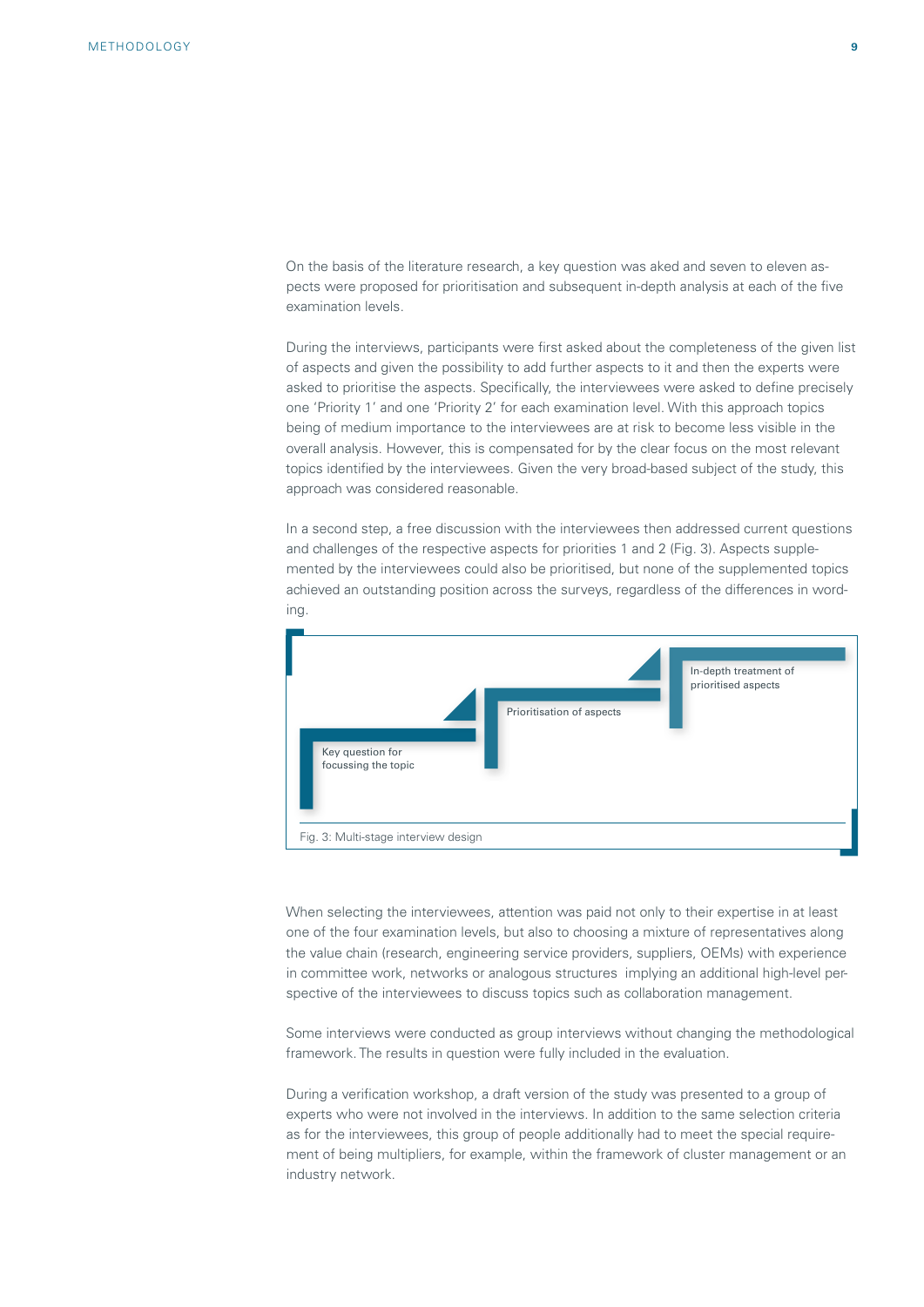## <span id="page-9-0"></span>3 State of the professional discourse

Collaborative engineering implicitly refers to an extended engineering concept that goes beyond the initial design of plants, products, services or processes. This extension is described at the beginning of the chapter to outline the current technical discussion on engineering. Then, we take a look at different types of co-operation and collaboration between companies and present first practical examples.

## 3.1 Extending the term 'engineering'

The present study focuses the term 'engineering' strongly on the requirements of Industry 4.0 and its pioneer sectors (mechanical engineering, vehicle and plant construction), where the related fields of design technology, electrical engineering, electronics and information technology are of significance.1 The lifecycle of products in these industries often ranges from many years to several decades and is increasingly characterised by product-related services. Business models that combine classic products ('hardware') with smart services on a customer-specific basis (European Commission 2012; Harbor Research Inc. 2014; acatech 2016) are becoming increasingly important. The expansion of product-related services and collaboration also represents a new potential for the regional economy. Hence, the global approach of digital platforms interacts with the value chains (Komninos et al. 2018).

With the demands placed on products for a digitally interconnected industry, the demands being placed on engineering are also changing at regular intervals, making it necessary to constantly extend the classic term 'engineering' (Künzel et al. 2016). A new feature added during the last decade is smart engineering for the design of communication-enabled, smart products and supporting services that have the potential to trigger sustainable change in information exchange and product lifecycle management (PLM) (acatech 2016, 2014). Another noteworthy manifestation is digital engineering which affects all phases of the product emergence process and includes, for example, predictive analytics and big data analyses, and ultimately enables traceability of product and production data even beyond company boundaries. A current study on the spread of digital engineering approaches in the manufacturing industry can be found in (Bitkom e. V. 2017). Virtual engineering can be seen as an extension of digital engineering and focuses on supporting the design of products. equipment or services using augmented and virtual reality representations and tools. Virtual engineering is another important extension of the engineering concept given the increased use of these technologies. Systems engineering, a long established discipline, is also of great importance for the development and efficient operation of complex systems. Due to increasing interconnection of subsystems in industry, systems engineering has become one of the key sub-disciplines of engineering. Simulation continues to be the most important instrument in this context with regard to the ideal system design and operation as a basis for decision support and process optimisation. When it comes to planning complex industrial plants, the concept of front-end engineering design (FEED) or front-end loading (FEL) was developed for basic and cost planning and serves as a basis for estimating technical, financial and time expenditure for implementing large-scale projects.

<sup>1</sup> The methods of bioprocess engineering, which are often collectively referred to by the term 'bioengineering' are expressly not covered by this study.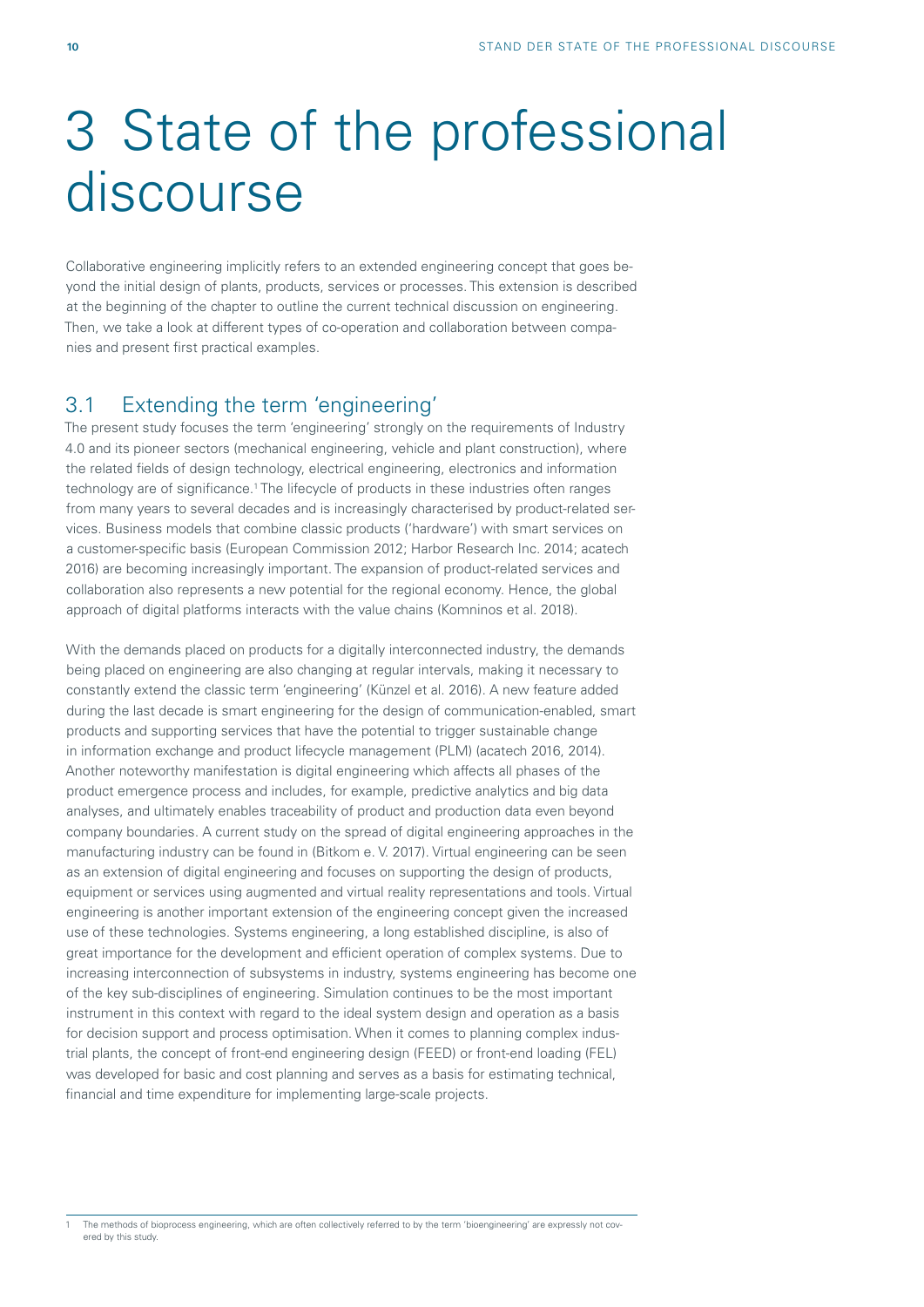## <span id="page-10-0"></span>3.2 The 'digital twin' approach and virtual image

Once the design phase has been completed, any re-design or extension of a product, process or service is very likely to generate significant costs. Simulation-based analyses for quantifying relevant technical properties are therefore part of the established portfolio of methods in the design phase of every sufficiently complex development. Respectively, simulations are used extensively today as a guarantee for high product and service quality and short development cycles. However, the relevance of virtual images of products, processes or even services is no longer limited to the design phase and to the beginning of the value chain. For example, the monitoring of operating data and its targeted transmission to manufacturers or service providers for monitoring or maintenance purposes is becoming increasingly common today. Based on sufficient and suitable operating and machine data, customer-specific predictive maintenance services are made possible due to virtual images. Since manufacturers and service providers can benefit from more realistic simulation possibilities due to the regular transmission of operating data by users, considerable quality improvements can be achieved on this basis when adapting or re-designing products, services or processes.

The concept of the 'digital twin', which contains a virtual image of real products or processes (Grösser), has recently become established in industry. Despite differing conceptions regarding the precise technical design, this virtual image generally contains a description of the elements and the dynamics of the associated real product, process or service as well as relevant status information throughout the respective lifecycle. The digital twin can thereby function as a real-time representation of its real-life counterpart, act as a memory for relevant lifecycle information or be used for simulations of all kinds. Within the context of Industry 4.0, the digital twin and its possible applications offer enormous potential for optimisation over the entire lifecycle, from integration and operation to maintenance and reusability.

The right design of a digital twin

- **EXECT** can support commissioning, upgrading or conversion of real systems significantly with virtual planning if the corresponding modularity and software interfaces are foreseen when designing digital images of systems or components (integration),
- enables time-efficient or energy-efficient operation of real systems if suitable information on system dynamics is available (operation),
- can help to predict failure probabilities and avoid machine outages if suitable information on system dynamics is available (maintenance),
- can help to achieve efficient reuse of elements or materials (in the case of products) if suitable data is available over the entire lifecycle (reusability).

All of the possible uses mentioned here are technical by nature. Furthermore, certain aspects of work organisation, such as user expertise, are already being considered in digital twins of complex products and systems in order to enhance the human-machine organisation. It goes without saying that the digital twin can itself become an economic factor given the possibilities for boosting the efficiency of products, processes or services. Since potential for economic collaboration can also be derived directly or indirectly via simulation, it is also conceivable that virtual images can support the assessment of collaboration potential. Given the right modelling of collaborative systems, it is theoretically even possible to consider different stakeholder interests that cannot be compared in quantitative terms in the design and operation of the systems on the basis of multi-objective optimisation approaches.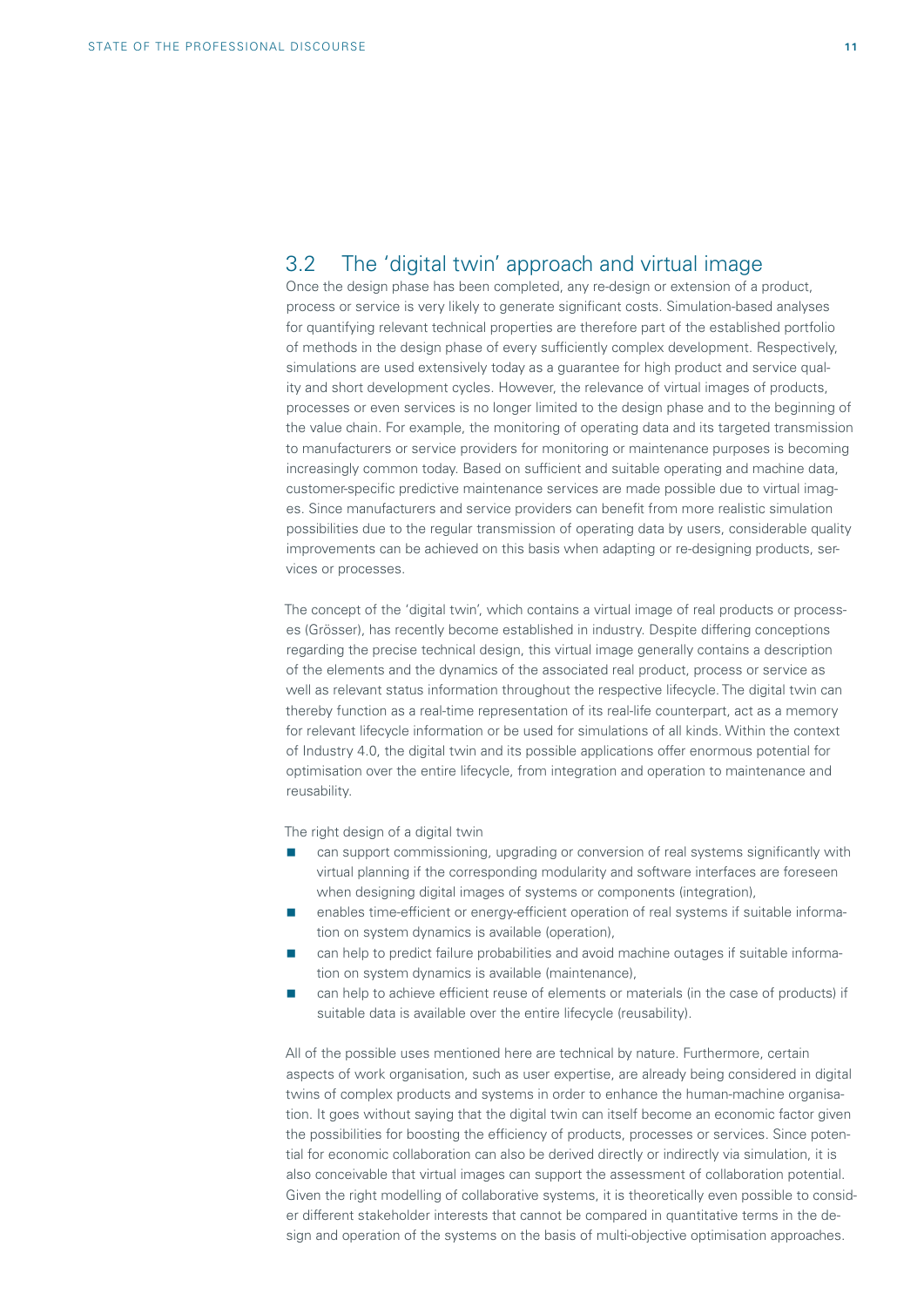## <span id="page-11-0"></span>3.3 Collaborative engineering

Collaborative engineering requires two or more parties to share and modify a common pool of content in order to create something new. According to (Shen et al. 2008), collaborative engineering is a concept for optimising engineering processes to enhance product quality, reduce manufacturing lead times, make costs more competitive and achieve a better customer experience.

(Stiefel 2011) already analysed information technology approaches for cross-organisational data exchange, which could be used to support more efficient knowledge processing in collaborative engineering. Even at that time, hierarchical architectures were considered too inflexible to support collaboration networks of the future generation. Instead, architecture approaches of peer-to-peer computing were assumed to be more suitable. The goal was defined as the 'development of an approach for future loosely coupled collaboration platforms' taking into account important key IT technologies, such as 'service-orientated architecture (SOA) or model-driven software development (MDSD)' (Stiefel 2011).

In the meantime, the platform architecture has become established for many comparable tasks. Applications range from music distribution to trading in new and used goods in the private and business sector to mobility and many more. B2B businesses also rely on platform solutions in certain areas, but this has not yet become common in engineering. Swedish Jönköping University, for example, conducts scientific analyses on the root causes of this fact, highlighting challenges, peculiarities and a possible solution:

- The success of a platform ultimately depends on on the benefits and positive experience it offers customers. Customer satisfaction in industry often depends on highly customised products where engineering faces fluctuating requirements. This demanding task differs from that of companies who develop consumer products using fixed specifications and where product platforms or modular approaches have successfully enabled efficient adaptation. Such classic product platforms are often unable to fully support companies in such an environment (André et al. 2017).
- As part of this research, a design platform was created for engineering tailor-made products that goes beyond conventional platform concepts. The use of the platform provides a coherent environment for heterogeneous design assets by supporting both the design activity and the finished solutions (Elgh et al. 2017). The treatment of economic and legal issues was not examined.

The overall picture is that of a solid foundation of technical solutions for collaborative engineering which are an important basis for internal company processes. However, there is still no holistic analysis that includes the legal, economic and work organisation aspects which are all crucial for collaborative engineering beyond company boundaries.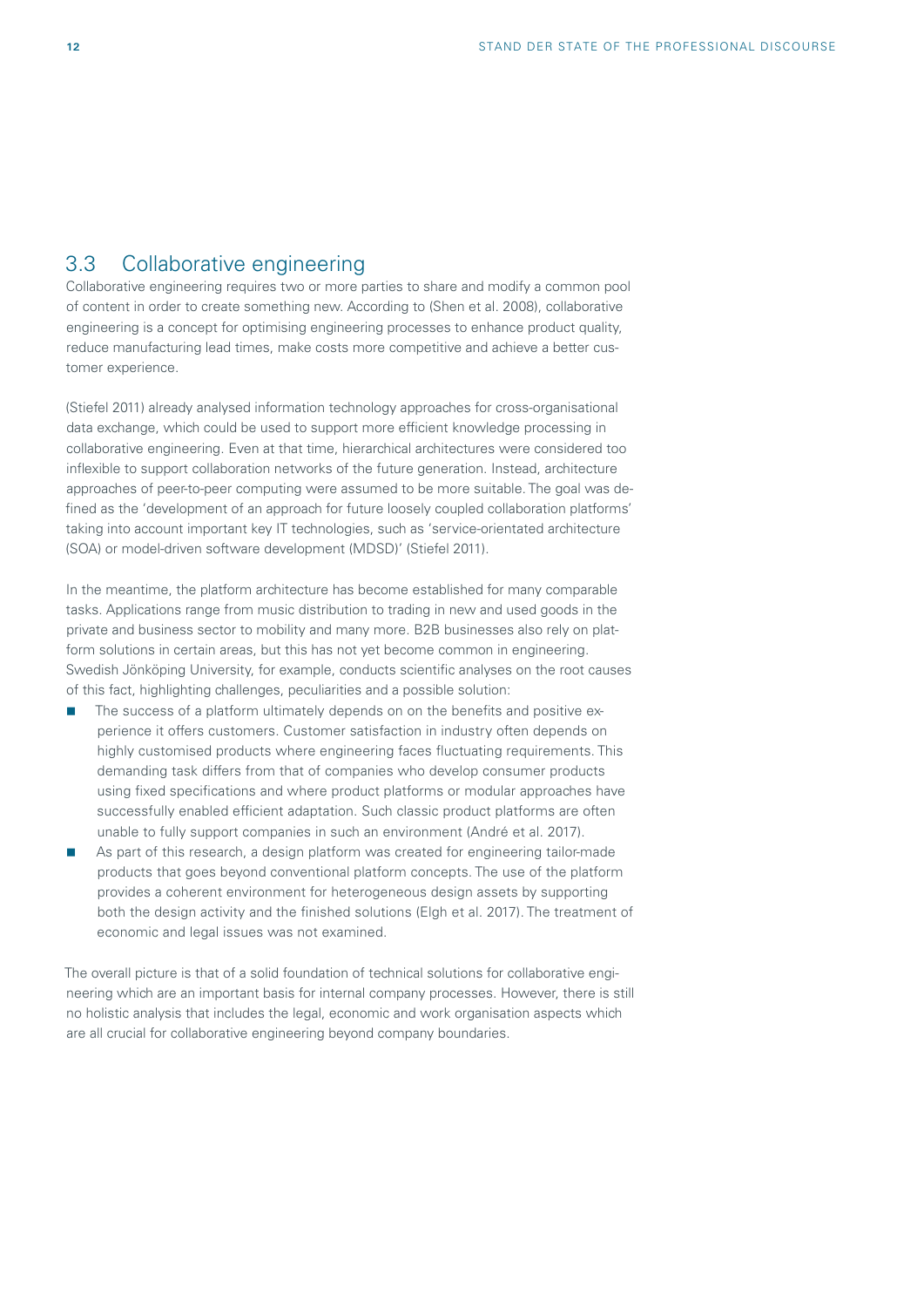## <span id="page-12-0"></span>3.4 Company cooperation and collaboration

The quality of cooperation between economically and legally independent companies can be classified according to three processes or mechanisms which differ in terms of their objectives and the intensity of interaction, i.e. coordination, cooperation and collaboration (Borsato und Peruzzini 2015). Whilst coordination usually requires a less extensive exchange of information in order to coordinate the content or timing of sub-tasks, cooperation and collaboration are characterised by several parties working together on a shared problem. Unlike cooperation, however, collaboration no longer allows for the division and delimitation of sub-tasks that parties can work on individually, so that this is usually where the greatest complexity of interaction arises. A clear hierarchical relationship exists between the three above-mentioned processes since collaboration always requires coordination and cooperation.

#### **3.4.1 Typologisation**

Cooperation or collaboration between two or more companies makes sense if real added value can be generated for all stakeholders. Such liaisons must therefore at least justify the effort needed to coordinate among the companies. Typical motivations for respective liaisons are access to new technologies, reduction of costs and risks, as well as strategic time and flexibility advantages (Jensen 2001; Moerman et al. 2016). (Wouters et al. 2017), for example, consider a defined common goal of the partners, the continuous synchronisation of activities, a sensibly managed exchange of data and, last but not least, a certain degree of complementarity of the partners' competences to be key conditions for successful collaboration.

Greater cost and time efficiency in the development and production of complex and sometimes customised products is a typical goal of cross-company liaisons in engineering. (Krause 2007) identify the following key requirements for successful collaborative engineering:

- **the use of common ontologies to represent complex data models and knowledge** representations,
- $\blacksquare$  the integration of external processes into internal company work processes in conjunction with suitable technical security infrastructures to protect the companies' intellectual property,
- the appropriate coordination of technical and organisational processes.

Different types of cooperation and collaboration exist (see Table 1). Possible types include loose networks, typical manufacturer-supplier relationships and cluster organisations, as well as strategic alliances and system partnerships that differ, for example, in terms of integration depth, partner coordination and openness (Steinhorst 2005). Whilst typical networks and manufacturer-supplier relationships usually emerge from considerations related to products and projects, strategic alliances and system partnerships can also be geared to longer-term strategic goals, such as joint series development. Concrete framework agreements, time scales and the depth of integration of company divisions can be designed accordingly to meet the specifics of the given situation. Cluster organisations are also geared to long-term strategic objectives, but not at product or product group level, but at the level of industries or regional value chain networks (Meier zu Köcker et al. 2016).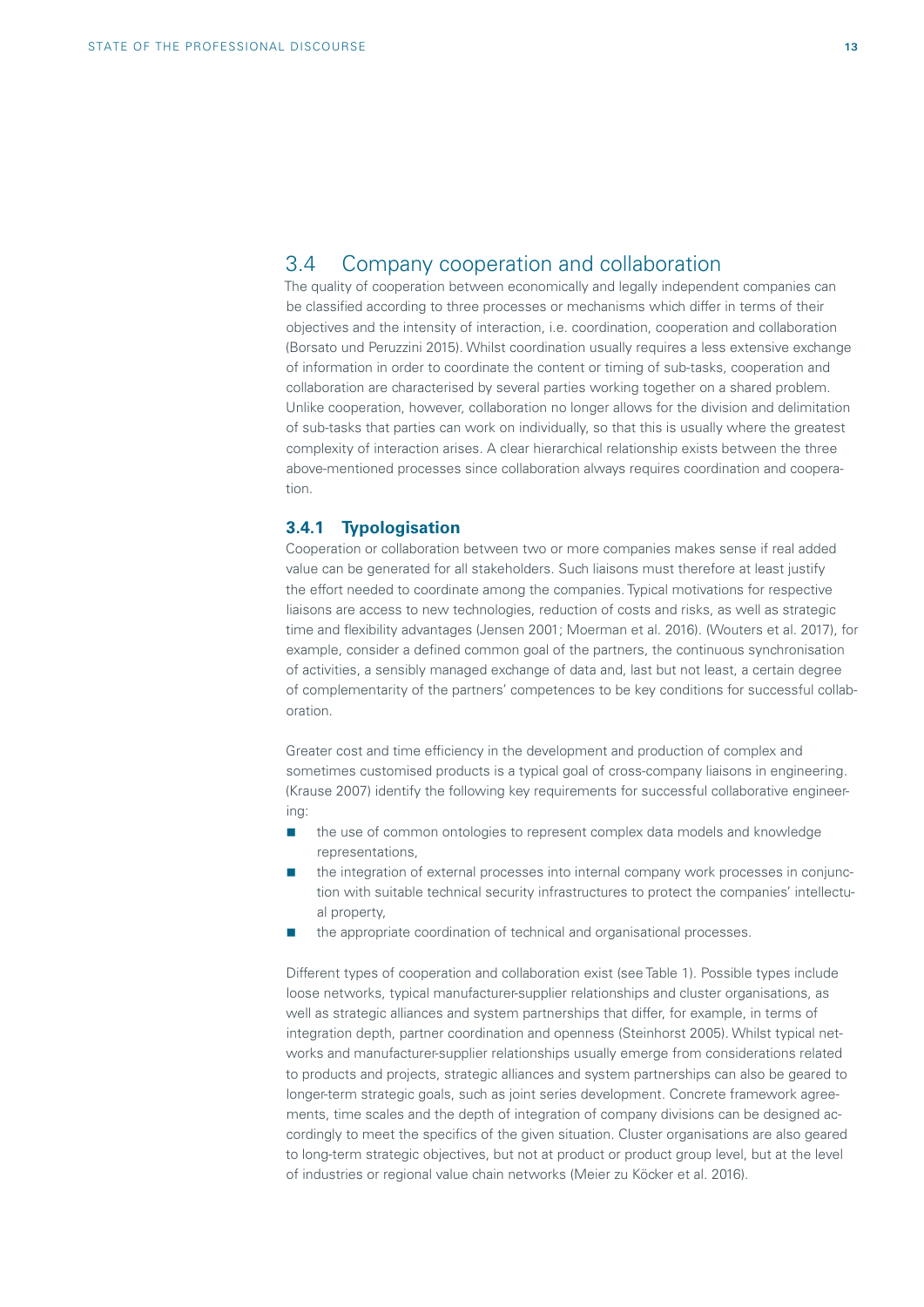At the same time, a distinction is also made between cooperation and collaboration on the basis of the dependence of the companies in the value chain or the value chain network, respectively. Vertical partnerships are configurations where companies at different market levels co-operate with each other. This includes the outsourcing of functional areas, partnerships along the value chain or franchising systems. Horizontal partnerships, on the other hand, are forms of cooperation and collaboration between companies of the same market level. This includes temporary liaisons or longer-term ties in strategic alliances or even cartels. Clusters comprise both horizontal and vertical cooperation with the additional involvement of research institutions.

In addition to the types of company liaisons presented here, there are also so-called co-creation processes where end customers – business customers and end consumers alike – can also be involved and play a crucial role in the different design phases, especially for products. This form of partnership can also be classified as a special type of collaboration. Co-creation does not necessarily lead to (open) innovation. From the point of view of manufacturers and service providers, however, the risk of 'misunderstanding customer needs' can to some extent be reduced by co-creative processes. Particularly in industries charecterized by constant technological innovation it is beneficial, if certain customer preferences can be identified from these co-creation processes. In the interest of correct terminology, it is important to note that the mere selection of, for example, given design elements or features is not yet considered to be co-creation. Surveys of customers show that they have a much more positive perception of companies that enable co-creative participation and that this also reinforces brand loyalty. At the same time, surveys of companies show that the main advantage of co-creative customer participation from the manufacturer's perspective is seen in the increased probability of satisfying customer requirements (Hitachi Europe Ltd. 2015).

#### **3.4.2 Characteristics and best practices**

It is apparent that awareness of the importance of networks and strategic positioning among companies in Europe is growing (Moerman et al. 2016). In this respect, collaborative engineering is just a small part of a new quality of cross-company co-operation. However, concrete examples of collaborative engineering are still relatively rare:

#### Manufacturer-supplier relationships, strategic alliances and system partnerships

Managing co-operation has become part and parcel of the day-to-day business of both companies and associations. Targeted and strategically initiated networks have proven to be a success factor for large companies (IBM Deutschland GmbH/XAX 2012). At present, '...the competitiveness of a whole series of industries is no longer conceivable without establishing a strong network of manufacturers, suppliers, complementors and customers' (Künzel et al., p. 16).

It can be seen that particularly innovation-intensive sectors (such as photonics, biotechnology) and industries where close cooperation with suppliers is common practice, such as the automotive (Morel et al. 2016; Ferreira et al. 2017) or the aviation industry (Baalbergen et al. 2017; Mas et al. 2013), excel in implementing innovative pilot projects of collaborative engineering. For strategic alliances that can drastically increase the capacity and technical innovation potential of companies, best practices are of great benefit since studies show that the failure rates of these alliances range between 40 and 70 percent (Moerman et al. 2016).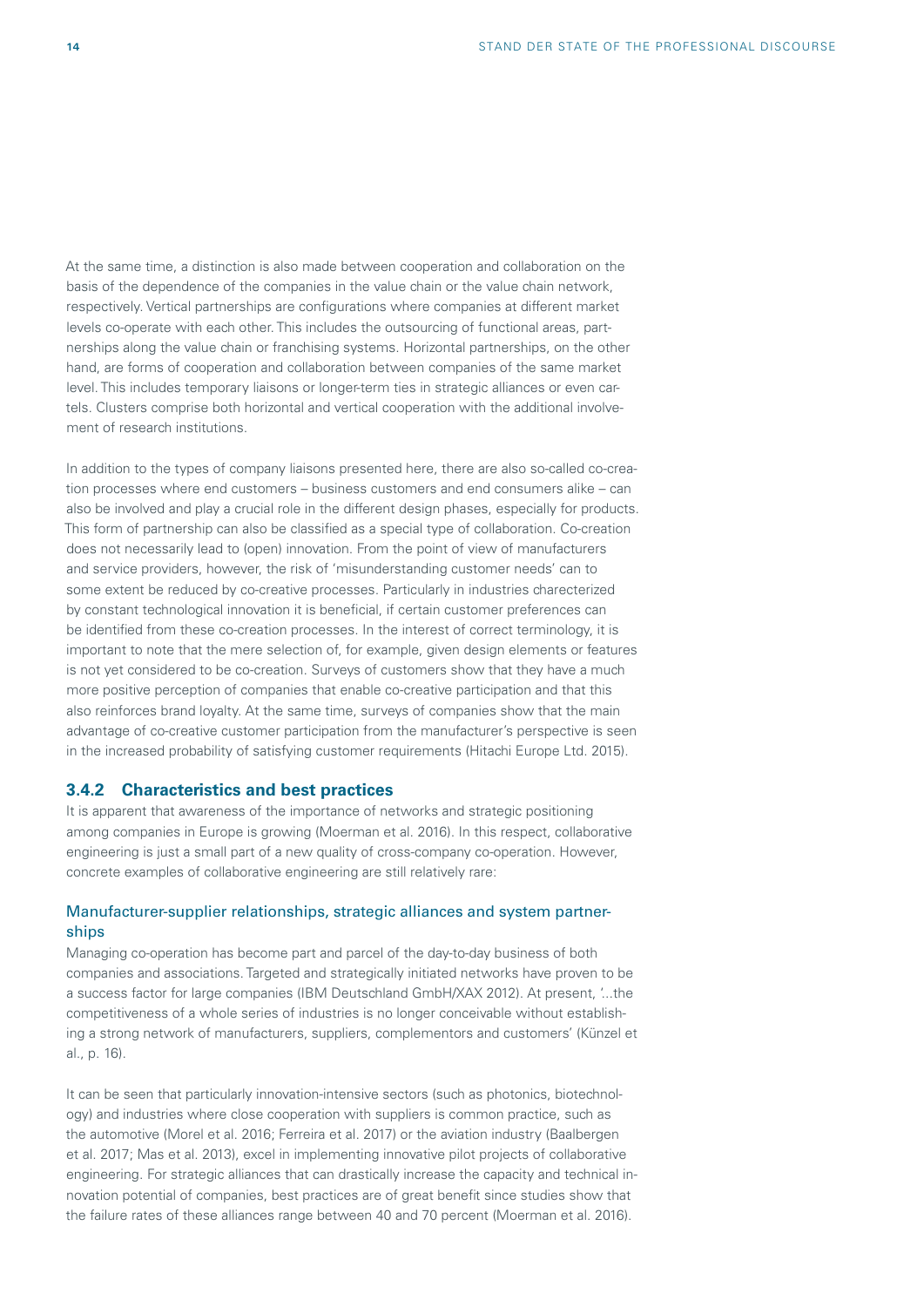<span id="page-14-0"></span>

|                                     |                                                                    |                                                                    |                                                | <b>Types</b>                                                                     |                                                                    |                                                        |
|-------------------------------------|--------------------------------------------------------------------|--------------------------------------------------------------------|------------------------------------------------|----------------------------------------------------------------------------------|--------------------------------------------------------------------|--------------------------------------------------------|
| Characteristics                     | <b>Network</b>                                                     | Cluster                                                            | Manufacturer-<br>supplier<br>relationship      | <b>Strategic</b><br>alliance                                                     | System<br>partnership                                              | Co-creation                                            |
| Scope                               | Concept<br>development,<br>series<br>development<br>and production | Concept<br>development,<br>framework<br>conditions and<br>strategy | <b>Series</b><br>development<br>and production | Concept<br>development,<br>series devel-<br>opment and pro-<br>duction, strategy | Concept<br>development,<br>series<br>development<br>and production | Customised<br>concept<br>development<br>and production |
| Integration depth<br>of development | Very low<br>to rather high                                         | Rather high to<br>very high                                        | Very low to<br>rather low                      | Rather high to<br>very high                                                      | Rather high                                                        | Very low to<br>rather low                              |
| <b>Value creation</b><br>stages     | Horizontal,<br>vertical                                            | Horizontal,<br>vertical                                            | Vertical                                       | Horizontal                                                                       | Vertical                                                           | Vertical                                               |
| Partner<br>coordination             | Federative, focal                                                  | Federative, focal                                                  | Focal                                          | Federative                                                                       | Focal                                                              | Focal                                                  |
| Capacitive<br>redundancy            | Single, dual,<br>multiple sourc-<br>ing                            | Single, dual,<br>multiple sourc-<br>ing                            | Dual, multiple<br>sourcing                     | <b>Single Sourcing</b>                                                           | <b>Single Sourcing</b>                                             | <b>Single Sourcing</b>                                 |
| Competition                         | Open                                                               | Open                                                               | Open, restricted                               | Restricted,<br>excluded                                                          | Restricted                                                         | Not applicable                                         |
| <b>Openness</b>                     | Selective                                                          | Selective                                                          | Time-related,<br>project-related               | Selective,<br>time-related                                                       | Project-related                                                    | <b>No</b>                                              |
| Contract type                       | Informal/formal,<br>multilateral                                   | Formal and<br>multilateral                                         | Formal and<br>bilateral                        | Formal and<br>bilateral                                                          | Formal and<br>bilateral                                            | Formal and<br>bilateral                                |
| Stability                           | Case-by-case<br>basis, project-<br>related                         | Long-term<br>strategic                                             | Case-by-case<br>basis, project-<br>related     | Long-term<br>strategic                                                           | Project-related,<br>long-term<br>strategic                         | Project-related                                        |
| Autonomy                            | Balance,<br>temporary<br>imbalance                                 | <b>Balance</b>                                                     | <b>Temporary</b><br>imbalance,<br>dominance    | <b>Balance</b>                                                                   | <b>Balance</b>                                                     | Dominance                                              |

Best practices can be derived from pilot projects as well as tried-and-tested workflows. One example of a strategic alliance is the involvement of three large German car manufacturers in the 'Here' map service which was established as a result of a common strategic interest. The partnership has led to the establishment and further development of industry standards for connecting services in vehicles from different manufacturers.

#### Co-creative processes

A majority of companies from the engineering domains have not yet integrated co-creative customer involvement into their internal processes. Developments in this direction are probably most evident in the automotive industry: For example, several car manufacturers operate co-creation labs or organise co-creation events in order to involve customers in the design phaseor the development of 'concept vehicles'. One example of such a concept vehicle is the MOIA shuttle from Volkswagen which is designed for ride pooling (Volkswagen AG 2017).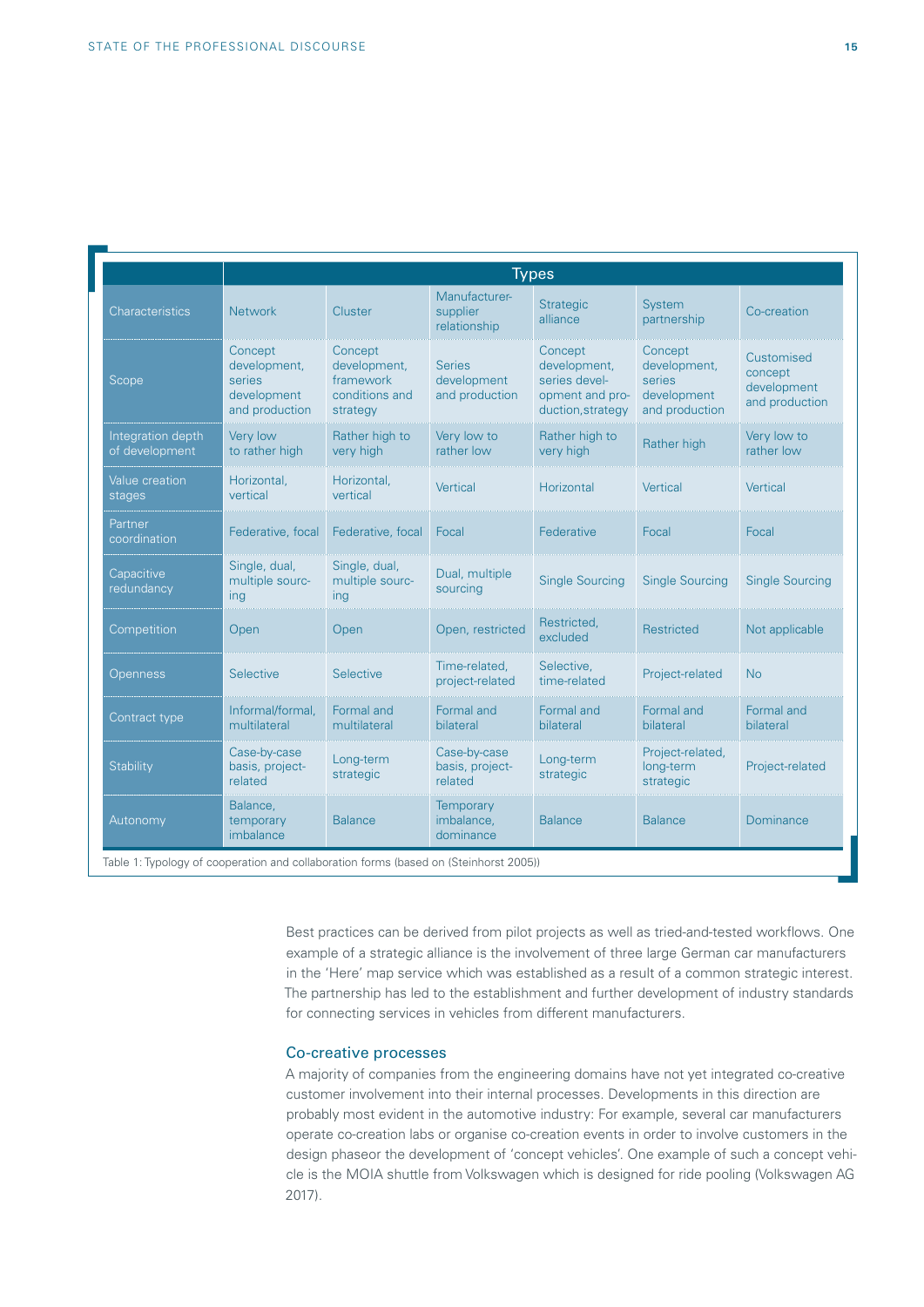In the manufacturing industry, 3D printing (additive manufacturing) and corresponding 3D printing platforms are important enablers of co-creative processes. Today, 3D printing processes are increasingly used in most engineering sectors and beyond, for example, in plastics production, the chemical industry, mechanical and plant engineering as well as in the automotive and aviation industries. There is a clear trend towards the use of 3D printing services: In a cross-border company survey(Müller und Karevska 2016), a high share of respondents (41 percent) stated that their company was planning to buy components from 3D printing service providers in the future. Only a significantly smaller share (26 percent) consider using or purchasing their own 3D printers for additive component manufacturing. Since many customers do not have the required know-how, the role of 3D printing platforms or service providers is often not limited to printing, but also includes co-creative activities (Rayna et al. 2015). Due to the duplication and manipulation possibilities offered by 3D printing, there are special requirements on such 3D printing platforms for technical security solutions when it comes to handling IP management, traceability and the differentiation between legal and pirated prints (Engelmann et al. 2018; Holland et al. 2017).

#### **Clusters**

Industry-related network concepts go beyond the level of forms of cooperation between companies. Combining vertical value chains, the concept of strategic alliances and innovation processes leads to a new level of quality of covoperation. This cooperation is complemented by working together with universities, other research institutions and multipliers. Networking in this form is particularly important when it goes hand in hand with regional proximity and intensive co-operation. This is then referred to as a cluster. The competitive advantages of clusters are improved division of labour and positive external effects within the 'triple helix' of companies, research and multipliers (politics, business development, associations).

Especially for smaller companies, close networking with their environment is the perfect catalyst for combining their own skills and expertise with those of other parties. This applies both along the value chain and with regard to complementary competencies and resources.

Despite modern means of communication, the regional aspect, i.e. the geographical proximity of the individual stakeholders, is still a crucial component today. Clusters and networks that benefit from the geographical proximity of partners are more than just a loose association. Depending on their stage of development, they may even be viewed as virtual companies having long-term strategies that are supported and implemented by a targeted service portfolio. This requires professional coordination, usually in the form of cluster or network management (Müller et al. 2012). Research results suggest that powerful clusters can generate above-average economic benefits (Ketels und Protsiv 2013).

The engineering process often has a key role to play in transforming new technological or methodological approaches into innovative products and services that are connected to or based on such products. (Künzel et al. 2015) investigated the role of clusters in such collaborative innovation processes. One example of such an engineering-related cluster is 'it's OWL' (East Westphalia-Lippe region), an award winner within the framework of the top cluster programme of the Federal Ministry of Education and Research (BMBF) (Rothgang et al. 2014).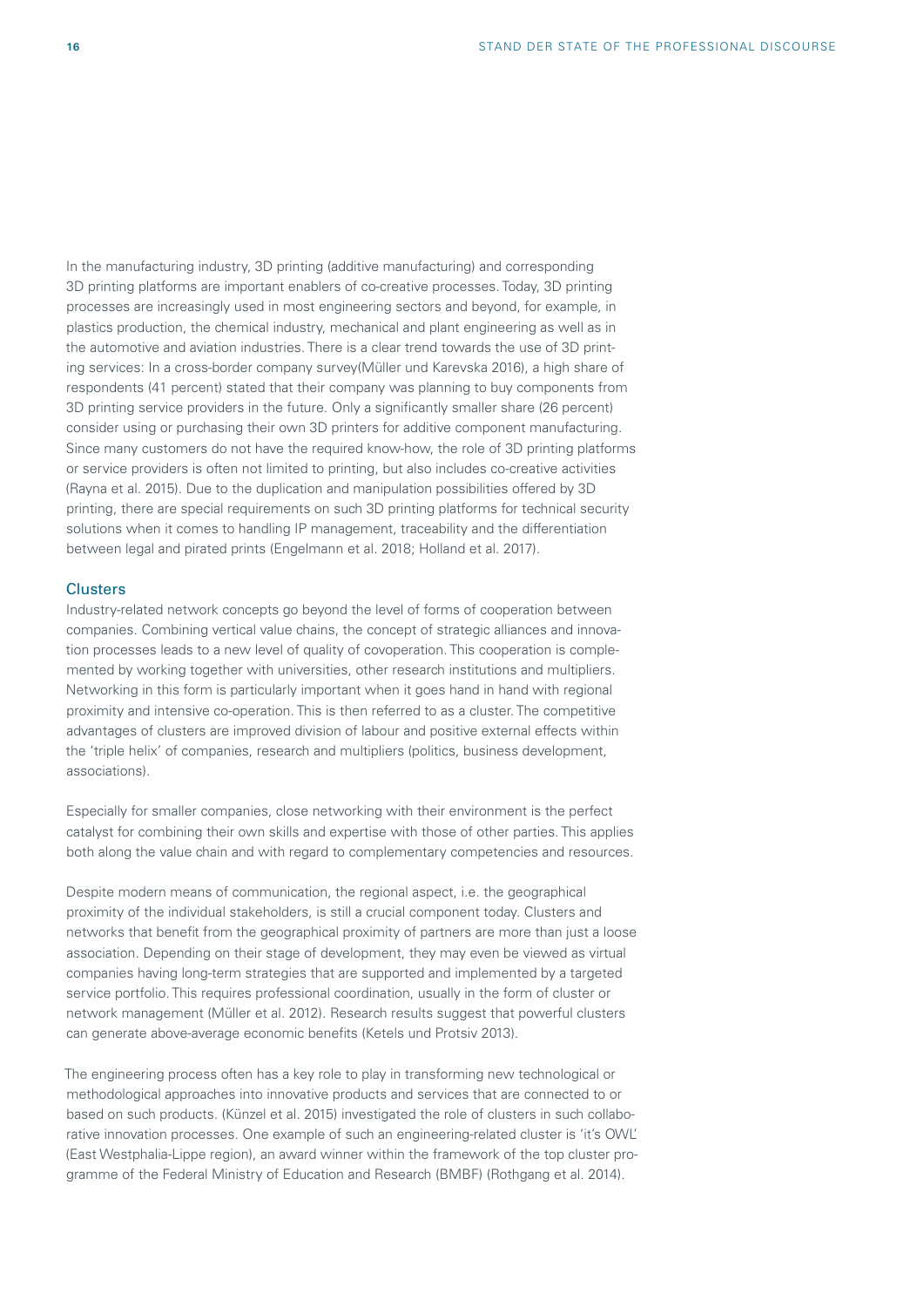## 4 Challenges and solutions from an interdisciplinary expert's perspective

The interviews and review workshop with the experts primarily addressed the practical challenges of collaborative engineering and the currently foreseeable solutions from the academic and economic experts' perspective.

### 4.1 Collaboration management

#### **4.1.1 The baseline situation**

Collaboration is particularly widespread at pre-competition level: Collaborative R&D projects involving industry and research institutions are part of everyday life. The R&D programme of the German Federal Ministry for Economic Affairs and Energy (BMWi) for joint industrial research has been up and running for decades (Kind et al. 2013). At the competition level, which includes engineering, collaboration is subject to stronger restrictions. Despite a considerable increase over the last 20 years in the context of networks and clusters and under the buzzword of 'open innovation', collaborative work in engineering is less widespread as a key process for obtaining unique selling propositions.

Systematic knowledge about collaboration management and, in particular, of the 'soft' sociological factors for collaborative engineering is therefore limited.

#### **4.1.2 Assessment from a practical point of view**

The environment for cross-company collaborative engineering (collaboration management) was first discussed with the experts during the interviews. The aspects shown in Fig. 4 (left and middle) were put up for discussion in this context. The right column shows the aspects that were added during the interviews.



be most important for collaborative engineering? (© iit)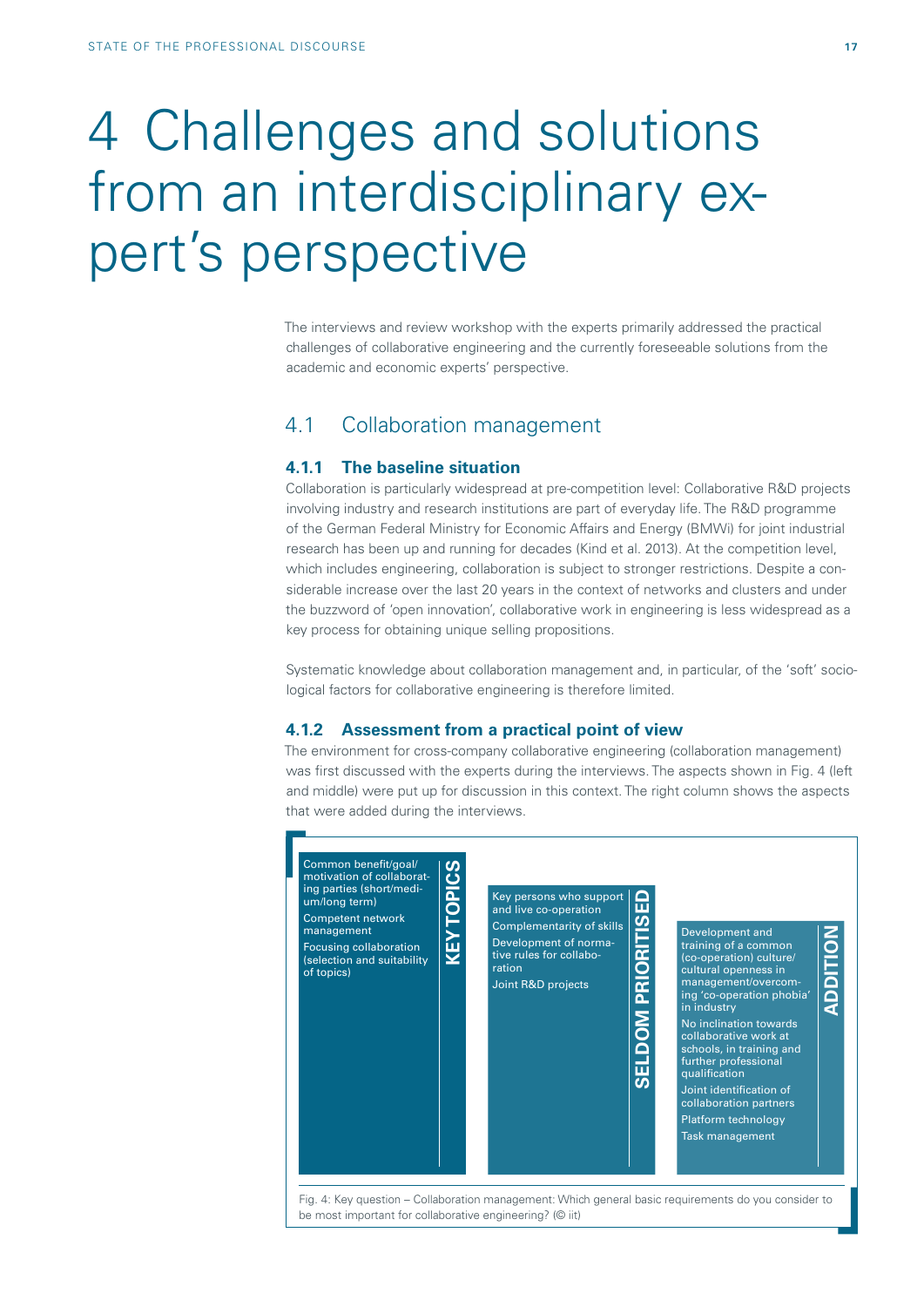<span id="page-17-0"></span>More than half of the experts rated the aspect *'common benefit/goal/motivation of collaborating parties'* as priority 1 or 2. This is by far the highest value for the key question regarding collaboration management. This is followed by the aspects *'competent network management'* and *'focusing collaboration'*. All in all, this prioritisation opens up a field for the structural framework between company strategy, benefit considerations and social competencies of key stakeholders. The additions made can be well-integrated into this field.

#### Benefit and motivation of collaborating parties

During the discussion on this topic, the experts voiced high and quite different expectations of successful collaborative engineering with regard to the aspects of time savings, enhancing quality and minimising risk during the development, production and maintenance process. The importance of long-term strategic collaborations that go beyond engineering became clear. Furthermore, several experts consider collaborative engineering as a mere sub-aspect of an entire collaborative value chain – in this respect, the other phases of the value chain and the complete product lifecycle must be included in the benefit analysis. Some interviewees also mentioned better knowledge of customer needs as motivation for entering into a corresponding form of cooperation.

Following the often time-consuming search for and identification of suitable partners and application spectra suitable for collaborative engineering projects, many experts believe that stakeholders need to define clear-cut development goals, suitably plan input requirements and regularly review benefits. According to several experts, appropriate basic and resource planning is indispensable, especially for complex joint development projects, so that joint strategies and business models can be implemented on the basis of realistic development budget planning. In plant engineering, front-end engineering design (FEED) or front-end loading (FEL) could serve as a model, especially if the agility of development processes with regard to customer integration is less important.

Another question was how qualitative goals of collaboration partners and the success of collaboration as a whole can be measured – the metrics of collaboration pose a challenge and are obviously handled differently by the stakeholders themselves when considering one and the same project.

The purely economic benefit of stakeholders in long-term collaborations is measured by the business and/or participation models and, in particular, by how these are structured over the entire lifecycle of products and services. At least one expert argued that such business models often did not include attractive participation in profits, for example, for system integrators, so that there was no incentive for costly developments of sustainable solutions, for instance, for optimising manufacturing processes across plant boundaries.

#### Competent network management

Together with the focus on collaboration, competent network management is seen as the second important challenge and success factor of collaborative engineering. In the interviews, it became clear that personal relationships and forms of communication are seen to be significant for success beyond the anonymous platform world. Several interviewees emphasised the importance of interconnecting people, key persons and basic values as well as the risk of 'talking at cross purposes'. It is also noticeable that experts repeatedly refer to regional proximity and cluster organisations as success factors, a fact that seems to directly oppose the possibilities of global digital collaboration.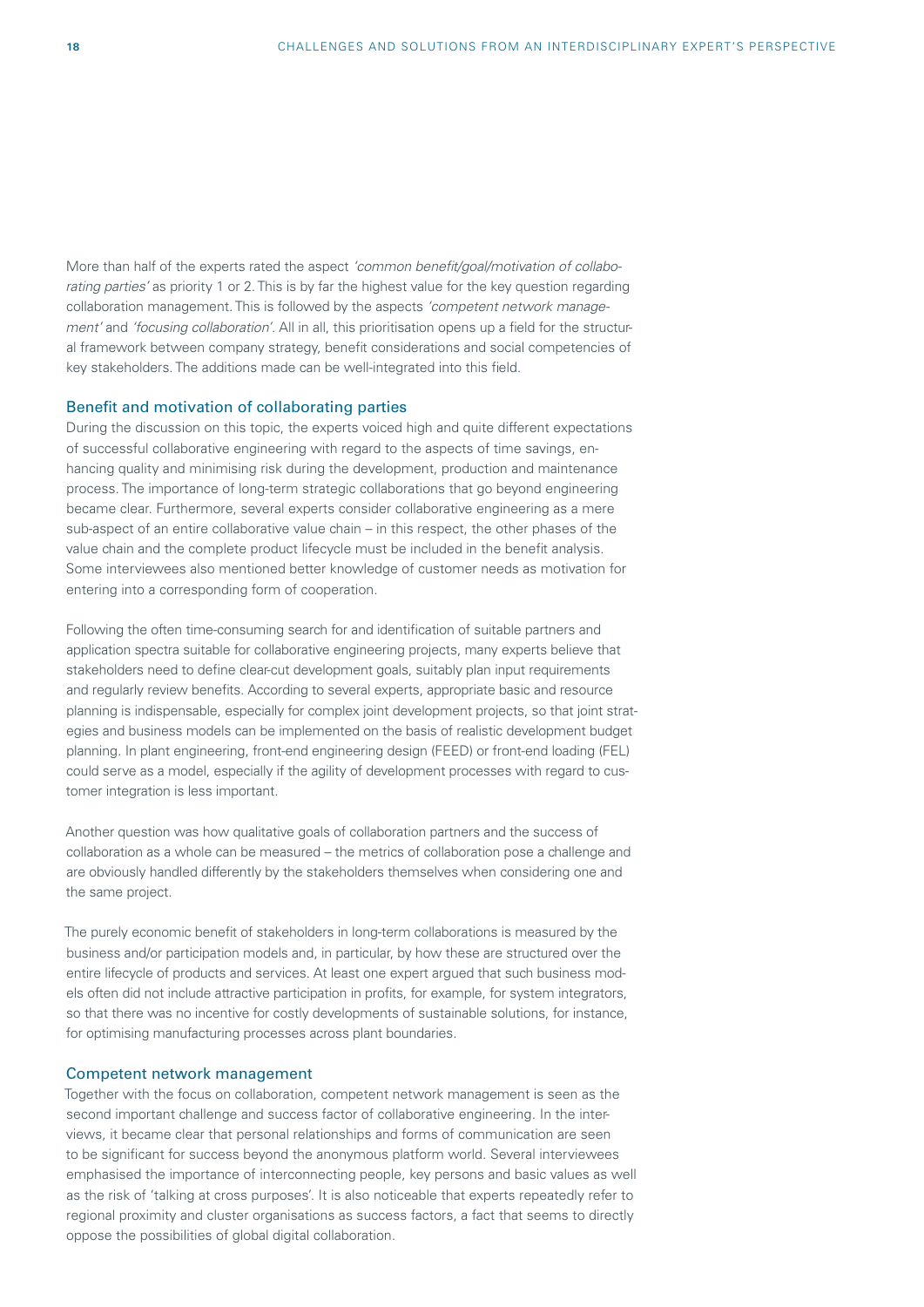Since the persons involved are potentially distributed across different hierarchical levels of the collaborating companies, which may have different organisation forms or cultural backgrounds, successful network management requires not only interdisciplinary but also intercultural and integrative skills, according to several interviewees. The willingness to be part of a 'philosophy of collaboration', which includes the sharing of certain basic values, was mentioned several times as a basic precondition which all stakeholders should fulfil to a certain extent. The same applies to company hierarchies along the value chain: During the actual joint development process, a level playing field of the co-developing companies must be ensured, regardless of possible dependencies between companies.

#### Focusing collaboration

Collaboration must be focused both at the individual company level (on which topics do I cooperate, what do I do on my own?) and at the network level (which topics do we tackle together and how?). Larger companies generally pursue a dedicated strategy for the topics where they enter into cooperative relationships (both in engineering and in other phases of the value chain) and which are shielded as core competencies. The experts believe that many smaller companies lack such a consequent orientation or that they find it difficult to achieve this since they are more dependent on market constraints.

The experts repeatedly emphasised the importance of a long-term collaboration strategy, considering that engineering increasingly takes place not only at the beginning of the value chain, but also repeatedly during the course of re-engineering, retrofit or other adaptation processes throughout the product lifecycle. At the same time, the initial engineering design provides the foundations for future use, options for business models and further development.

#### Lower-priority issues

- According to the experts, the *'key individuals who carry and live co-operation'*, are also particularly important. Although only a few interviewees considered this to be a collaboration management topic of the highest priority , many experts nevertheless stressed its importance in practice. Since key persons usually operate at different hierarchical levels and at the same time in an environment without a clear-cut allocation of leadership and responsibility, they need special qualities, such as good judgment, in case also on interdisciplinary and intercultural matters, as well as pronounced powers of persuasion.
- Some experts considered the topic *'development of normative rules for collaboration'* to be important, even though uniform process structuring as well as technical (interfaces) and legal implementation (handling of intellectual property, data sovereignty) are difficult due to the heterogeneity of collaboration forms. Some interviewees considered the issue to be unimportant, arguing that an excessively technocratic approach and regulation would be detrimental to successful partnerships.
- Several interviewees considered the development of a rather superordinate 'culture of collaboration' within companies to be an important precondition for collaborative engineering. The experts' statements on this topic ranged from the demand for *'management's openness in terms of company culture'* to the observation of *'cooperation phobia in industry'* to the demand to enshrine *'co-operation and collaboration firmly in education, and training and further professional qualification'* in order to establish a generally positive mindset for the topic of co-operation and collaboration at an early stage.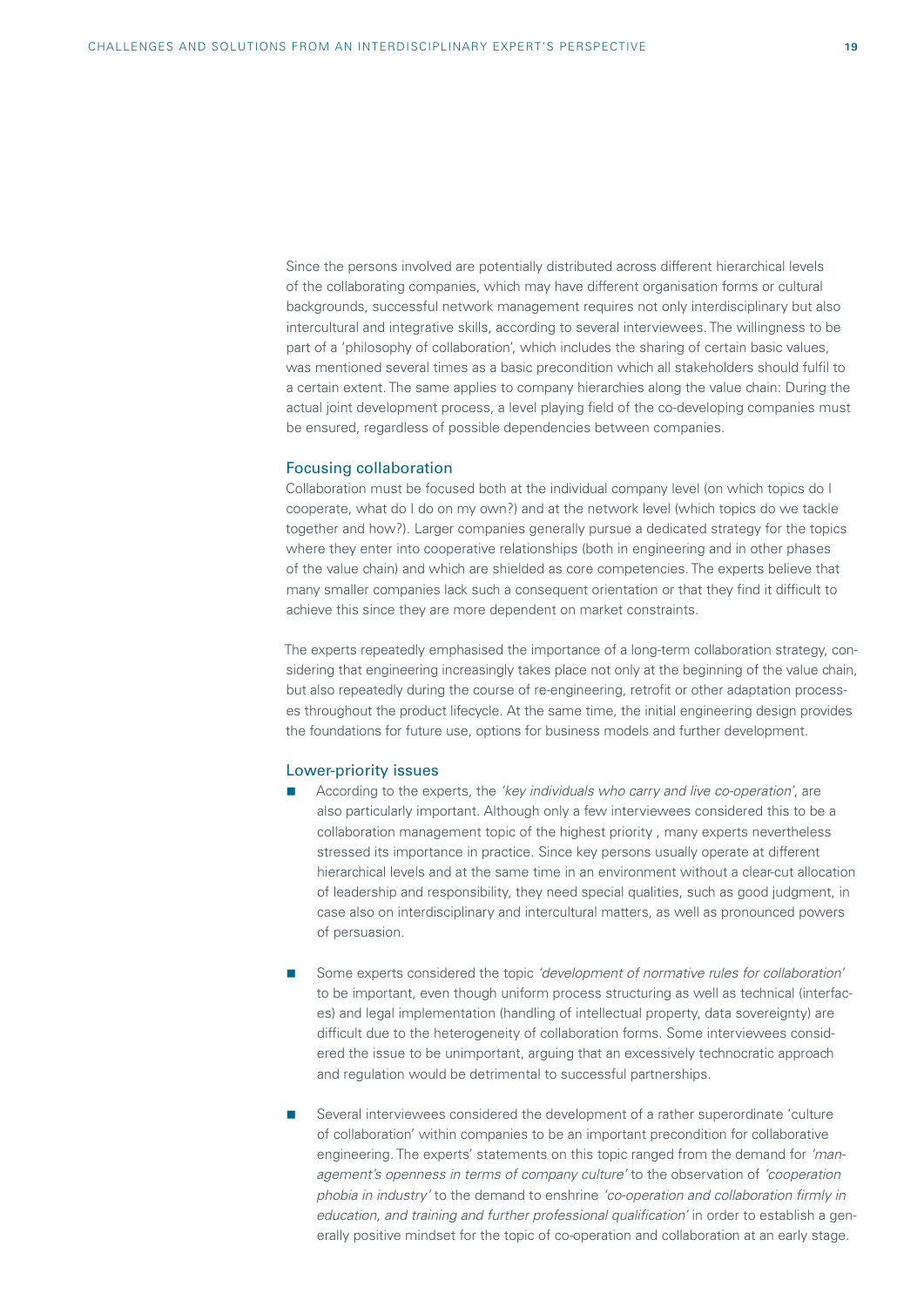The interviewees did not consider the topics *'complementarity of skills' or 'joint research and development projects'* to be particularly important or unimportant for the structural framework conditions and/or collaboration management. Practical *'joint identification of collaboration partners'*, the *'platform technologies'* that can be used for this purpose and efficient *'task management'* for collaboration were added by individual experts, but also rarely prioritised as a key topic.

## 4.2 Technical aspects

#### **4.2.1 The baseline situation**

Collaborative engineering is widespread within companies today. The desired ideal model is the consistent use of software tools for design, construction, simulation, testing, product data management and technical documentation. This enables both shorter design times and the coordinated interaction between different disciplines and hence also more efficient solutions. Considerable challenges also exist within companies, especially with regard to the interfaces between subject-specific tools and the semantic integration of data throughout the entire engineering process. It is easy to see that these challenges will take on a new quality in cross-company co-operation.

#### **4.2.2 Assessment from a practical point of view**

The technical aspects of future collaborative engineering were a focal topic in the expert interviews, also because the majority of the interviewees had a corresponding background. The aspects shown in Fig. 4 (left and middle) were put up for discussion in this context. In contrast to the previous level of the study, a priority 3 was additionally accepted due to the wide range of aspects (11 were proposed). All three aspects added by interviewees (right column) are relatively closely related to the proposed aspects.



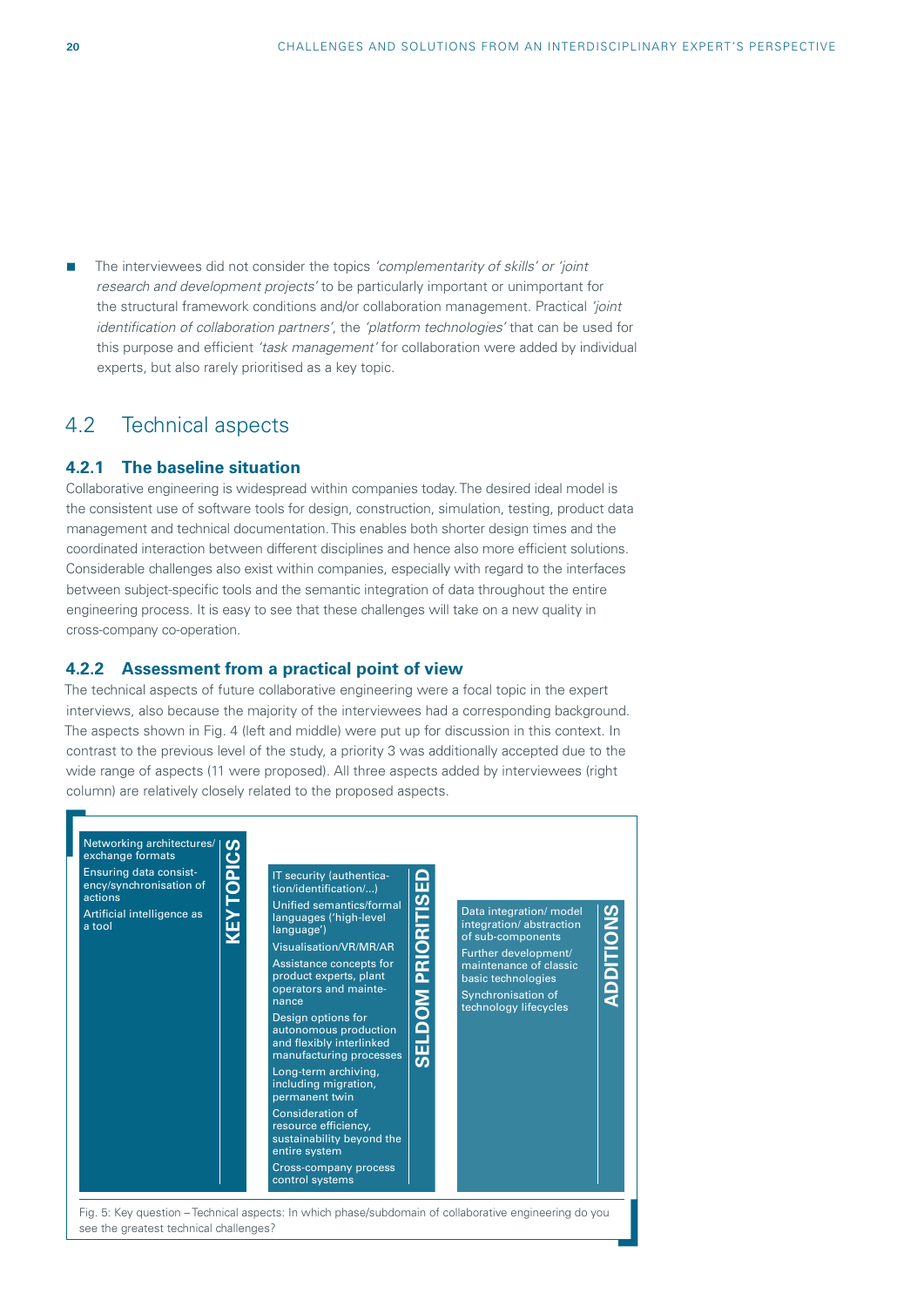<span id="page-20-0"></span>The evaluation of the interviews showed that two topics are evaluated equally by about half of the experts with priority 1, 2 or 3 – *'networking architectures/exchange formats'* and *'ensuring data consistency/synchronisation of actions'*. Very fundamental questions, such as common exchange formats and data consistency, were therefore placed at the centre of the call for action, and this can be interpreted as an indicator for the considerable development effort that is still required. The first representative of technologically more demanding topics, i.e. *'artificial intelligence as a tool'*, follows at a considerable distance, with *'IT security'* as a basic competence coming up closely behind.

#### Networking architectures/exchange formats

Exchange formats across domains and value chains are a necessary basis for collaborative engineering. Many modern engineering software tools were developed more than 20 years ago and have since become powerful tools. This was accompanied by a domain-specific, application-orientated data structure. At the same time, this data structure was also frequently used as a unique selling proposition in relation to competitors. For around ten years, several stakeholders have been taking steps to overcome this situation with open source solutions in order to develop non-proprietary standards which some interviewees consider to be important.

Engineering across value chains poses another challenge that was addressed by several interviewees. Depending on the level of integration in which the designer works (strongly simplified: component – subsystem – system – environment), a completely different level of information detail is required. The system designer of a vehicle requires only a fraction of the product information which is relevant for the developer of a customer-specific electronic circuit in a vehicle and vice versa. If, in principle, all the available information were made available, both the developer and the designer would suffer an information overflow.

Several interviewees attached great importance to the emergence of non-proprietary standards for the development of basic models for engineering components. The long-termemergence of such non-proprietary standards was considered possible by several interviewees referring also to formats, such as AutomationML as an open data format for data exchange or the open M2M communication protocol OPC-UA for industrial automation and corresponding communication possibilities. However, one challenge that is often seen is the development of sustainable operator models for the elaboration and dissemination of these standards.

With regard to the deployment of cyber-physical systems in the context of collaborative engineering, decentralised data storages, decentralised, semantic-free AI-based data exchanges, corresponding quality assurance programmes as well as suitable operating systems were discussed as technical requirements for an efficient data exchange. In the context of advanced models for engineering components and products, some interviewees also mentioned the substantial scientific backlog in terms of the lack of compatibility between different model types or classes in engineering disciplines, mathematics and computer science. The practical possibilities to use meticulously designed physical models for applications other than the originally intended simulation applications, or to use them at least in part, often prove to be very limited. Existing technologies and tools are therefore often not used simply because time-consuming manual adaptations of existing models are not carried out for economic reasons. Since the development of a 'universal model' is currently considered to be too ambitious, the development of methods and/or of a respective platform was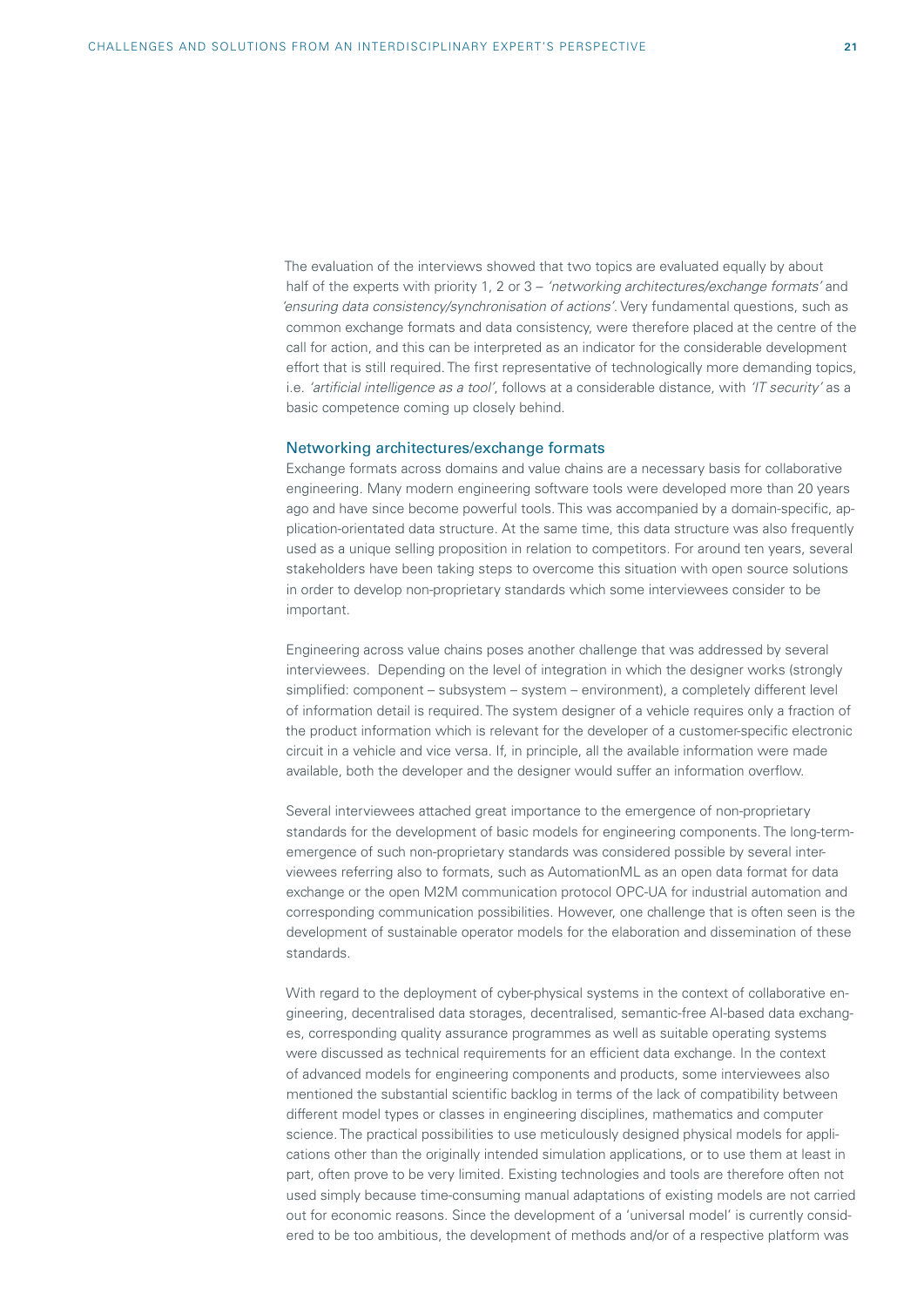addressed as an intermediate stage in individual cases and was described as meaningful. Such a platform could possibly enable the transfer of sub-models to different model classes at minimum losses in a automated manner. In this way, the focus of model development could possibly be shifted from a currently more IT-related approach to the actually required applicability in engineering.

#### Ensuring data consistency/synchronisation of actions

Ensuring data consistency and the synchronisation of actions, both often mentioned in the context of version management, are the next steps in the implementation of collaborative engineering after ensuring a seamless and loss-free data exchange. According to several experts, appropriate solutions can enable the highly desirable quasi-parallel work of several parties on the same project and hence significant time savings.

All experts agree that this effect has been solved for decades in distributed software development or also in classical databases. Although a data record can be read by many users or processes simultaneously, it can only be edited and stored by one user at a time and is therefore accessible only for this user during a certain period of time. In engineering, this problem cannot be solved so easily since considerably more extensive dependencies exist in this field. These challenges are less related to the actual engineering tool and more to consistency checks with respective higher-level systems.

Such aspects are independent of cross-company collaboration and also occur within a company. Several experts highlighted the problem of latency as a new challenge in cross-company collaborative engineering. Depending on the geographical distance between stakeholders, not only technical bottlenecks, but also significant runtime effects occur here. Real-time cooperation around half the globe is thus restricted by physical boundaries regardless of the available bandwidth. Also, latency times can cause synchronisation problems even when no real-time communication is required.

#### Artificial intelligence as a tool

Firstly, some experts claim that tools which use artificial intelligence (AI) methods and which are introduced as part of a cross-company collaboration have the potential to motivate employees to introduce collaboration on their own. This holds if such AI tools foster concrete improvements in working conditions and applies even if the AI tools are not specifically intended for the use in collaborative engineering. The examples mentioned included AI-based pre-sorting and analysis of data or AI tools for self-organisation.

AI can be integrated into the actual engineering process in different forms. On the one hand, AI can be 'built in' as a function within the engineering process ('AI integration in the object') and on the other hand also has the potential to support engineering processes ('AI as an engineering tool'). The experts mentioned, for example, predictive maintenance or energy optimisation of devices and systems as engineering-specific application areas of AI methods that could be classified as 'AI integration in the object'. The current focus is more on the provision of AI-based services.

Several experts believe that the use of 'AI as an engineering tool' to support engineering processes that go substantially beyond preliminary analyses of data and even include the (partial) automation of the actual engineering processes will be feasible only in the long term.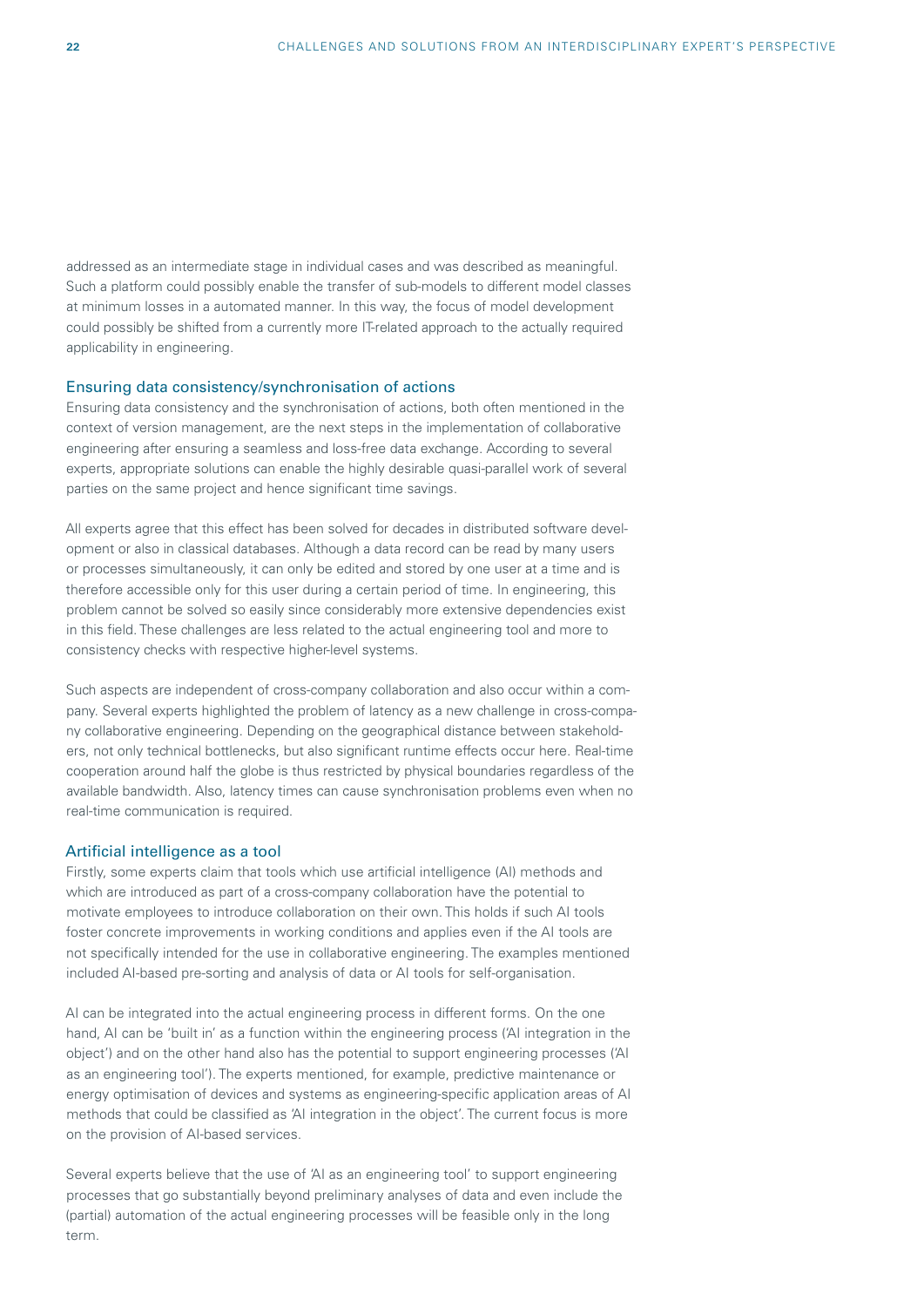In both scenarios, the majority of the interviewees see considerable potential for efficiency whilst at the same time certain challenges must be taken into account, such as robustness of algorithms, data quality and functional reliability as well as associated legal issues, such as liability for malfunctions.

Another aspect discussed was that, even though many AI procedures provide convincing results, their solution is not easily reproducible and deterministic, depending on the procedure used. This impedes the use of such methods in safety-critical applications and their engineering. Furthermore, at least one expert states that the large amount of data that is indispensable for the application of machine learning, for example, is often not available for engineering applications.

#### Lower-priority issues

- Several interviewees classified certain topics as 'boundary conditions' for successful collaborative engineering, thereby referring to topics that are technically necessary for implementation (must-haves) but do not have any real design features. Several experts included the following topics in this group:
	- *IT security*
	- *Consideration of resource efficiency, sustainability beyond the entire system*
- The interviewees gave conflicting statements on the subject of *'IT security'*: Many consider the topic of secure data exchange, secure storage and the right to be forgotten, with the characteristics mentioned above, to be one of the most important technical challenges in collaborative engineering. However, other interviewees stated that mature data security concepts have been around for some time and that the obstacles to integration into existing IT architectures are based on the cautious investment strategy of German companies. Similarly, the topic of *'IT security'* was assessed as important, but technically feasible for the operation of cyber-physical systems.
- The topic of *'unified semantics/formal languages ('high-level languages')'* was attributed by the majority of experts directly to the most important topic, i.e. *'networking architectures/exchange formats'*. Several interviewees, for example, highlighted the importance of unified semantics or formal languages as significant for the development of exchange formats, so that the experts rated the explicit semantic topic less often as priority 1, 2 or 3. A need for standardisation obviously exists at several abstraction levels (system level, automation level, component level).
- It is also noteworthy that relatively few interviewees rated the topic of *'visualisation/virtual reality (VR)/mixed reality (MR)/augmented reality (AR)'* as priority 1, 2 or 3. Some of these experts named the use of VR/MR/AR as the basis for virtual collaboration which is important, for example, when working on prototypes that are usually only virtually available or in the case of stakeholders working at different sites. These interviewees also stated that the use of VR/MR/AR would at the same time be conducive to employee motivation and willingness to collaborate. However, other interviewees described the topic as unimportant with regard to collaborative engineering since these tools would be more suitable for demonstration purposes rather than significantly facilitating the work of technical experts.
- What's more, a relatively small number of experts considered the technical topics concerning product lifecycles, such as *'long-term archiving, including migration/permanent twin'*, to be priorities 1, 2 or 3. The experts who considered these aspects to pose the greatest challenges for collaborative engineering stated that the availability of tools which are particularly suited for cross-cycle management of data, models and technol-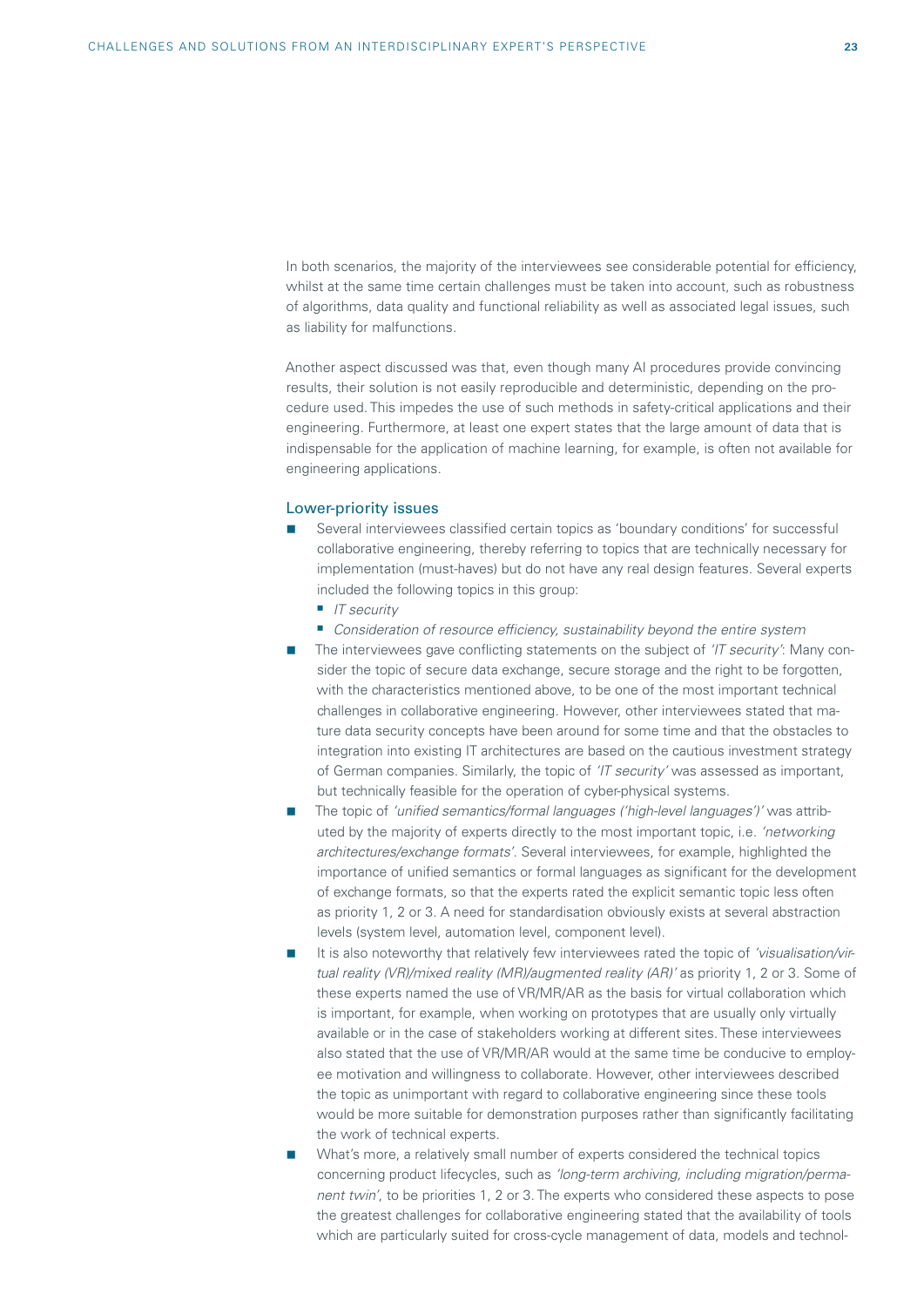ogies was of particular importance. The fact that the interviewees attached a higher value to this complex of issues from an economic perspective (see 4.4) suggests that they consider the technical challenges at least to be solvable or even already largely resolved.

- A few experts identified further proposed topics, including a wide range from semi to full automation of cross-company processes and their increase in efficiency, to be one of the three greatest challenges. This includes the topic of *'assistance systems for product experts, plant operators and maintenance'* as well as *'design options for autonomous production and flexibly interlinked manufacturing processes'* and *'cross-company process control systems'*. The fact that the experts have not (yet) identified these aspects and the topic of *'consideration of resource efficiency, sustainability beyond the entire system'* as significant even though efficiency is considered to be the most important economic factor underlines in some way the high demand in the area of networking architectures and exchange formats.
- The experts added the following topics, which even allowing for different terminology – remained isolated issues: the topic of *'data integration/model integration/abstraction of partial components'*, which is part of the extended realm of data exchange formats, networking architectures and semantics, the topic of *'synchronisation of technology lifecycles'* for the meaningful interpretation of overall architecture models and the topic of *'further development/maintenance of classic basic technologies'*.

## 4.3 Work organisation

#### **4.3.1 The baseline situation**

Regarding the risk of the computerisation of work, (Frey und Osborne 2013) estimate for the US that 47 percent of all activities will be exposed to a high risk of automation within the next one to two decades. Studies like this one clearly indicate that certain activities are susceptible to substitution whilst others, referred to as 'engineering bottlenecks', are less prone. The latter belong to the following three groups (description according to (Bonin, Georgy und Zierahn 2015)):

- **Perception and manipulation activities in complex and unstructured environments, such** as identifying and eliminating errors or responding to unplanned events.
- **Creative-intelligent activities, including design, such as activities in the creative indus**tries, classic R&D activities or the development of new business models.
- Socio-intelligent activities, such as sales or care which are characterised by the special importance of emotion, the right interpretation and, in particular, the intelligent response to emotion.

With the classification of essential engineering work in (Künzel et al. 2016) as creative processes, the probability of complete automation of engineering activities can hence be classified as low. This, however, does not rule out a shift in the range of tasks and the use of algorithms for routine or analytical work.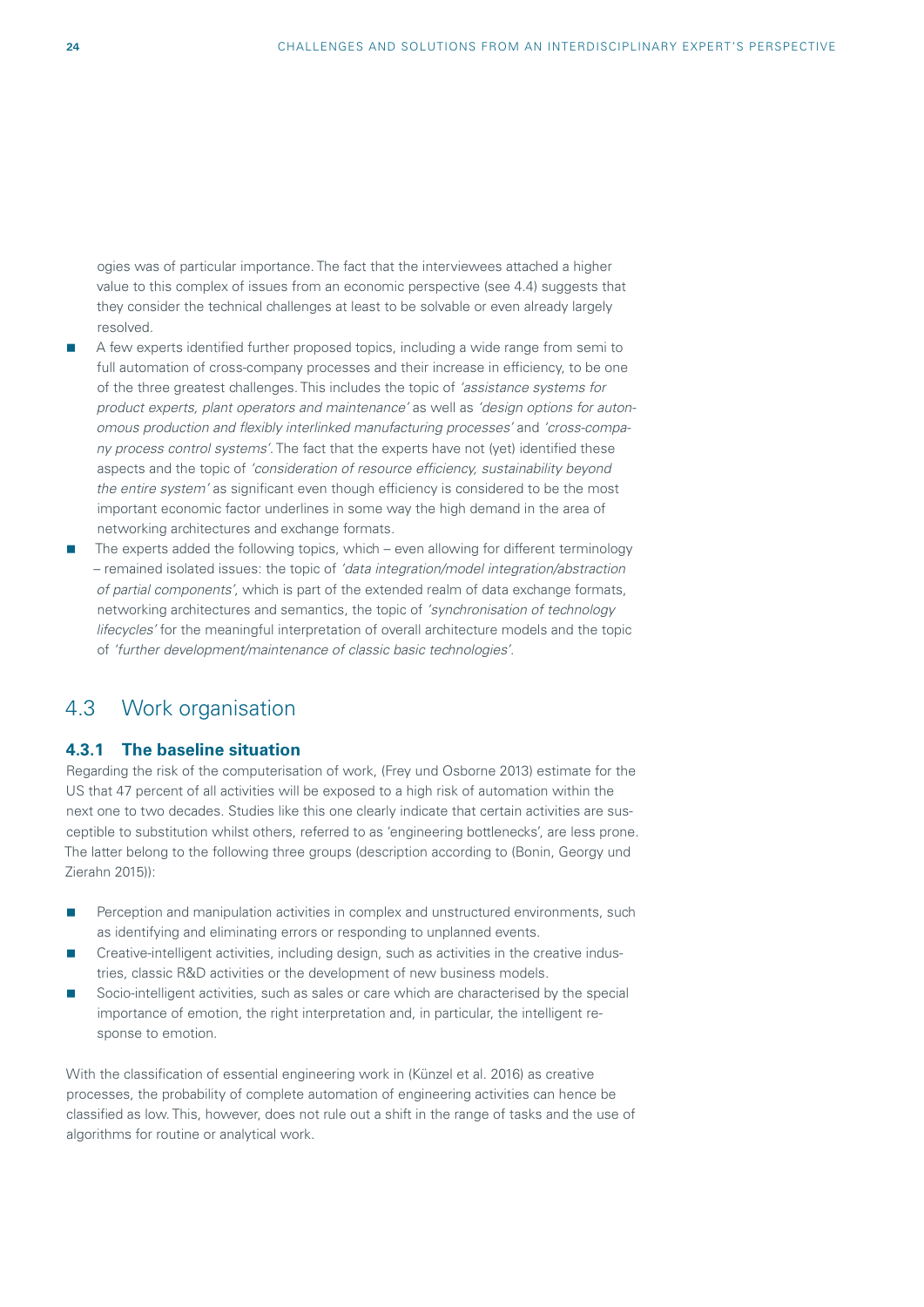#### **4.3.2 Assessment from a practical point of view**

The economic aspects for cross-company collaborative engineering were discussed during the interviews. The aspects shown in Fig. 6, column 1 and 2, were put up for discussion and supplemented by further aspects (column 3).



The experts rated the structuring of the team under the aspects of heterogeneity, leadership methodology and orchestration ('team composition') as by far the most important aspect. The topic of *'dealing with differences in work and professional culture'*, which comes third, is relatively close to this topic and also points to necessary changes compared to 'classic' (project) management processes and methods. High priority is also attached to 'knowledge management' and 'further training', which suggests a change in competence requirements. The proposed additions are very similar to the initially proposed aspects and can be easily integrated into these.

#### Team composition/orchestration of the collaboration

Digitalisation goes hand in hand with a change in process management which some interviewees considered to be crucial for successful orchestration. To a much greater extent than classical methods, digitalisation enables the continuous adaptation of work processes to changing environmental conditions (agility), whilst retaining most of the classic sub-tasks, such as resource allocation and models as well as the continuous improvement process.

At the same time, several experts see new aspects becoming important: Quasi-parallel work with close interaction or dependency of different domains and collaboration over longer geographical distances require a new quality of synchronisation of processes. Also, respective permissions in the collaborative design process should be easily adaptable and determinable for each individual stakeholder.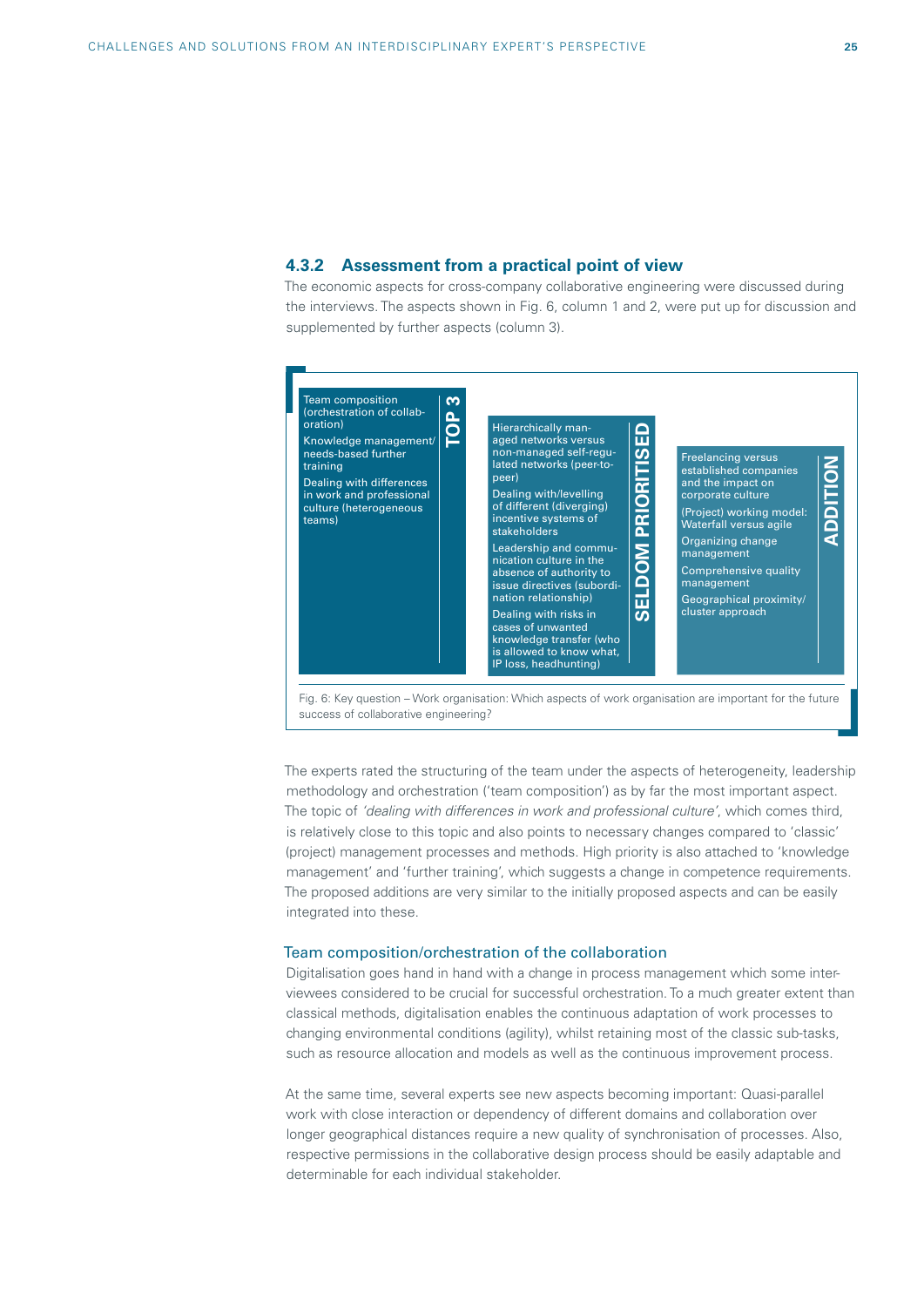<span id="page-25-0"></span>Some experts suggest that these trends are accompanied by the need to establish efficient and dynamic management structures (business rules). Decision-making structures, role distributions (rights and duties), partnership models and interfaces must be developed further or redefined. The involvement of expert personnel in decision-making structures and processes is vital for the efficient allocation of resources and successful process management. However, generally accepted solutions for evaluating collaboration (metrics) are still lacking since the quality and degree of success of the results of co-operation and collaboration are judged quite differently by different stakeholders.

#### Knowledge management/needs-based further training

Quality education and continuous further training in the respective engineering discipline are already standard practice today in order to keep pace with technical progress. At the same time, the role of professional experience should not be underestimated, particularly for a successful deployment. Despite professional further training being an important element in the development of expertise in engineering. However, the experts believe that the employment of training programmes can vary significantly among disciplines and companies. Widening the focus in order to obtain a basic understanding in topics of neighbouring domains can be beneficial for collaboration. This goes hand in hand with a new quality of knowledge dynamics. However, these effects are not restricted to cross-company collaboration or the engineering domain.

With cross-company collaborative engineering, the previous 'splendid isolation' of those involved in the design process is broken up into two directions, i.e. cross-domain cooperation and direct interaction with external engineering partners. In this context, the experts agree that there is a need to develop new communicative skills for multilateral cooperation and an understanding of the counterpart in order to engage in other approaches and methods or to coordinate with them. This change requires the qualitative reorientation of expertise and hence leads to new further training requirements. The range of measures mentioned here extends from communication training to new methods of narrative knowledge management (expert community) and project management (flexibility, agility).

Some experts believe that the further development of non-technical skills in particular can also lead to conflicts of interest or motivation. This concerns, for example, the degree to which exclusive expert knowledge is shared which might also affect associated unique selling propositions.

#### Dealing with differences in work and professional culture

According to the experts, special attention should be paid to overcoming cultural differences between closely related domains (for example, computer science and engineering). Interdisciplinary approaches are described as weak in the manufacturing industry.

Furthermore, patterns differ strongly between stakeholders with different professional backgrounds. Different views are widespread in specific sectors, for example, with regard to the interpretation of tasks, the assessment of one's own expertise or the question as to when a result can be regarded as achieved.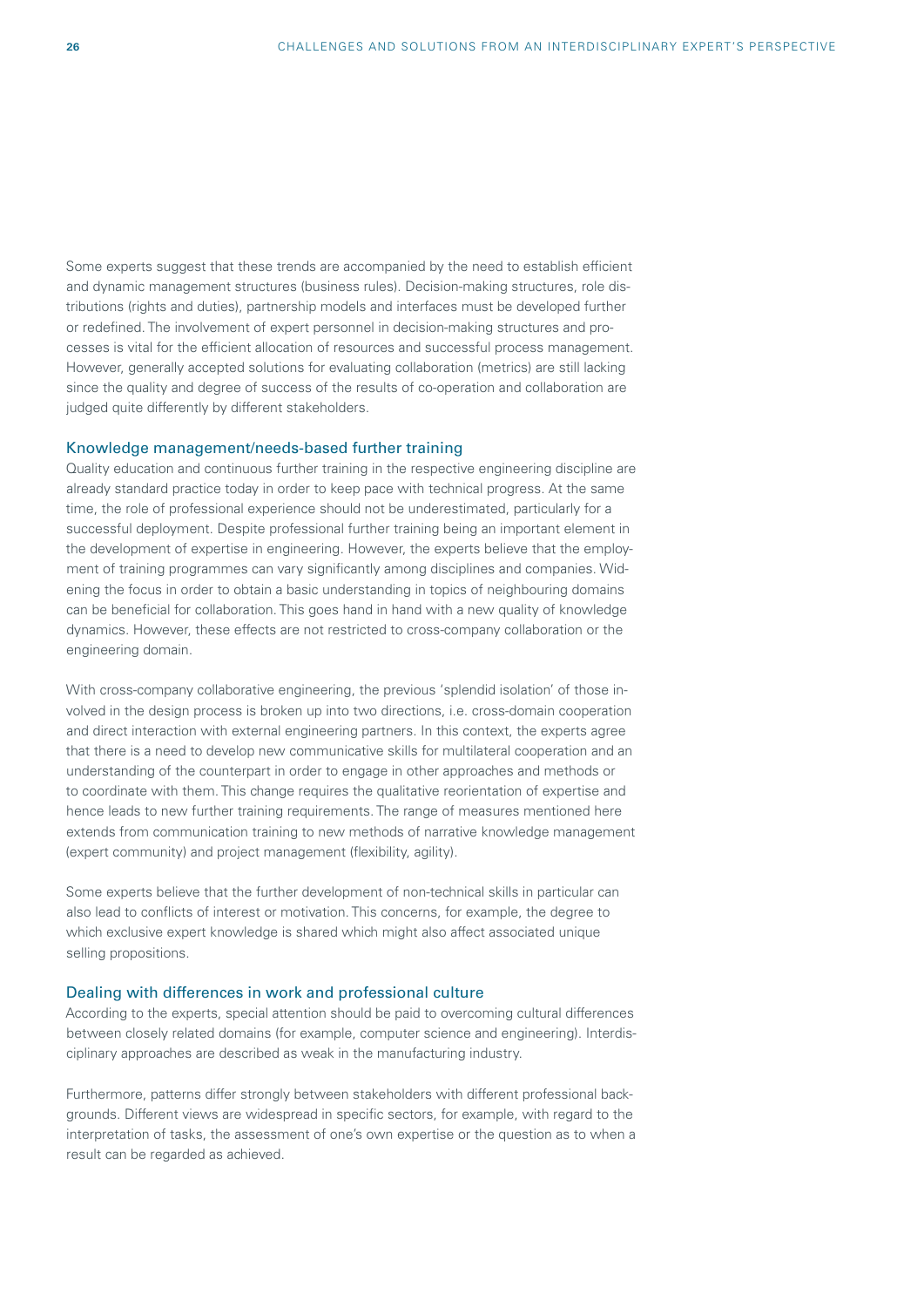On the whole, many experts consider the mutual understanding across industrial and intercultural boundaries to be a key factor for successful collaborative engineering and regard the development of a common communication and language as a major challenge. Intercultural differences in working cultures must be taken into account. Examples quoted by some experts include the specifics of Anglo-American, German and East Asian corporate cultures.

The corporate cultures of established companies, especially of manufacturing companies, were also claimed to be different from those of start-ups. Concepts common in start-up companies are often unacceptable to established companies. Examples of this are agile project management where projects are continuously developed in an exchange between client and contractor, or the 'minimal viable product' (MVP) which is presented to the client at the earliest possible point in time and then incorporates the client's feedback in subsequent development efforts.

#### Lower-priority issues

- The question as to whether collaborating teams should be *'hierarchically managed'* or whether a *'non-managed self-regulated'* organisation of teams is even necessary in order to achieve innovation was identified as an important design element by almost as many interviewees as the topic of *'dealing with differences in work and professional culture'*. Strict hierarchical structures and inflexible sets of rules were generally viewed critically in the interviews. However, it was also noted that the concrete design of a collaboration network should depend on the respective specialist and working cultures.
- Several experts stated that one of the major challenges is to create a *'culture of leadership and communication in the absence of authority (subordination relationship)'* which represents a new quality of leadership culture for many companies and is not defined by strict rules, but ideally emerges through the competence and human empathy of those in power.
- According to some interviewees, *'change management'* has a very important role to play which the interviewees understood to be the targeted support and facilitation of changes in management and organisational structures. This concerns, for example, the breaking up of classical, pyramidal and hierarchical structures, i.e. overcoming a department and division-based mindset. Such organisational forms are in conflict with the claim of collaborative engineering when it comes to optimising the entire system in terms of its business model or overall strategic goal.
- Some experts referred to the value of the *'geographical proximity and cluster approaches'* between stakeholders as a basis for sustainable trustful cooperation (see the description of the cluster approach in chapter 3.4.2). They referred, for example, to the trust already generated before in other contexts, lower necessary adjustment and coordination efforts and regional value chains that have developed.
- The suggested topics of *'dealing with/levelling of different (diverging) incentive systems of stakeholders'* and *'dealing with risks in case of unwanted knowledge transfer'* were only very seldomly prioritised. Some interviewees added challenges in conjunction with the implementation of special *'(project) working models'*, such as *'freelancing'* within *'established companies'* and *'agile project management in contrast to the waterfall model'*. The importance of *'comprehensive quality management'* was also pointed out.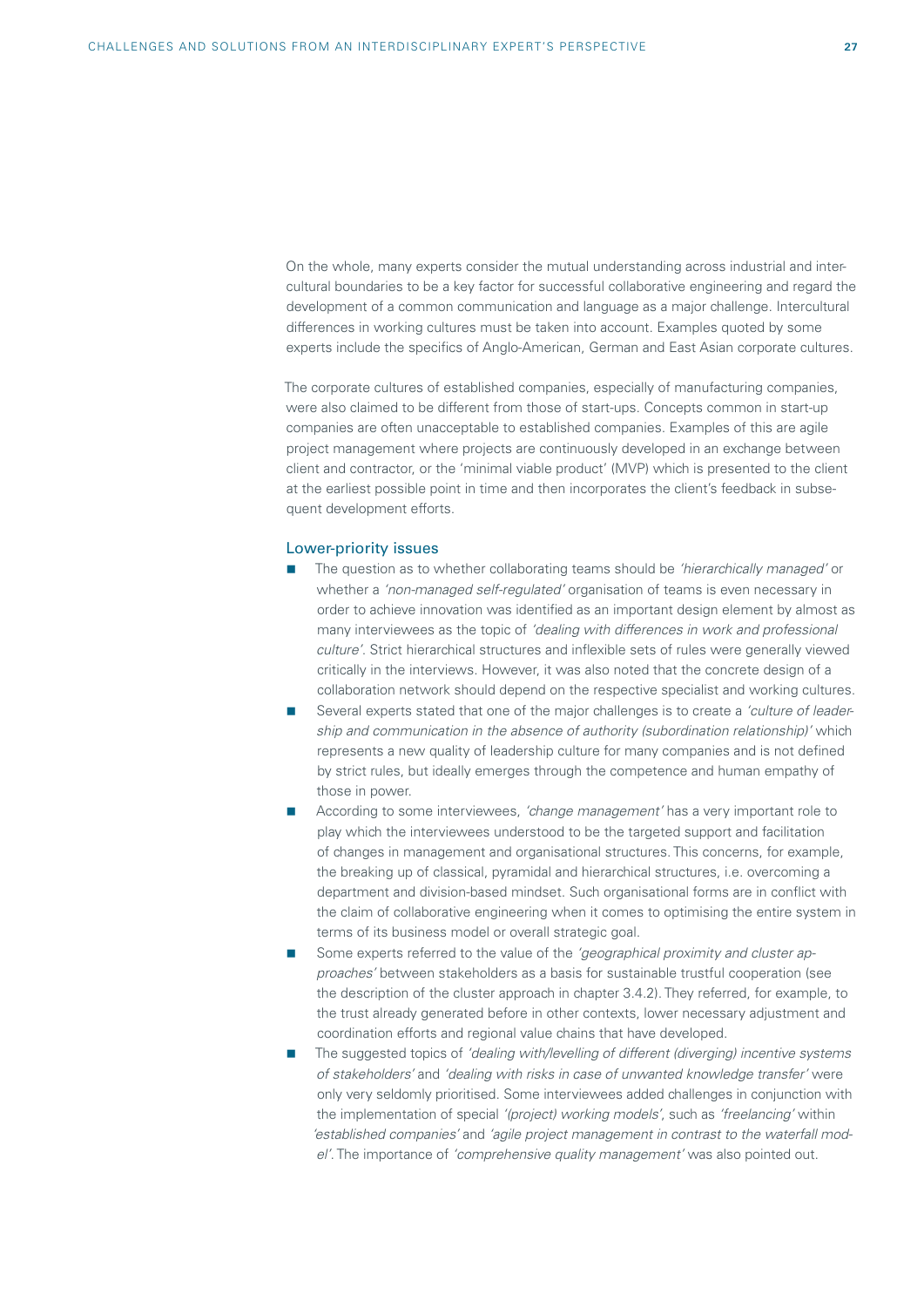## 4.4 Economics

#### **4.4.1 The baseline situation**

Digital and interconnected business processes were first established in the B2C world. Digital platforms can trigger disruptive changes in existing customer-vendor relations, causing new business models to emerge (Engelhardt et al. 2017). This means that entire rolls in previous value chains can be omitted or substantially changed. The scale effect inherent in a platform supports potential monopolisation trends, especially in the case of highly standardised offerings or processes.

Put simply, two types of platforms can be distinguished:

- Transaction-based marketplaces where the operator plays a neutral role without being involved in the contents. The operator then only acts as an agent between providers and prospective buyers (for example, ebay).
- Open, data-based systems: where the operator bears substantial joint responsibility for the contents through quality control, approval procedures or similar activities. These platforms are open to different providers (for example, MindSphere).

The above-mentioned economic laws are equally valid for the B2B market, but the framework conditions are sometimes very different, ranging from higher demands on reliability, smaller lot sizes, high need for individualisation, lower standardisation potential and more complex (mostly multi-part) copyright constellations, to the handling of highly complex data structures (André et al. 2017).

It is not yet possible to predict today whether centralised data management based on the platform model or a decentralised peer-to-peer model will prevail in collaborative engineering. Fig. 7 shows examples of advantages of central platform and distributed peer-to-peer solutions. It can be assumed that competition between the two concepts will be decided on the basis of the dominant (present and future) business models in each sector. This does not rule out hybrid solutions, such as those already in use today for advertising on websites.

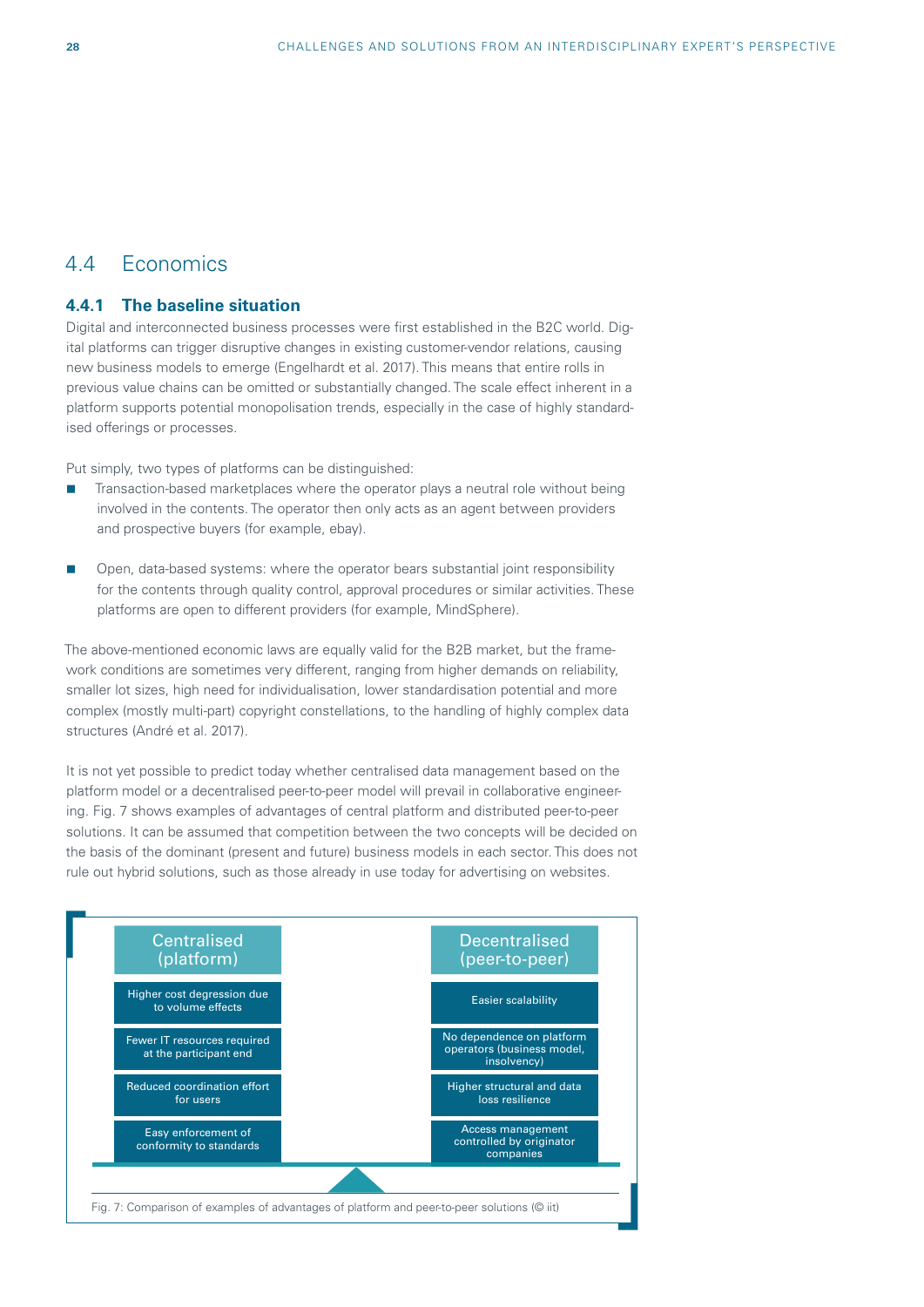#### **4.4.2 Assessment from a practical point of view**

The economic aspects for cross-company collaborative engineering were discussed during the interviews. The aspects shown in columns 1 and 2 in Fig. 8 were put up for discussion and supplemented by further aspects (column 3).



More than half of the experts rate the aspect of *'possibility to develop new business models and services'* as priority 1 or 2 in terms of the most important drivers for the economics of collaborative engineering. This is followed by the topics of *'time and efficiency gains'* and *'optimisation potential across company boundaries/self-adapting systems'.* Next up is *'strategic alliances beyond individual products'* as a topic that is closely related to collaboration management and already highlighted in chapter 4.1 . The topics of *'cross-company PLM'*, *'target conflicts of lifecycle costs'* and *'sustainable engineering'*, which were given less priority individually, were considered by several interviewees to represent the common topic area of *'product lifecycle management'*. In case of a retrospective summary of the three originally proposed topics, the new topic of *'product lifecycle management'* would come second in the list of most important trends/drivers in the economics of collaborative engineering along with the *'time and efficiency gains'*.

#### The opportunity to develop new business models and services

Engineering itself being state of the art is less at the heart of entirely new business . However, engineering must lay the foundation for implementing new business models.

It became clear in the expert discussions that a new product culture goes hand in hand with new service-orientated business models. This cultural change requires an adequate transformation phase, especially in the established production world, and is strongly dependent on the respective industry. Furthermore, some companies have not yet developed a reliable basic philosophy, so that several experts observed a considerable degree of insecurity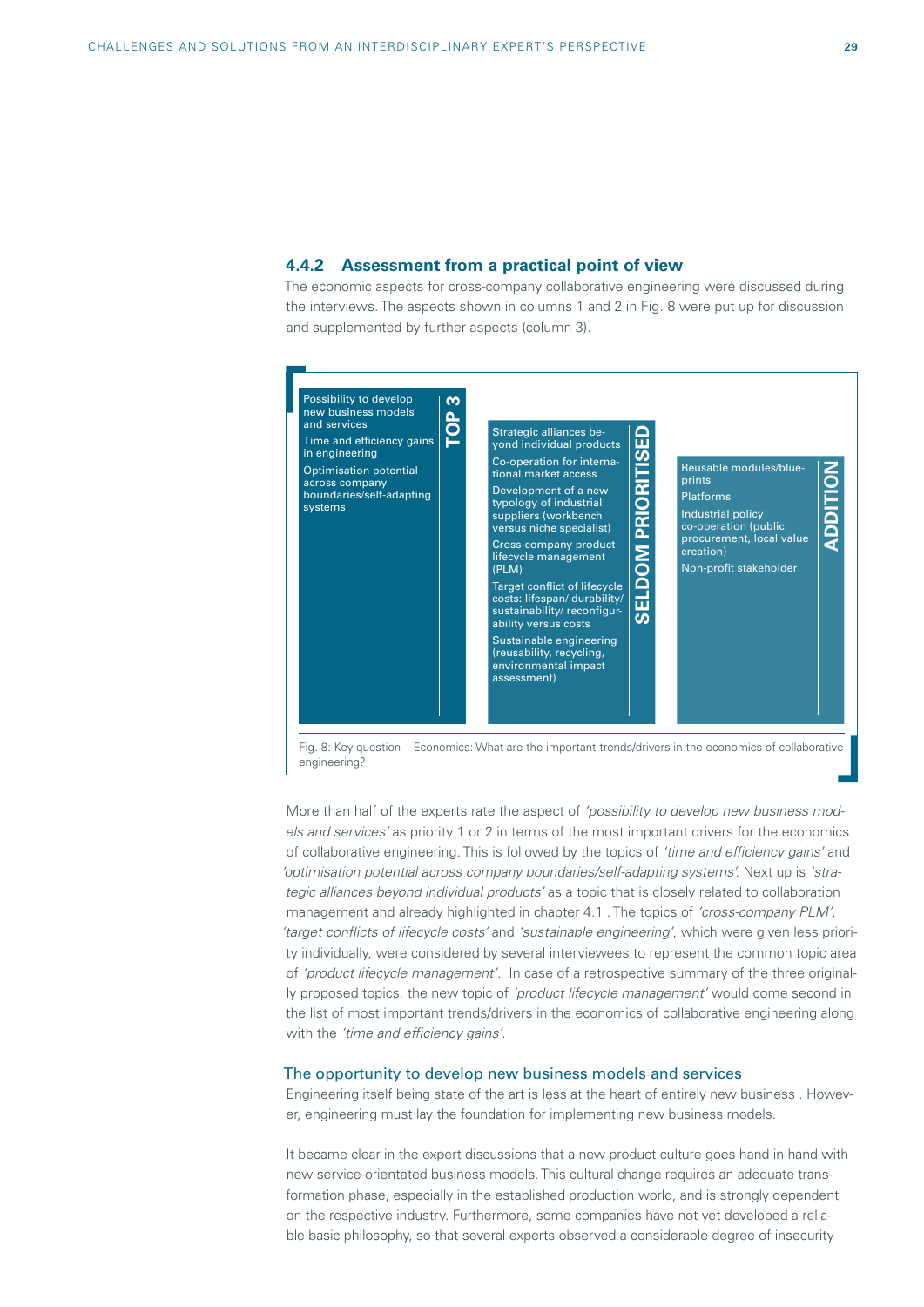<span id="page-29-0"></span>as to how customer loyalty (beyond lock-in models) can be achieved and maintained in a service-orientated environment. Many new collaboration opportunities and business fields are opening up for engineering, strengthening post-sales cooperation with customers and between companies alike. Several experts mentioned the example of diagnostic systems (condition monitoring, predictive maintenance) which must be integrated in addition to classical design tasks and enable the monitoring of plants irrespective of their location. Other conceivable activities include certain services, such as product processing or the design of test plans right through to the leasing of complete factories for which real approaches already exist in countries such as China. Engineering tasks are generally becoming more diverse, and more specialists will probably have to be involved. According to experts, maintaining the right focus in future will be one of the most important tasks, especially for mass producers and service providers.

Some interviewees also consider the development of new business models to be an effective "lever" for innovation processes. Examples include licensing and leasing concepts for digital twins or suitably designed profit-sharing models over a certain period of time if the development or utilisation of a digital twin will generate profits or higher optimisation potential. Some interviewees saw the Internet of Things as an enabler of far-reaching integration of production and services, but they also saw it as a bridge to the independently listed topic of 'strategic alliances beyond individual products' since a complete product lifecycle simply cannot be managed without new partnerships.

#### Time and efficiency gains

Many interviewees consider the increase in speed and efficiency to be two of the key objectives and therefore also as the yardstick for the quality of collaborative partnerships in engineering which must at least compensate for communication losses in the medium to long term. Especially in engineering companies that have limited experience with collaboration, a significant relative increase in efficiency can often be achieved with suitable partners through well-designed synchronisation and/or optimised scheduling and targeted knowledge exchange.

In the everyday economic life of collaborative engineering, a majority of experts identify a wide range of issues that often touch upon legal aspects as well. In some cases, these go beyond collaborative engineering and affect different stages of the value chain.The weighting in the distribution of additional income from subsequently implemented business models is, for example, often distributed according to the economic strength and bargaining power of the companies involved. Against this background, especially smaller companies are extremely concerned about being 'ripped off'. Many interviewees saw an important challenge in the creation of integrated business models that give all stakeholders an appropriate share in the overall profit.

Several experts also considered the involvement of customers or 'prosumers' (i.e. persons who are both 'producers' and 'consumers') in engineering processes to be crucial for time and efficiency gains. Feedback mechanisms can be integrated into development through co-creative processes that can be designed in different ways, thereby also strengthening customer loyalty. The targeted exchange of knowledge and flexible production structures are seen as a way to respond potentially faster and more efficiently to changing customer requirements on this basis.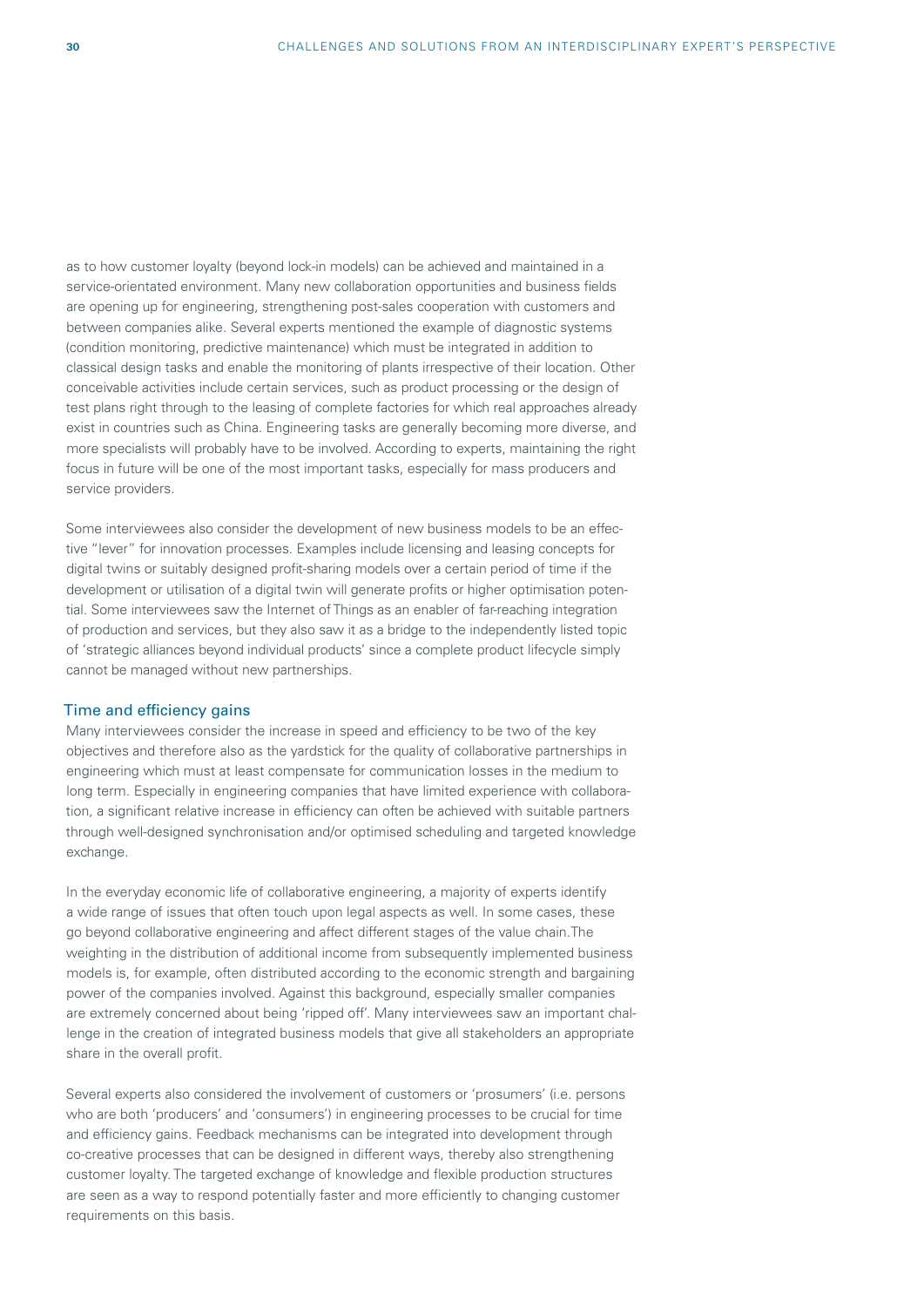#### <span id="page-30-0"></span>Optimisation potential across company boundaries/self-adapting systems

In one expert interview, the optimisation potential across company boundaries was described as the 'bait par excellence' and in a second interview as 'the central topic of the horizontal integration axis of the German reference architecture model for Industry 4.0'. Within the framework of the actual collaborative engineering process, it must be possible to overcompensate for the additional costs of initialising and coordinating collaborative action.

Different forms of collaboration also result in different needs for coordination which many interviewees discussed in depth. Several experts voiced the opinion that a (smart) factory-as-a-service concept, for example, where connections to the foundry model of the semiconductor industry were also pointed out, results in a customer-centred coordination process in which platforms can play an important role. In the case of vertical, diagonal or horizontal mergers, the coordination process is potentially more complex if decision-making processes are expected to involve all or at least some of the stakeholders in a similar way.

If the aim is to achieve an actual optimisation, an agreement must be reached between the stakeholders as to which target parameters, such as product quality, production costs, throughput times or wear processes are to be optimised. According to the experts, the (further) development of digital twins of real processes is an important basis for the technical realisation of optimisation potentials. Potentially conflicting optimsation goals can result from different interests and potentially conflicting goals and can call for suitable coordination processes, even including conflict management.

According to the experts, the crucial element must be the optimisation of the product as a whole and not just the improvement of individual components. Since every stakeholder can address the entire property and capability chain (even if they have no access to the data in individual cases), optimisation in the sense of resource efficiency (VDI-Richtlinie 4801, Blatt 1) is possible across the entire value chain, including the entire product lifecycle. However, conflicting objectives, such as those relating to follow-up business, must also be regarded as an obstacle in this context.

Many interviewees considered the issue of the appropriate distribution of profits to be a major challenge since it is difficult to measure or quantify the added value in the engineering process.

#### Lower-priority issues

- Several interviewees attached significant importance to *'strategic alliances'*, especially for 'big' topics and because complete product lifecycles can be covered much more effectively in respective partnerships. Platforms can play a facilitating role in finding partners, providing services as well as developing partnership models and strategic visions.
- Cuite a number of experts believe that the digital mapping of complete product lifecycles, which should be feasible via manufacturer-neutral platforms in the form of *'cross-company product lifecycle management (PLM)'*, is important for cross-system economic assessments of *'lifecycle costs (lifespan, durability, sustainability, reconfigurability)'* and for the consideration of *'sustainable engineering'* ('sustainability-by-design'). Several experts therefore consider these three topics to constitute a 'joint topic of product lifecycle management (PLM)' which, together with *'time and efficiency gains'*, would even take second place among the most important economic trends of collaborative engineering. It was also sometimes argued that a system change was urgently needed in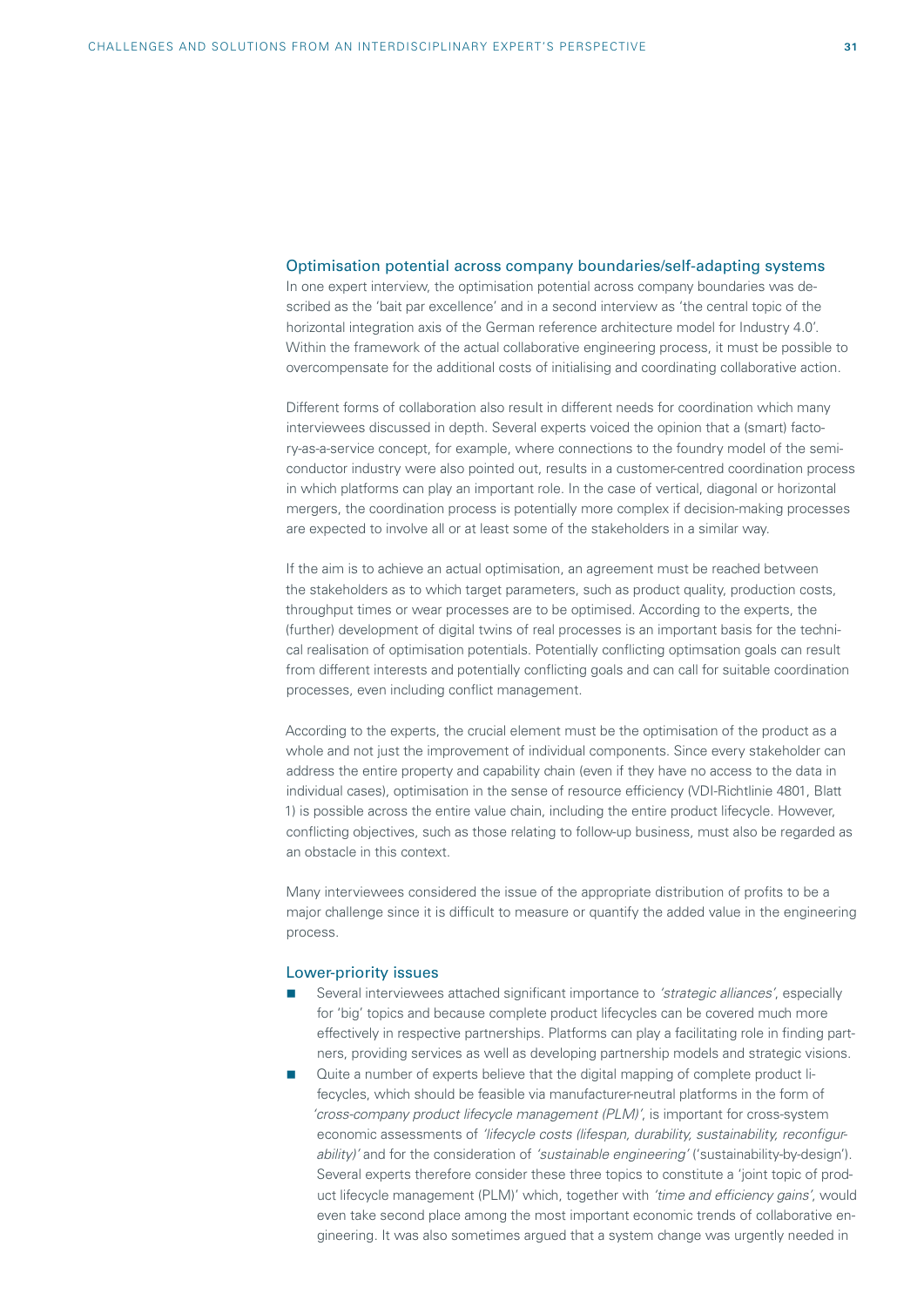order to achieve a uniform PLM system landscape and to prevent lock-in effects which could be expected due to the increasing spread of proprietary solutions. In the context of sustainable implementation in strategic alliances, however, the question of attractive incentive and business models covering the product lifecycle arises once again.

- Several experts believe that the economic potential of *'sustainable engineering'* has not yet been exhausted. One respondent believed that the legislative framework designed to take sustainability into account should be defined by the legislator and/or via eco-certificates, also due to diverging stakeholder interests, and should include the aims of recyclability and recoverability. The foundation for these aims can be laid already in the initial design phase of engineering processes.
- Only a few experts considered the topics of *'cooperation for international market access'* and *'development of a new typology of industrial suppliers'* to be important. Some respondents added the topics of *'reusable modules ('copy & paste')'*, *'industrial policy co-operation (public procurement, local value creation)'* as well as *'platforms'* in conjunction with economic challenges. Another idea that was mentioned was to commission a *'non-profit party'* as a coordinator to warrant a high degree of neutrality.

## 4.5 Legislation

Cross-company exchange of information and data in collaborative engineering processes raises a number of legal issues relating to the handling of existing intellectual property rights (such as copyright or patent law) which are introduced as part of or as a result of partnerships. However, it remains unclear whether and to what extent rights of use exist with regard to the operating data generated during the lifecycle of a product and to whom this data can be legally assigned.

#### **4.5.1 The baseline situation**

The importance of data as an asset has increased considerably in recent years. According to a study by the European Commission, the value of the European data economy will total EUR 739 billion in 2020 and account for 4 percent of the European gross domestic product (European Commission 2017). More and more business models are based in part or even completely on the generation, collection or evaluation of data. This makes the question as to who actually 'owns' data or, in other words, who exercises data sovereignty increasingly important. This applies specifically to collaborative engineering, where it is crucial to know who may evaluate and use the operating data generated by plants and machines..

Besides the question of the legal treatment of data, intellectual property (IP) rights also have an important role to play in the context of collaborative engineering processes. Partnerships between companies to implement engineering projects requires the exchange and sharing of information among several parties. What's more, co-operation typically also results in the development of new products. From this, in turn, intellectual property rights can be derived for the products of the cooperation. Possible forms are industrial property rights such as patent, design or utility model law. Furthermore, copyright law guarantees the protection of a person's intellectual property as well as the protection of structured data collections in the form of databases.

Moreover, the question of data sovereignty and the handling of IP rights must frequently be considered in an international context. Especially when collaborative engineering is conducted across borders, diverging regulations from different jurisdictions may have to be taken into account.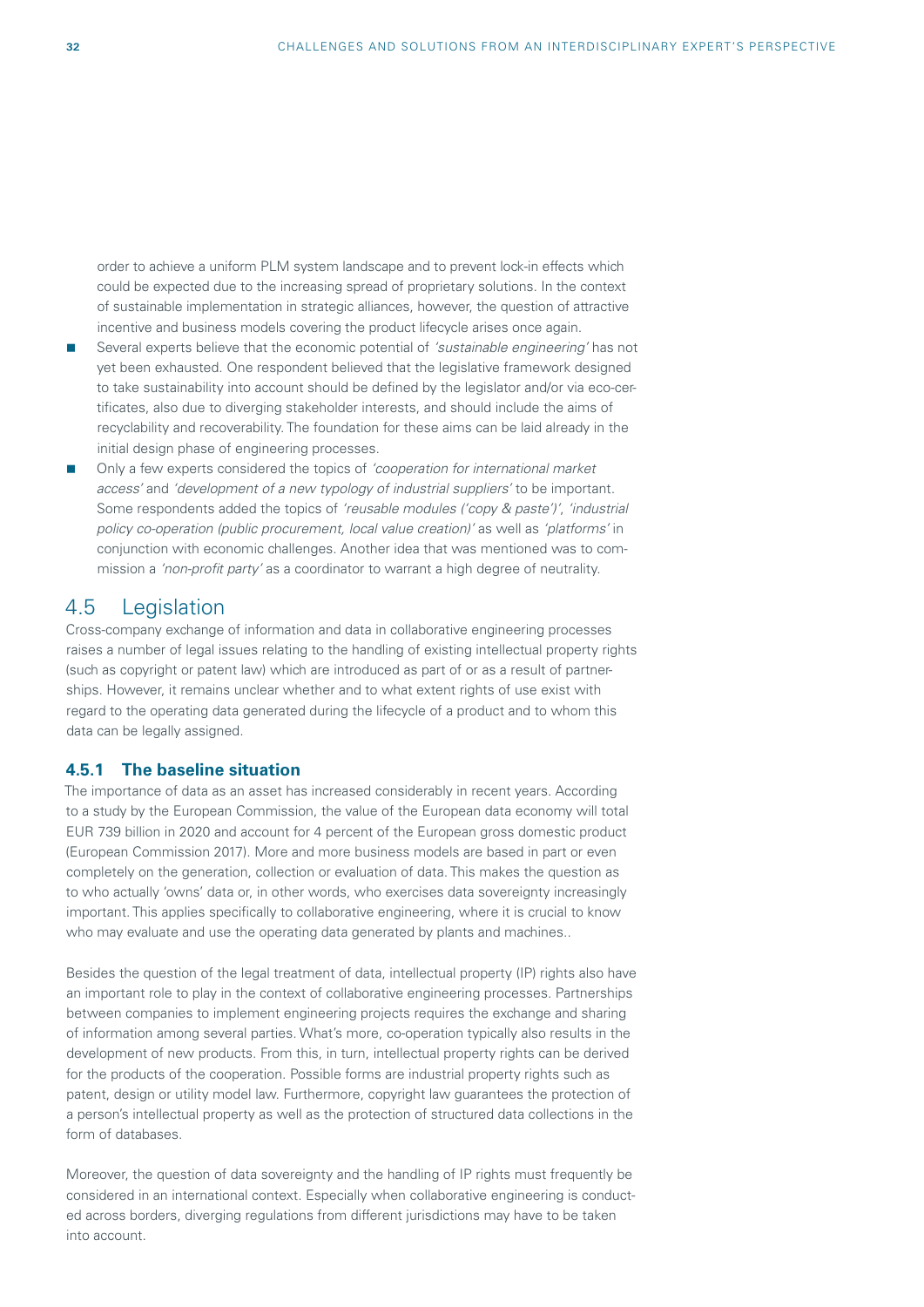#### **4.5.2 Assessment from a practical point of view**

The legal aspects for cross-company collaborative engineering were finally discussed during the interviews. It should be noted that none of the interviewees is a trained lawyer. The results hence reflect the views of users or parties affected by legal issues. For this reason, the results of the interviews in this chapter will be supplemented with short legal explanations. The uncertainty among technical experts regarding the consequences of legal regulations for collaborative engineering became repeatedly obvious during the discussions. Legal experts agreed to this and confirmed a lack of or unconsolidated case law or jurisprudential interpretation and, above all, referred to the importance of contract design.

Irrespective of this, the same methodology as for the other observation levels was applied and the aspects shown in columns 1 and 2 in Fig. 9 were discussed and supplemented.



The prioritisation by the interviewees in this case painted a very clear picture. The three areas of 'data sovereignty', 'IP protection' and 'international law' were by far the most frequently mentioned issues in this order. Among the additions, the topic of 'antitrust law' is considered to be a particular challenge.

#### Data sovereignty

With regard to the use of data, the majority of respondents emphasised the different interests of manufacturers and operators of assets. While manufacturers want to use data for the further development and improvement of their products, operators focus on the evaluation of operation-related data. According to many respondents, the lack of legal regulation permitting this data to be unambiguously assigned to an authorised party leads to legal uncertainty among companies. The problem that data cannot be allocated increases with the number of parties involved in the development or operation of assets, so that the interviewees called for the creation of a binding legal framework. In this context, one respondent referred to the absence of a legal concept of 'data ownership' (similar, for instance, to ownership of intangible assets, such as money in a bank account) as a structural shortcoming. However, several interviewees stated that the creation of a 'data ownership right' would only make sense with supranational coordination, for example, within the scope of international agreements, since collaborative development processes between com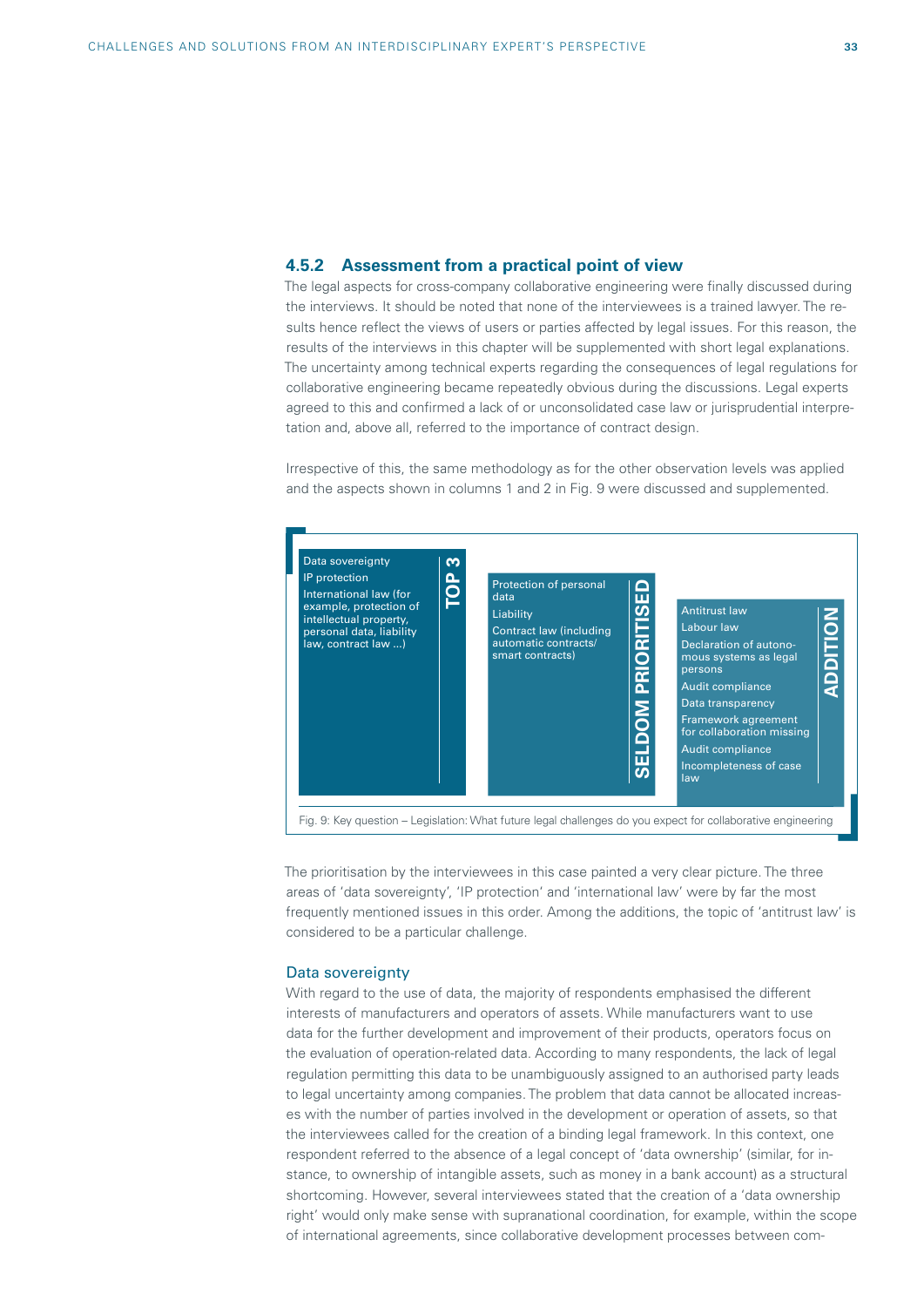panies increasingly take place across borders and extend across different jurisdictions. If collaborative engineering itself is carried out via a platform, potential data assignment rights must also be taken into account, which, in the opinion of some respondents, must be seen in an international context, for example, if the platform is operated in a foreign jurisdiction.

#### **Legal discourse: The concept of ownership and data**

In contrast to physical objects, there is currently no independent concept of data ownership (Ensthaler und Haase 2017) in German law. Data cannot be the subject of a sales contract or a transfer of ownership due to lack of physical quality. Although efforts are being made at the European level to regulate the handling of data, the focus in this case is primarily on personal data, i.e. information relating to an identified or identifiable person (for instance, the EU's General Data Protection Regulation or the planned e privacy regulation). With regard to the creation of a genuine data ownership right, the EU sees a need for action (European Commission 2015), but this objective has not yet been implemented in the form of a regulation or directive. The logical conclusion is hence that any rights to use data must be contractually regulated from the point of view of applicable law. To this end, the parties involved must conclude an agreement in such a way that the exclusive or limited right of use of certain data is granted to a contractual partner. The legal basis for the transfer and use of data is then a contractual obligation.

#### IP protection

Collaborative engineering implies the mutual exchange of knowledge and know-how. According to several interviewees, the use of intellectual property in a project requires contractual safeguards that strictly limit use to certain purposes. Following termination of the partnership, it must be ensured that the information and knowledge provided remain with the rights owner and are not used for other purposes by cooperation partners or customers or sold to competitors. The risk of loss or infringement of IP rights is increased by the fact that partnership often crosses borders, making it more difficult to enforce claims. In this context, one interviewee saw the need to regulate IP law issues in the context of protection and marketing concepts, whilst another interviewee took a critical view of the future applicability and manageability of copyright law in the context of collaborative engineering processes. One respondent described the clarification of contract law issues in this context as important, but at the same time identified the concerns associated with IP law issues as the main obstacle to collaborative engineering.

#### **Legal discourse: Intellectual property**

The protection of intellectual property is governed by the standards of intellectual property law, such as patent and copyright law. These rules emerged from international agreements, some of which were already concluded in the 19th century and hence belong to the oldest areas of international business law (Groeben et al. 2015). Intellectual property protected by law guarantees the exclusive power of disposal over the intellectual property, which also includes the exclusion of use by third parties. At the same time, the right owner is entitled to claims in the event of infringement. Furthermore, intellectual property can also be protected as a trade secret under the act against unfair competition.

#### International law

A high degree of internationalisation can be found in collaborative engineering processes. According to the majority of interviewees, platform-based partnership can and will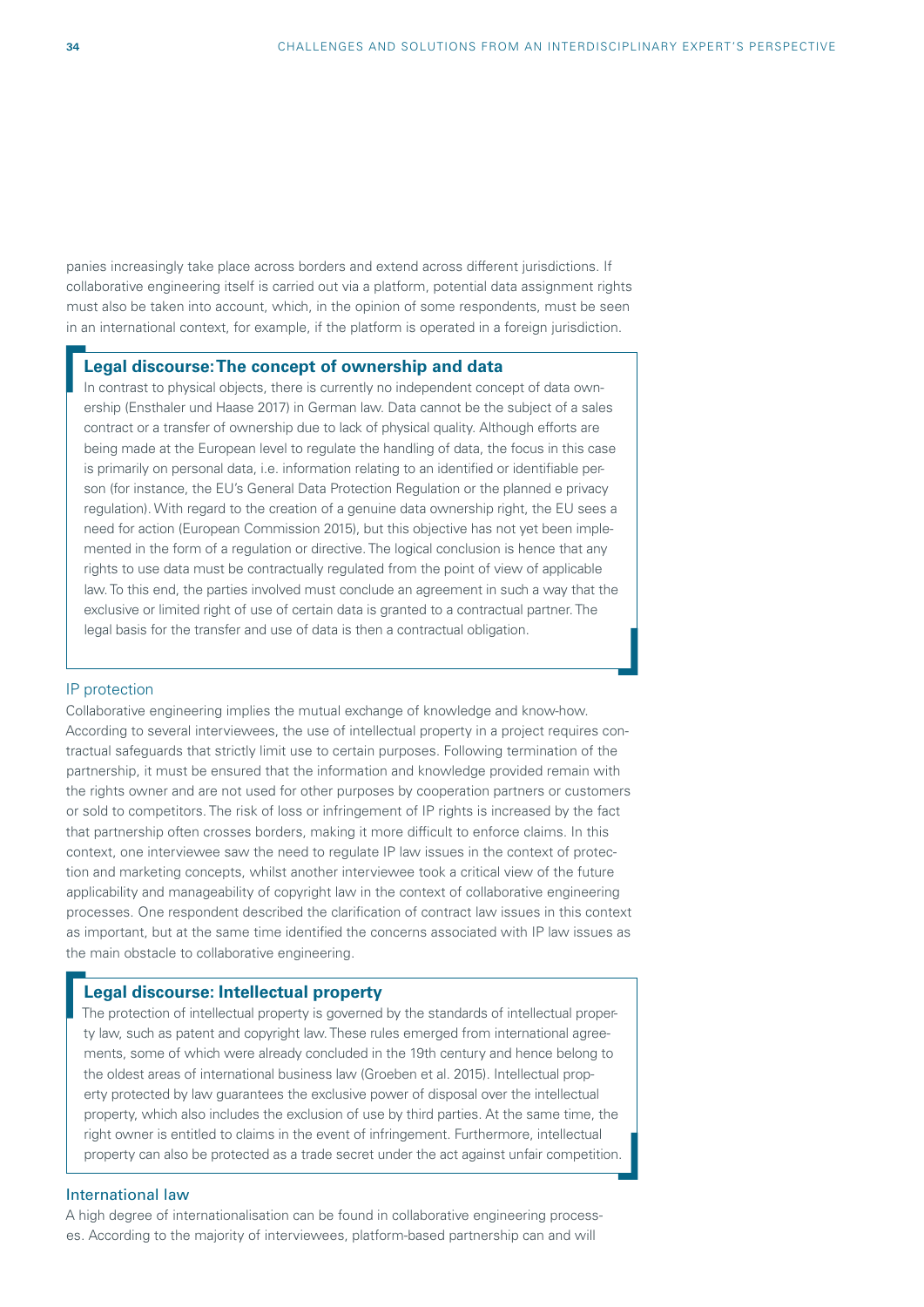<span id="page-34-0"></span>take place across national borders, which means that (sometimes very different) national legislations must be observed. Reflecting demand for rule-compliant cooperation or collaboration, many companies are interested in the harmonisation of laws and regulations within the scope of international agreements. The interviewees literally quoted, for example, 'the lack of a legal definition of the state of the art in China' and 'the general right to use data in the US'. The slogan of the missing 'laws for the Internet nation' used in an interview is an apt description of the situation in this respect. Some interviewees believe that platforms should also be designed in such a way that the requirements of the respective jurisdictions involved are recognised and taken into account in each case.

#### **Legal discourse: National law versus the globalised economy**

Industrial property rights and copyright are geographically limited because national laws can traditionally only be enforced within the respective national borders. In order to maintain certain minimum standards, the so-called duty of national treatment was created within the framework of international agreements, such as the 'Agreement on Trade-Related Aspects of Intellectual Property Rights' (TRIPS Agreement) (World Trade Organisation; Bundesregierung 30.08.1994). This means that foreign holders of intellectual property rights may not be placed in a position worse than that of domestic holders of intellectual property rights. The prohibition of discrimination thereby achieved ensures that a holder of a protective right receives sufficient protection for his intangible assets in all signatory states.

#### Lower-priority issues

- According to some interviewees, new forms of collaboration with dynamically changing constellations trigger new *"liability"* issues, which cannot always be clearly reflected by contract law and which will require technical expertise for their assessment. The involvement of technical examination organisations was sometimes discussed in order to examine warranty issues in developments from collaborative engineering.
- Some interviewees also raised the issue of *"contract law"* as an important challenge, several times in the context of blockchain and distributed-ledger technologies in relation to automated contracts ('smart contracts'). Standardisation would represent an important step towards legal certainty here.
- *'Protection of personal data'*, which, according to the interviewees needs to always be considered in an international context, was given a lower priority in terms of real challenges.
- Interviewees also addressed '*questions of antitrust/ cartel law'* in conjunction with horizontal cooperations. This may lead to restrictions under competition law especially in cases where the object of an agreement is a joint economic exploitation.
- One interviewee suggested *'the declaration of autonomous systems as legal persons'* in order to address liability issues, for example. Corresponding considerations also exist in the field of autonomous systems, i.e. the idea of granting digital entities a legal personality, so that they themselves can be holders of rights and obligations and are liable for their own fault.
- Some interviewees also added the other topics of *'labour law'*, *'data transparency'*, *'framework agreements for the preliminary phase of collaboration'*, *'audit compliance'* and *'immature jurisdiction'*. However due to the prioritisation of other topics by the interviewees those topics were not discussed in depth in the context of the greatest legal challenges.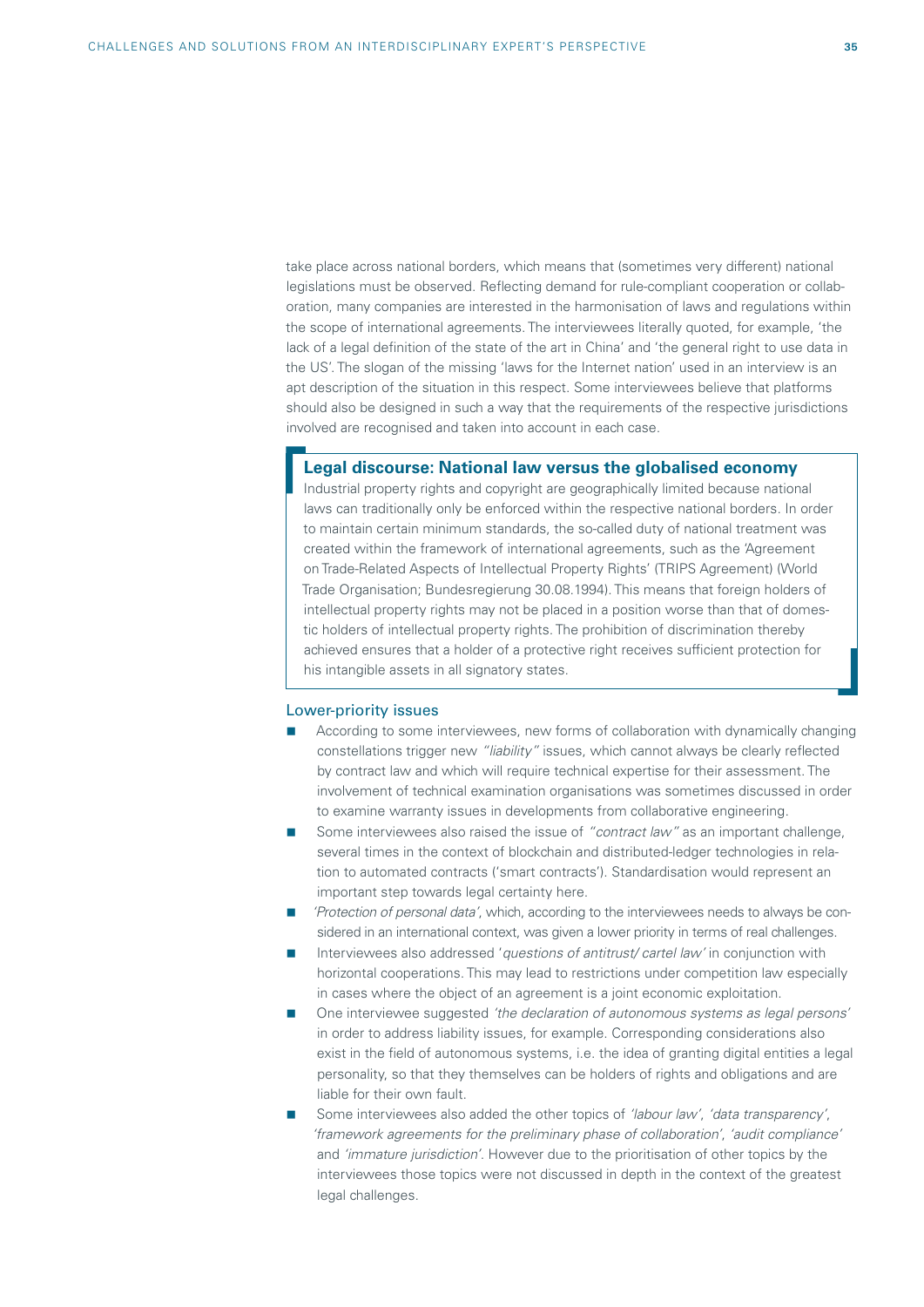## 5 Conclusion: The main features and challenges of collaborative engineering

The expert interviews highlight the basic outlines and fundamental challenges for all considered facets of collaborative engineering. Quite different states of development were observed in the different observation areas. Whilst the questions in the technical area, for example, are relatively clearly focused and can be dealt with in succession, the methodological approaches, especially in economic and legal areas, still need to be explored. Strong cross-references exist between the five levels of consideration, i.e. collaboration management, law, economics, work organisation and technology. This clearly shows that collaborative engineering requires holistic thinking and acting.

### 5.1 Collaboration management

There can be no doubt that collaborative engineering offers significant opportunities in terms of saving time, enhancing quality and minimising risks in development, production and maintenance processes. Better knowledge of customer needs is another motivating factor.

The definition of clear-cut development goals, appropriate cost and time planning as well as regular benefit reviews are the basis for sustainable and successful collaboration. It is particularly important that engineering will cover the entire service life of products in the future. Engineering is then often part of a long-term (strategic) collaborative partnership that goes beyond the actual engineering.

Combined with a focus on collaboration, competent collaboration management is a success factor of collaborative engineering. Personal relationships and forms of communication are of key importance. Furthermore, geographical proximity has an important role to play as a success factor which is directly opposed to the possibilities of global digital collaboration at this point.

In collaborating companies, the persons acting are potentially distributed across different hierarchical levels. This requires not only interdisciplinary, but also intercultural and integrative competence, i.e. a willingness to be integrated into a 'philosophy of collaboration'.

The classic anonymous platform world cannot meet the demand for building trust. The importance of networking key individuals and fundamental values becomes evident. This requirement is much easier to meet with geographical proximity. Existing cluster organisations and their members often already meet these requirements.

As with other areas of collaboration, for example, in R&D, the strategic decision on which topics a company enters into such a collaborative process is crucial for sustainable success. Collaborative engineering calls for an adapted company strategy and new management methods.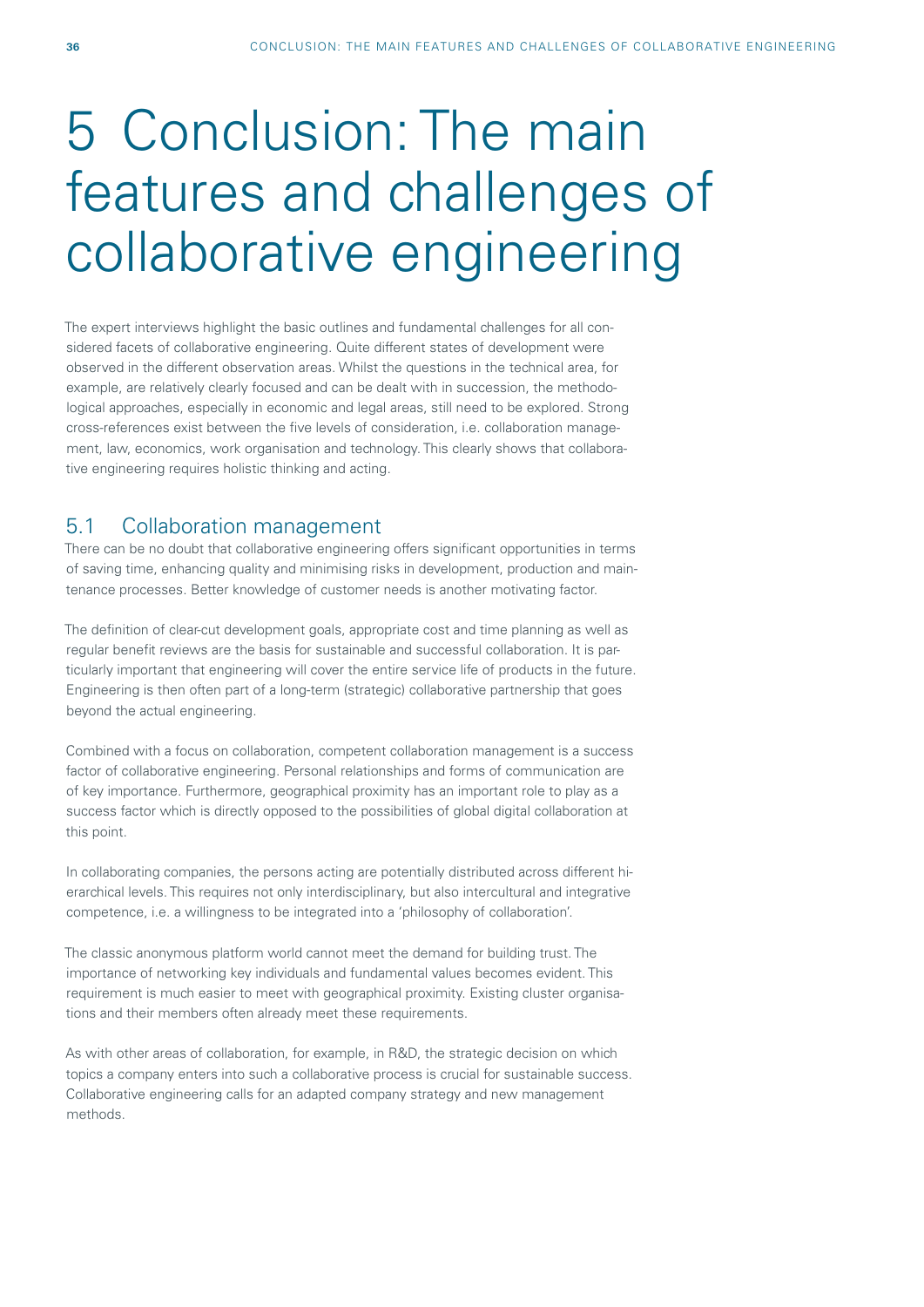### 5.2 Technical aspects

In this context, the focus lies on the shift towards exchange formats across domains and value chains. Irrespective of cross-company collaborative engineering, but as a necessary prerequisite for it, such universal exchange formats form the basis for the complete digitalisation of value chains throughout the entire lifecycle. Besides the need for standardisation, this requirement for consistency means that it must be possible to extract from the total data volume – i.e. the data pool – the concrete data subset that need to be considered for respective engineering steps. This generates challenges of dimension reduction and relevance assessment. The ability to generate suitabledata extracts is not only a technical challenge, but also interacts directly with questions of work organisation and work psychology.

When it comes to non-proprietary exchange formats, promising concepts are under development, such as AutomationML. The extensive preliminary work necessary for wide-spread use often first requires the identification of economic foundations in the sense of sustainable operator models.

Collaborative work is inconceivable without ensuring data consistency. What has been standard technology in databases for decades has yet to be resolved for the extensive dependency structures that exist in engineering. Global collaboration must also take latency times due to geographical distances into account. IT security as a focal aspect is assessed differently in terms of development requirements, however, without denying its importance.

Artificial intelligence (AI) will be considered as a newly available capability to be integrated into engineering. If AI can be designed in such a way that it meets the requirements for functional safety and robustness of algorithms, it can significantly change core areas of automation. With regard to supporting engineering itself, AI offers considerable long-term potential.

### 5.3 Work organisation

Engineering is subject to the general trends of future value chains and work organisation structures in the digitalised economy. Changes are expected with regard to team structures in terms of heterogeneity, leadership methodology and orchestration. Agility, quasi-parallel work with close interaction or dependence and collaboration over longer geographical distances present new challenges. Management structures will have to adapt to changed decision-making structures, role distributions and partnership models. Interdisciplinary and interregional cooperation requires overcoming cultural differences.

Besides the ongoing need for professional training, the development of new communication skills for multilateral co-operation and an understanding of one's counterpart will become increasingly important. Conflicts of interest or motivation can also lead to a need for knowledge management.

The forms of leadership of collaborative teams are becoming more heterogeneous, with a trend towards 'managed self-organisation' being expected here. Conflicts can result from different quality requirements and objectives of team members.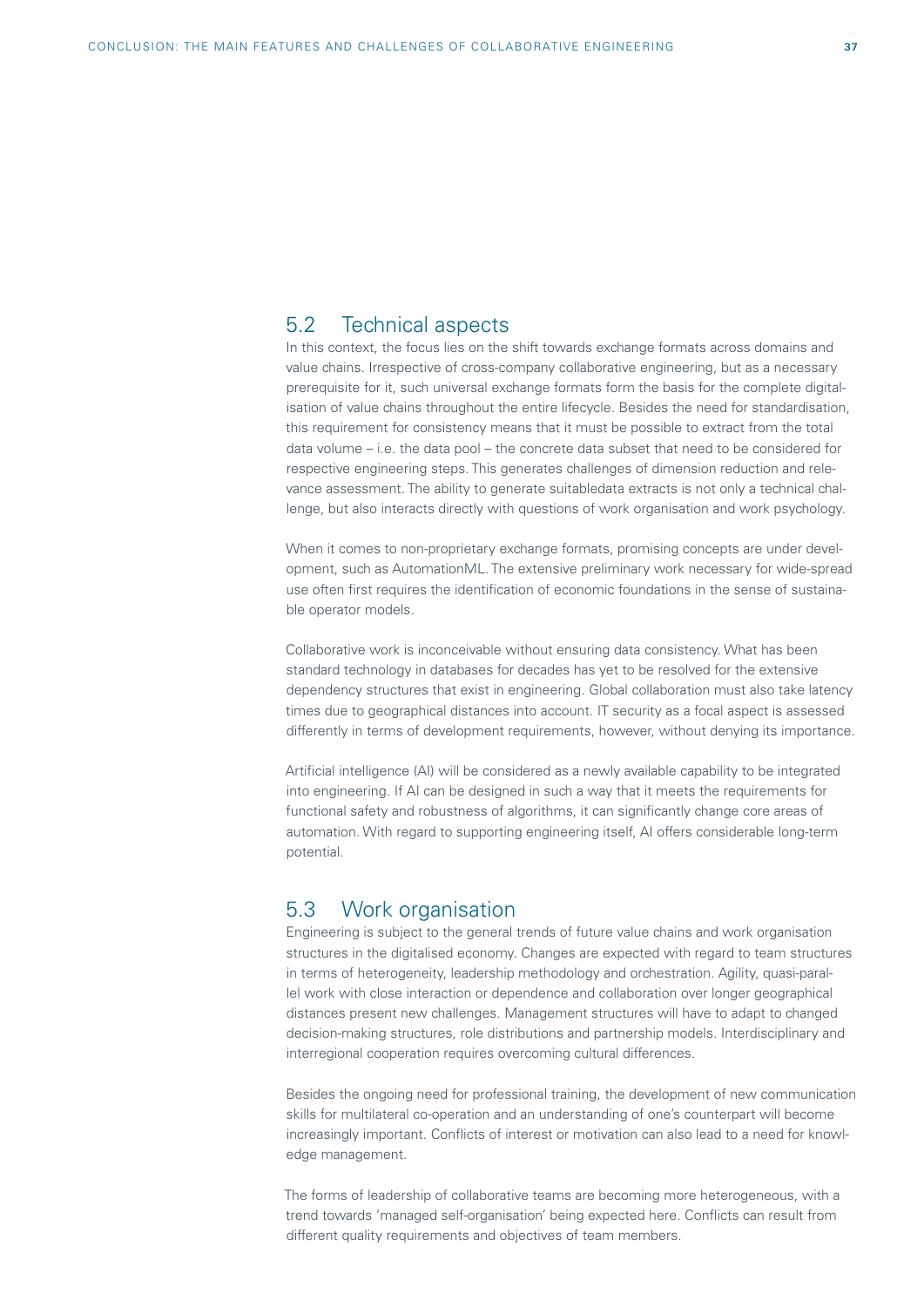## 5.4 Economics

The optimisation potential across company boundaries is the 'bait par excellence' for collaborative partnerships in engineering and it is described as the central topic of horizontal integration within the German reference architecture model for the Industry 4.0 (RAMI 4.0). The integration of customers or 'prosumers' into engineering processes also represents a new quality of value chains.

The benefits resulting from this process change must outweigh the loss in coordination. Although engineering will continue to play a key role in the economic success of products and services, the criteria for success will change: Price, quality and skills will no longer be the only key factors. Instead, engineering will develop the foundations for possibilities to support parallel business models and services throughout the entire lifecycle of products.

The question of data management in future collaborative engineering is an example that illustrates the close interaction between the observation levels where technical as well as economic and legal aspects will be crucial in future developments. Both platform concepts and peer-to-peer solutions are in principle able to meet the technical requirements and are accompanied by inherent advantages and disadvantages. Which solution or hybrid form of solution will prevail for collaborative engineering and the associated digitally supported value chains and business models in the future may well depend on the respective industry and application. The more decentralised, proprietary and complex the value chains in an industry are, the less important the advantages of platform concepts.

Engineering will in future be much more closely integrated into the overall economic view of the lifecycle and associated business models. Service-orientated business models will only become established after a transformation phase of varying length. This involves major uncertainties with regard to the existence of established business models and the timing and extent of the transformation.

It is obvious that engineering can create the basis for post-sales cooperation with customers. Engineering tasks will increasingly include an economic component that goes beyond the consideration of production costs. However, this also goes hand in hand with uncertainty as to whether it will be worthwhile for all parties in the value chain to participate in the future. This uncertainty often becomes apparent already in the incapability to design appropriate profit-sharing models for service providers which handle long-term tasks such as the development, hosting and continuous updating of a digital twin enabling process optimisation. Such shortcomings could have an inhibiting effect on the transformation of business models.

The problem of the appropriate distribution of generated profits can generally pose a major challenge, because value creation in the engineering process is difficult to measure or quantify, for example, when collaborative partnership is not aimed at cycle times or production rates but product quality.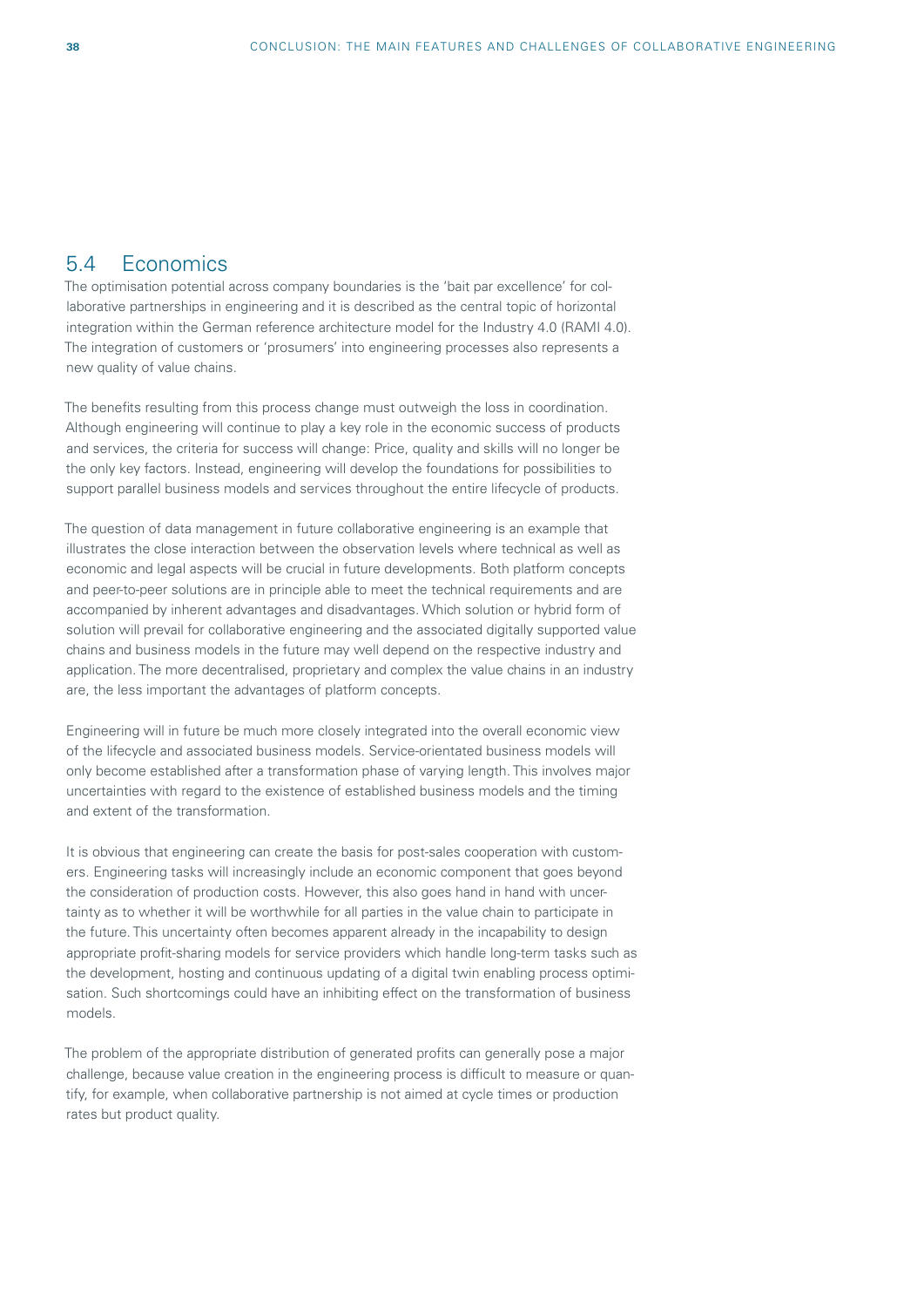## 5.5 Legislation

There is significant uncertainty among "engineering users" regarding the legal situation in collaborative engineering. This is all the more true as global value chains collide with national jurisdictions. Existing laws are primarily aimed at intellectual property rights, such as copyright or patent law. It is especially copyright law that plays an important role in this context, as engineering services regularly reach the level of intellectual creativity that is required under copyright law. At the same time, however, there is no provision on data sovereignty that finally answers the question regarding the allocation of operating data to a defined beneficiary. This leads to legal uncertainty and may even endanger business models. The assignment of data to a beneficiary can only be effected on a contractual basis. Such contractual provisions are certainly a key element, but they can endanger the business models especially of weaker parties, such as SMEs who are facing an asymmetrical distribution of power, and ultimately threaten value chains and system business models. Experience from collaborative development projects shows a clear asymmetry of power between research institutions, SMEs and large corporations. This specifically applies to business models that are based on a long-term approach, as is customary in the capital goods industry. Furthermore, questions of data sovereignty also impact the platform architecture, which ideally reflects existing data use rights also from a technical perspective.

On the whole, such unresolved legal situations represent a significant risk, especially for smaller companies. The situation is more favourable with regard to copyright and patent law (as well as other intellectual property rights) because the protection of such intellectual property is largely harmonised by many international agreements, however, with the caveat that the owner of the property right will not always be able to take action against infringements abroad. Nevertheless, previous experience shows that such difficulties can be overcome with acceptable effort even in collaborative engineering.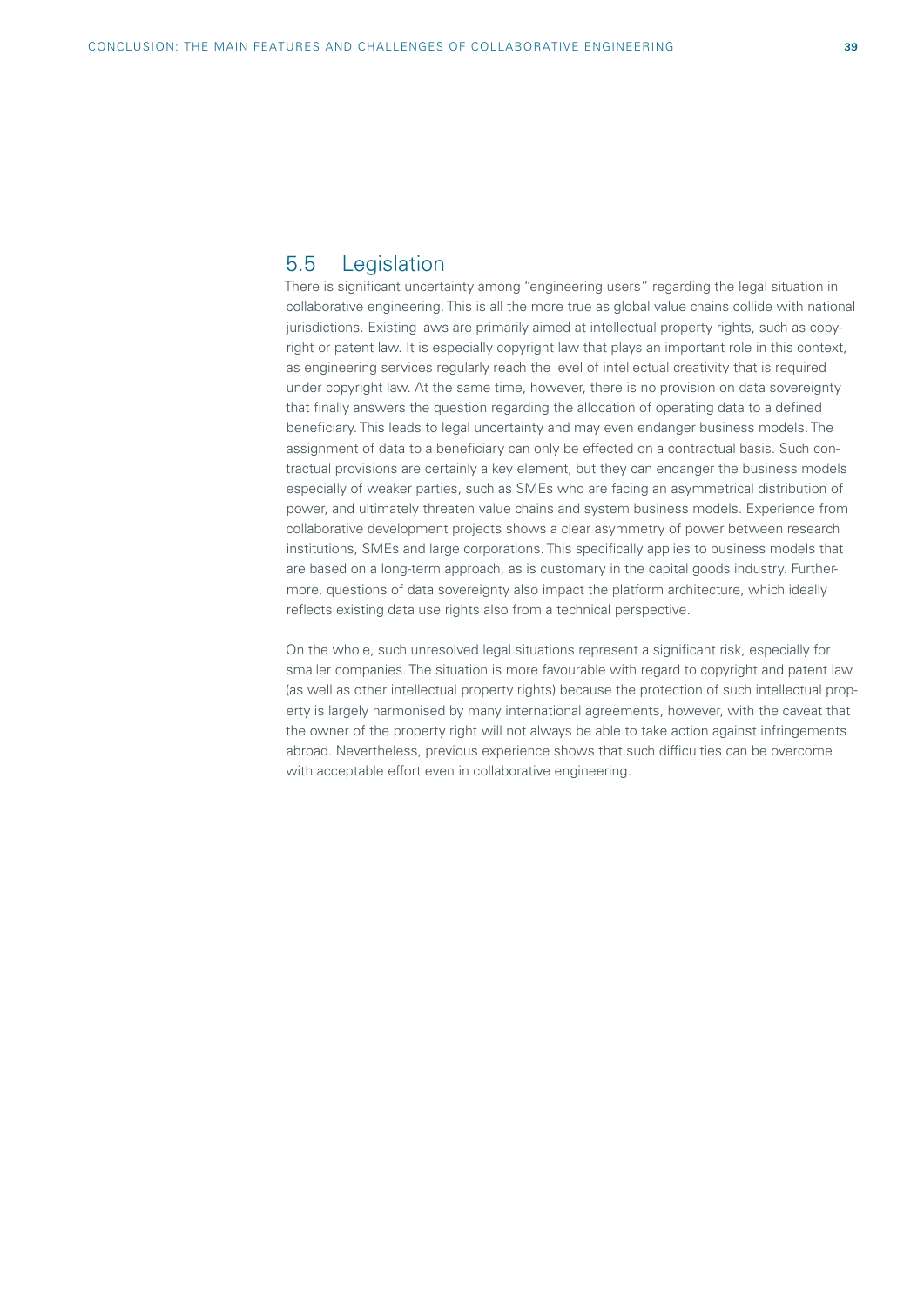## <span id="page-39-0"></span>6 Steps for implementing collaborative engineering

Collaborative engineering across company boundaries is already being practised today, but in view of the considerable potential for innovation and increased efficiency, only to a relatively small extent. The main obstacles that can generally be identified are the effort to coordinate planning and coordination processes that must be economically compensated for in every collaboration, and the inadequate performance of the interfaces currently available. Essential challenges in conjunction with communication and coordination tasks were identified at all levels of consideration in the expert interviews.



The development of technical solutions to support collaborative engineering interacts closely with the development of new business models and value chain structures as well as the further development of work organisation methods. The influence of applicable law must also be considered. As a result of this complex situation, the use of collaborative engineering is not yet widespread (Fig. 10, left). Thanks to foreseeable technical developments (for instance, the possibility of system-wide simulation, better infrastructures for digital services) and expected adjustments to the legal framework (for example, liability in collaborative engineering projects), it will be possible in the future to make better use of the potential of collaborative engineering (Fig. 10, right). However, this does not necessarily mean that the added value will benefit all current participants in the value chain.

It is still too early for a strategic roadmap towards collaborative engineering. From the discussion with the experts, however, it became clear that the vision of the digital twin must be significantly expanded in order to create suitable framework conditions for efficient collaborative engineering. However, other important technical, organisational, economic and legal challenges will remain.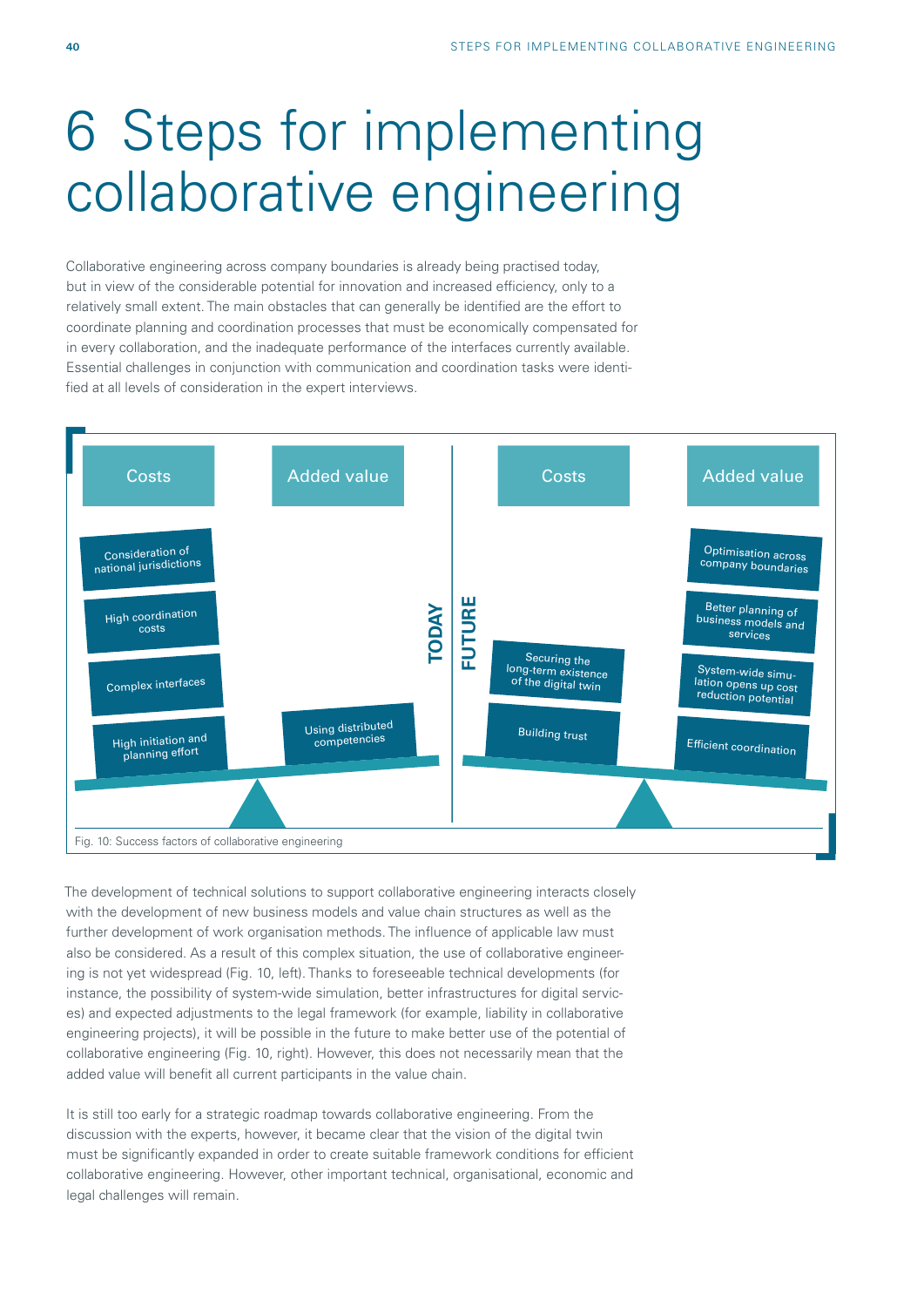## <span id="page-40-0"></span>6.1 The extension of the digital twin concept

Collaborative engineering requires not only new conceptual approaches at the discussed levels of technology, work organisation, economics, law and collaboration management, but must also be supported by digital tools. An extended digital twin is the core element to bring the different levels together. The virtual image of a product (or a plant or factory) is influenced by all levels of consideration discussed in this study, whereas the level of collaboration management has an indirect impactin terms of creating the necessary preconditions for collaboration.

Besides the more technical applications of digital twins, other applications can also have a special role to play in collaborative engineering. On the basis of extended digital twins, it is therefore conceivable to support the assessment of economic potential, which can be enormously important during the identification and planning phase of company collaboration. System operators can use suitable virtual images in order to estimate not only whether a new component, a new service or a new (sub)system will fulfil required characteristics, but possibly also to investigate what efficiency increases can be achieved through integration and what integration and operating costs must be expected.

In summary, the digital twin, which has so far been a purely technical-structural description, interacts with other influencing factors. The existing model of the digital twin should therefore be extended beyond the previous levels of consideration of technical aspects and (with some limitations) work organisation:

- Technical aspects: The digital twin of a product (or of a plant or factory) initially represents a virtual image of the elements and dynamics of its physical counterpart whose changes are continuously recorded during the course of the product lifecycle. The digital twin thus describes the technical properties of the respective physical counterpart over the course of time and bundles information from its own development and production via the integration of (sub)systems right through to its subsequent dismantling. Significant development potential can be opened up by exploiting the possibilities of system-wide optimisation on the basis of extended digital twins to a much greater extent than before in order to increase the efficiency of products, assets and factories. However, the general usability of digital twins for the quantitative simulation of product, subsystem and overall system behaviour must be further expanded, with the semantic integration of data and models playing an important role in this respect.
- Work organisation: Systems already exist today that take into account information regarding the expertise of individuals or other aspects of work organisation in digital twins of complex products and systems in order to enhance the human-machine organisation. One example is the possibility to map necessary qualification certificates in aircraft maintenance. The use of extended digital twins can significantly facilitate the targeted exchange of information, promote improvements of man-machine organisations and also support the development of an optimised process management in terms of work organisation.
- Economics: Simulations and forecasts based on virtual images and used, for example, for efficient technical design, commissioning or control, can already be used today, depending on the application, in order to assess the economic potential of products, product adaptations and services and to identify collaborative business and participation models on this basis. If corresponding virtual images of complex systems (for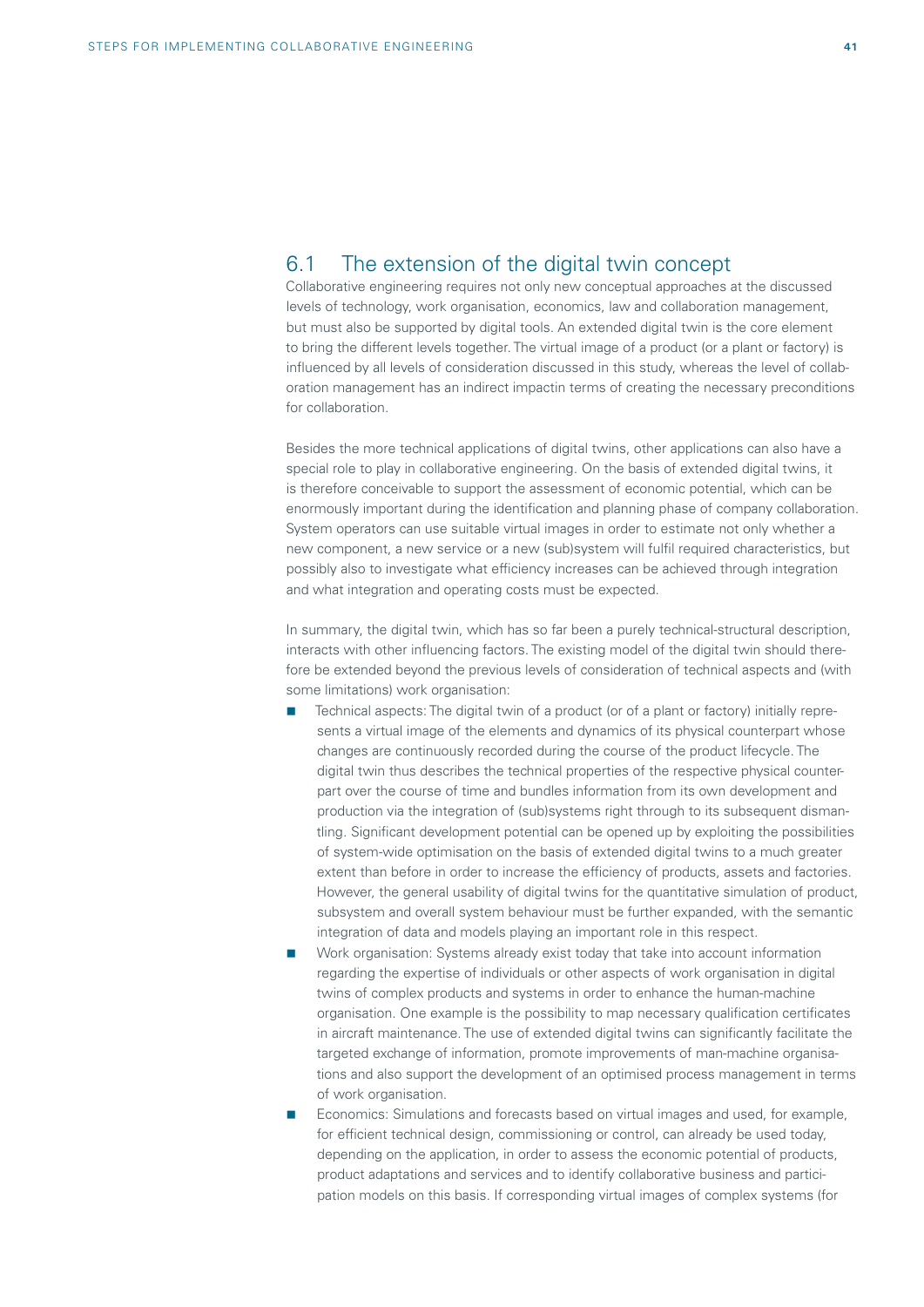<span id="page-41-0"></span>example, production plants, chemical plants, etc.) suitable for quantitative simulations are available, the concrete effects of process adaptations, service integration or failure reductions can be analysed on the basis of simulation scenarios and then often be evaluated on the basis of economic parameters (cycle times, production rates). The potential benefit of predicting economic effects in this way is very high, especially for collaborative engineering, and can be realised by extending simulation possibilities on the basis of extended digital twins. However, this always presupposes that the economic parameters can be derived from technical parameters, which is often the case. Knowledge of the economic potential of assets, products, services or processes over their entire lifecycle is the ideal basis for designing business and participation models. Suppliers can also derive their business model from this.

 Legislation: The legal framework provides the basis for the design of the digital twin.. Consequently, only information and usable operating data that is in compliance with the applicable regulations and laws can be stored in the digital twin and made available to third parties. Furthermore, the digital twin may contain information on authorship and related information as to who is entitled to remuneration from certain cases of use or who may use certain data of the digital twin and for what kinds of purposes (for example, a component manufacturer in aggregated form without a real-time stamp). In view of international business partnerships, the potential relocation of workplaces or the trade in products, assets or services, this has consequences for the design of (extended) digital twins.

On the basis of the digital twin, a cross-system understanding can be developed which. however, takes into account aspects of work organisation, economics and – to a lesser extent – legal aspects above and beyond technical considerations. The result is the role model of the extended digital twin (Fig. 11). Exploiting the resultant potential and added value calls for close interdisciplinary co-operation. Examples are shown in Table 2.

|                             | Creation                                                                                            | Operation                                                                              | Redesign                                          | Recycling                                                                                  |
|-----------------------------|-----------------------------------------------------------------------------------------------------|----------------------------------------------------------------------------------------|---------------------------------------------------|--------------------------------------------------------------------------------------------|
| <b>Technical</b><br>aspects | Simulation-supported initial<br>design, consideration of<br>real operating data and<br>requirements | Adaptive process control,<br>predictive maintenance                                    | Redesign, retrofit,<br>production conversion      | Documentation of material<br>data for dismantling and<br>reuse                             |
| Work<br>organisation        | Manufacturing organisation,<br>building competencies                                                | Maintaining competencies,<br>occupational health and<br>safety, process planning       | Change management                                 | Occupational health and<br>safety in the context of<br>contained hazardous sub-<br>stances |
| <b>Economics</b>            | Simulating new business<br>models                                                                   | Identifying, assigning and<br>evaluating operating costs<br>and performance indicators | Simulating new business<br>model/market expansion | Revenue from reuse                                                                         |
| Legislation                 | Data protection, environ-<br>mental law (for example,<br>REACH <sup>2</sup> )                       | Employee rights                                                                        | New market $=$ different law                      | Regulations for the<br>disposal of pollutants                                              |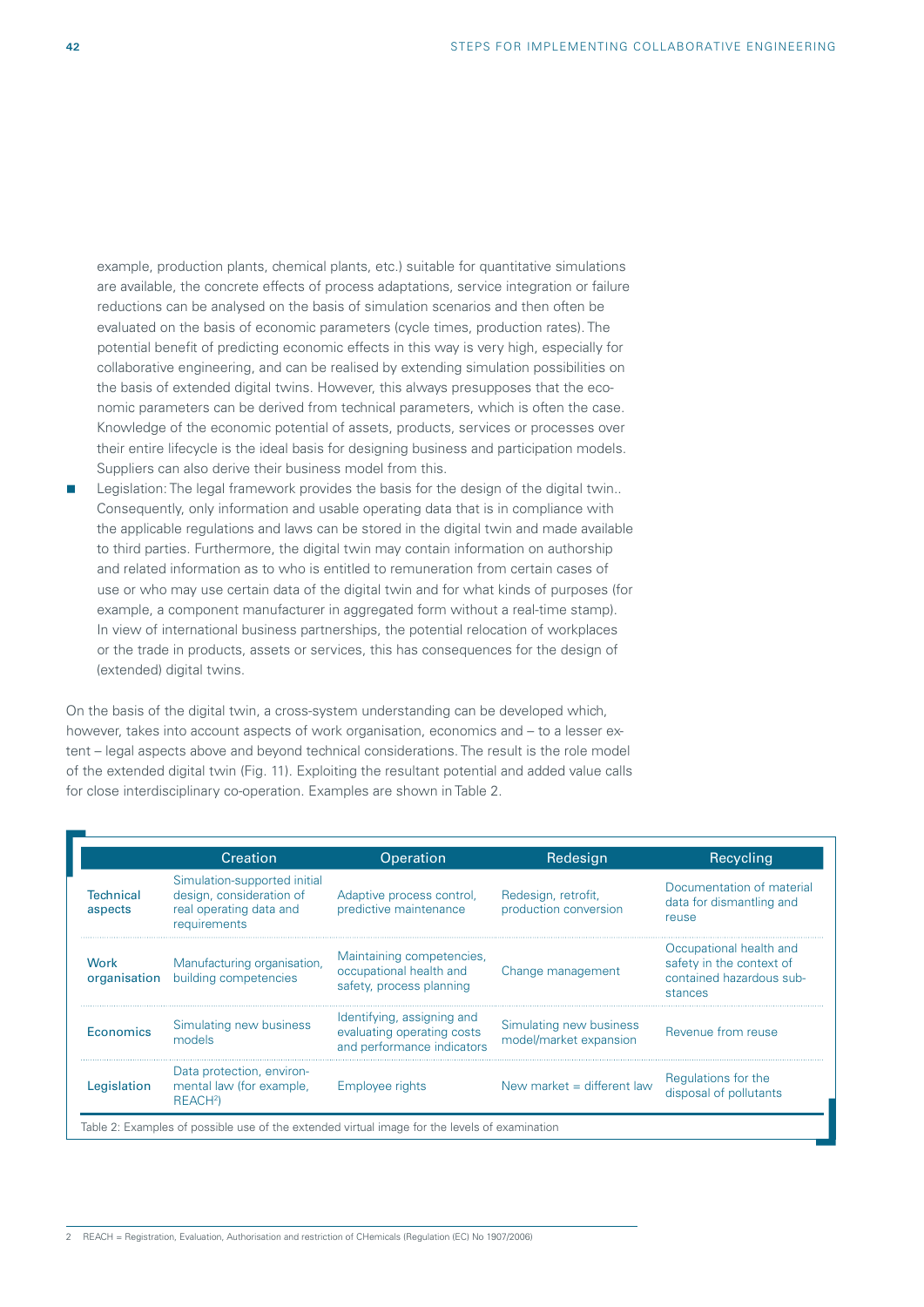<span id="page-42-0"></span>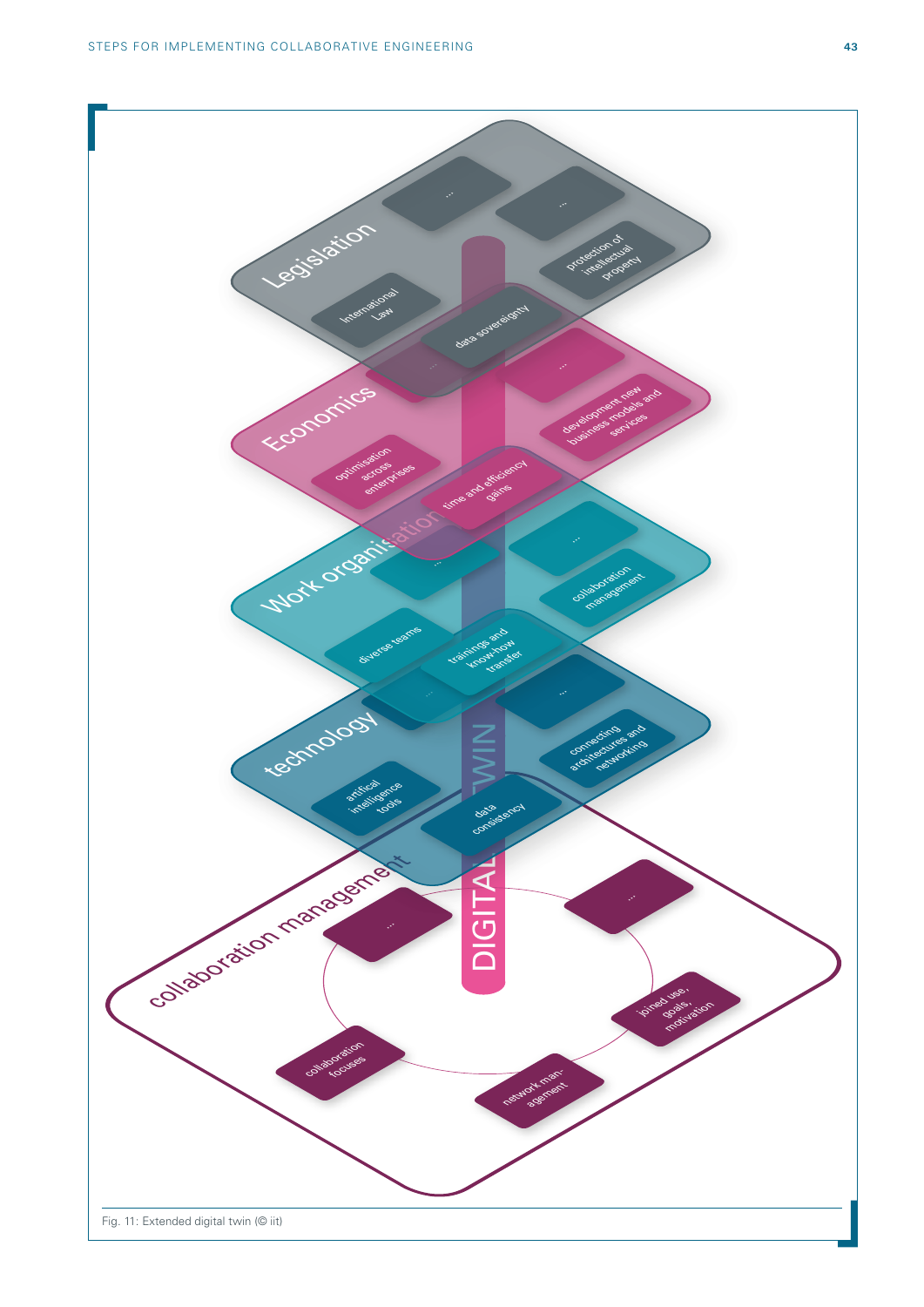## <span id="page-43-0"></span>6.2 Open challenges

Due to the legal, economic and technical reasons discussed above, classical platform concepts appear to be of limited suitability for engineering tasks beyond standardised activities and modular concepts.

On the technical level, complexity, interfaces, data volumes and consistency pose high demands which are already being addressed by academia, thus gradually expanding the potential and field of application. One particular challenge is still the required longevity of information, which in some cases exceeds current innovation cycles in information technology by more than one order of magnitude.

Some of the economic and legal framework conditions for collaborative engineering platforms have yet to be developed. With regard to global engineering processes, the highly internationalised legal framwork for copyrights and patents certainly represents a good starting position for global collaborative engineering processes.

Several questions will have to be answered in the future in order to enable the broad success of collaborative engineering. The presentation of these unanswered questions deliberately ignores the distinction between technology, work organisation, economics and legislation. Their order is of no significance.

- The existing state of scientific and technical work in the standardisation of exchange formats and the establishment of semantics and reference architectures still limit its use in industrial environments. The nature of these exchange formats has a significant impact on the market, so that both technical and industrial policy aspects must be taken into account. Standardisation is necessary and should be strengthened, in particular, at the international or European level.
- The potential and the use of artificial intelligence methods in engineering processes and the interaction of AI with humans in this process need to be investigated further. Due to the relatively limited availability of data and the widespread use of engineering models in engineering, 'hybrid' AI approaches and methods that exploit the availability of engineering models should be explicitly included, also with respect to the optimisation of the efficiency of the overall systems..
- It is important to develop an understanding of collaborative engineering processes where an international "follow-the-sun partnership model" is more successful and where the advantages of regional collaboration dominate. The complexity of tasks, their modularisation, the share of creative sub-solutions and the need for coordination between the technical domains appear to be key influence factors.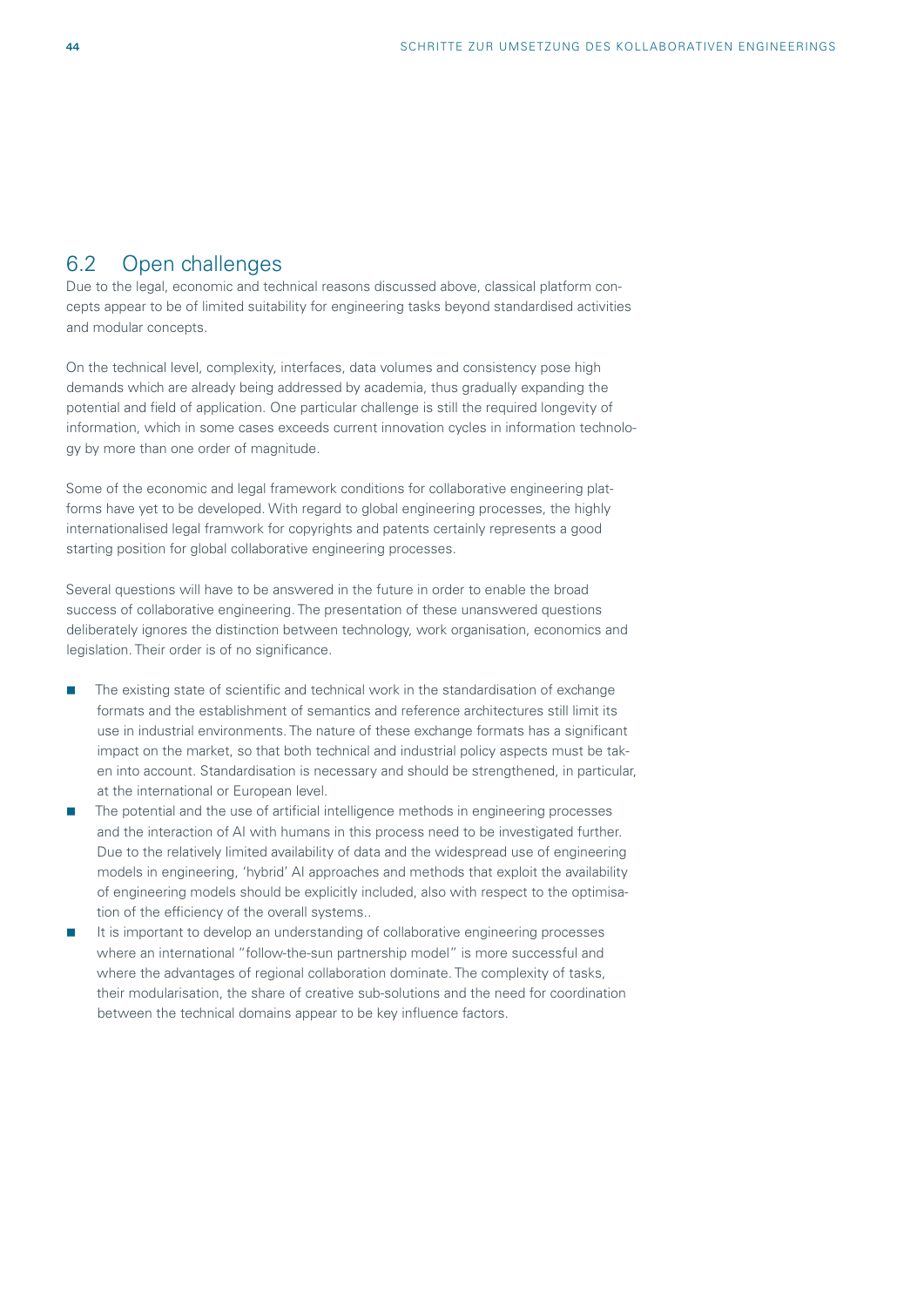- <span id="page-44-0"></span> Engineering is just one part of the value chain in the respective industries. A business model describing how collaborative engineering as a special innovation process will be embedded in value chain networks in the future and how it will interact with other phases of the value chain can help to identify added value. Business and incentive models are needed as a precondition for an extended digital twin. The analysis of business or incentive models for the preventive provision of resources (computing capacity, interfaces, etc.) for still undefined services in decentralised provider structures (non-OEM systems) has yet to be carried out.
- To ensure the success of collaborative engineering, the questions surrounding data sovereignty and IP law still need to be answered in order to eliminate existing concerns among large groups of potential users. Best-practice examples or guidelines would have to be provided to demonstrate how collaborative engineering can be made contractually and economically sustainable for all parties involved. This applies not only to the handling of data, but also to the handling of IP rights that are introduced in collaborative engineering processes or emerge as a result of partnerships. The handling of data and IP rights must be considered in an international context.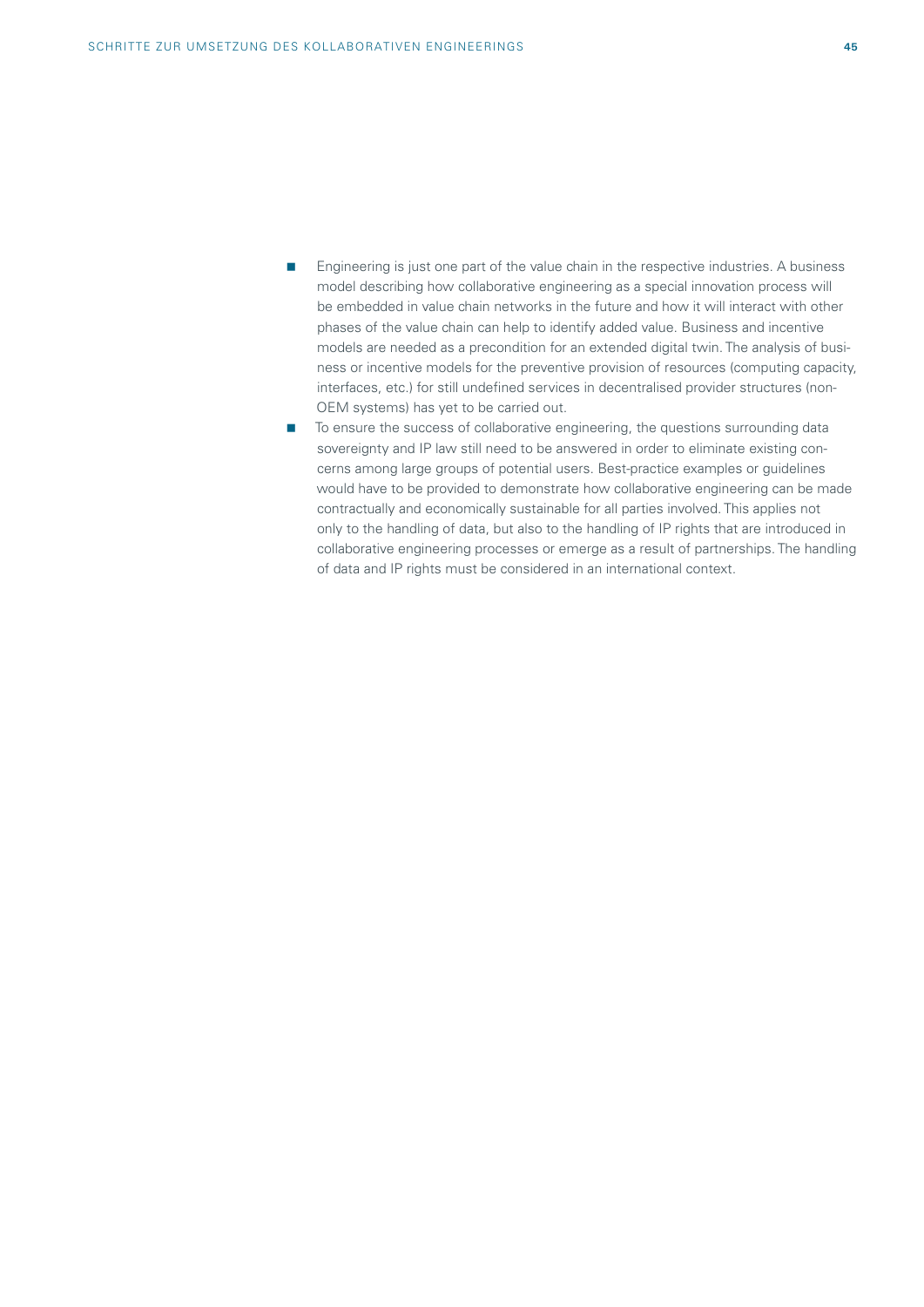## <span id="page-45-0"></span>References

acatech (ed.) (2014): SMART SERVICE WELT. Umsetzungsempfehlungen für das Zukunftsprojekt Internetbasierte Dienste für die Wirtschaft. Arbeitskreis Smart Service Welt. Online available at http://www.acatech.de/fileadmin/user\_upload/Baumstruktur\_nach\_Website/Acatech/root/de/Projekte/Laufende\_Projekte/Smart\_Service\_Welt/BerichtSmartService\_mitUmschlag\_barrierefrei\_HW76\_DNK2.pdf, accessed on 16 March 2016.

acatech (ed.) (2016): Smart Service Welt: Digitale Serviceplattformen – Praxiserfahrungen aus der Industrie. Best Practices. Online available at http://www.digitale-technologien.de/DT/ Redaktion/DE/Downloads/Publikation/smart-service-welt-praxiserfahrungen.pdf?\_\_blob=publicationFile&v=3, accessed on 22 February 2019.

André, Samuel; Elgh, Fredrik; Johansson, Joel; Stolt, Roland (2017): The design platform – a coherent platform description of heterogeneous design assets for suppliers of highly customised systems. In: Journal of Engineering Design 28 (10-12), p. 599–626. DOI: 10.1080/09544828.2017.1376244.

Baalbergen, Erik; Kos, Johan; Louriou, Clément; Campguilhem, Cédric; Barron, James (2017): Streamlining cross-organisation product design in aeronautics. In: Proceedings of the Institution of Mechanical Engineers, Part G: Journal of Aerospace Engineering 231 (12), p. 2192–2202. DOI: 10.1177/0954410017716480.

Bitkom e. V. (2017): Digital Engineering - Agile Produktentwicklung in der deutschen Industrie. Online available at https://www.bitkom-research.de/Digital-Engineering-2017, accessed on 22 February 2019.

Bonin, Holger, Georgy, Terry; Zierahn, Holger (2015): Übertragung der Studie von Frey/ Osborne (2013) auf Deutschland. Ed. by Zentrum für Europäische Wirtschaftsforschung (ZEW). Mannheim. Online available at ftp://ftp.zew.de/pub/zew-docs/gutachten/Kurzexpertise\_BMAS\_ZEW2015.pdf, accessed on 4 September 8.

Borsato, Milton; Peruzzini, Margherita (2015): Collaborative Engineering. In: Josip Stjepandic, Nel Wognum und Wim J.C. Verhagen (ed.): Concurrent Engineering in the 21st Century. Cham: Springer International Publishing, p. 165–196.

Bundesregierung (30.08.1994): Gesetz zu dem Übereinkommen vom 15. April 1994 zur Errichtung der Welthandelsorganisation und zur Änderung anderer Gesetze. In: Federal Law Gazette (Bundesgesetzblatt). Online available at https://www.bgbl.de/xaver/bgbl/start.xav?start=//\*%5B@attr\_id=%27bgbl294s1438.pdf%27%5D#\_\_bgbl\_\_%2F%2F\*%5B%40attr\_id%3D%27bgbl294s1438.pdf%27%5D\_\_1544110952687, accessed on 6 December 2018.

Elgh, Fredrik; André, Samuel; Johansson, Joel; Stolt, Roland (2017): Design Platform - A coherent Model for Management and Use of Mixed Design Assets. In: C. H. Chen, A. C. Trappey und M. Peruzzini (ed.): Transdisciplinary Engineering. Proceedings of the 24th ISPE Inc. International Conference on Transdisciplinary Engineering, July 10-14 2017. Amsterdam: IOS Press Incorporated (Advances in Transdisciplinary Engineering Ser, v.5), p. 703–713.

Engelhardt, Sebastian von; Wangler, Leo; Wischmann, Steffen (2017): Eigenschaften und Erfolgsfaktoren digitaler Plattformen. Ed. by Begleitforschung AUTONOMIK für Industrie 4.0, iit-Institut für Innovation und Technik in der VDI/VDE Innovation + Technik GmbH.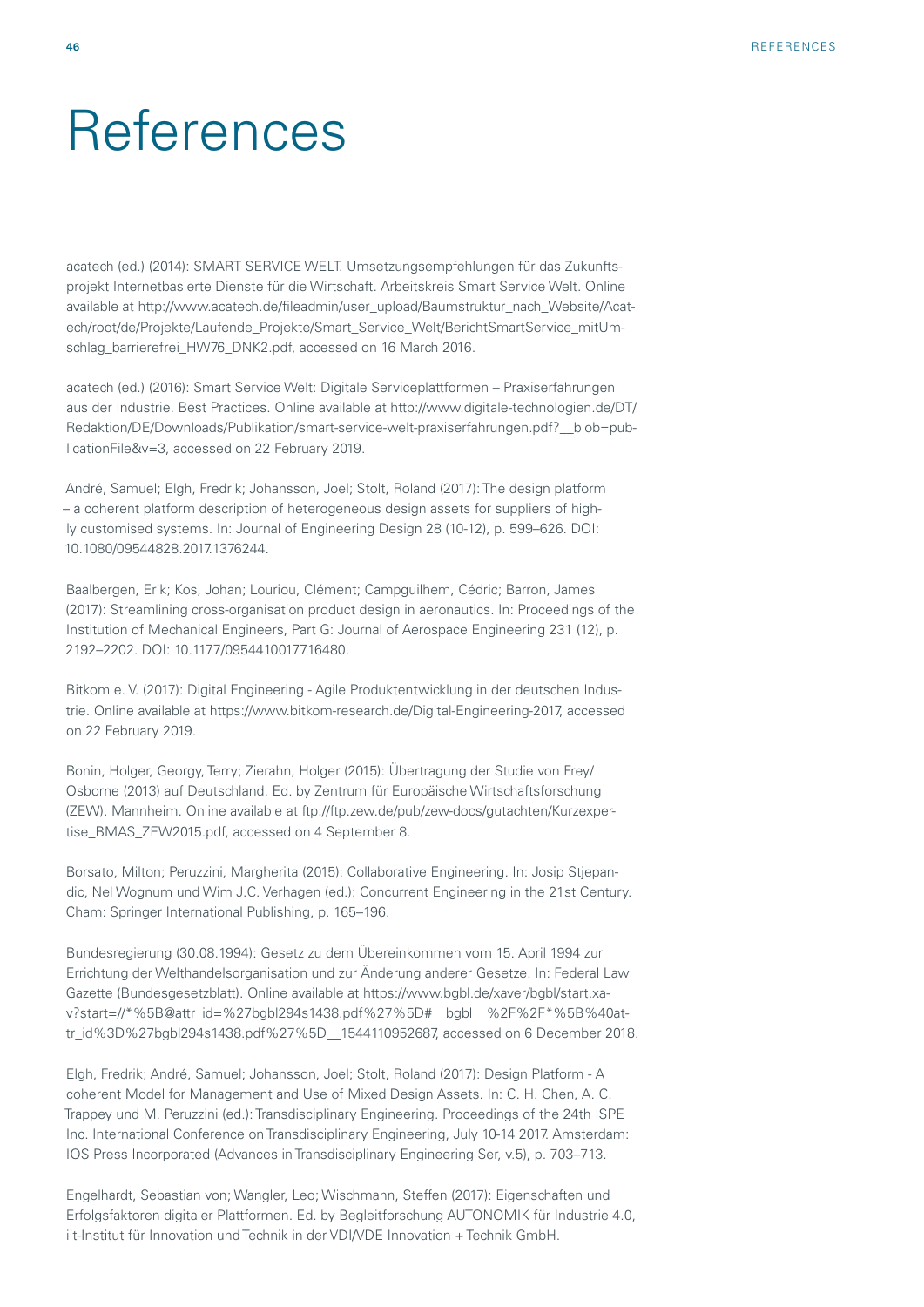Engelmann, Felix; Holland, Martin; Nigischer, Christopher; Stjepandic, Josip (2018): Intellectual Property Protection and Licensing of 3D Print with Blockchain Technology. In: Margherita Peruzzini, Marcello Pellicciari, Cees Bil, Josip Stjepandic und Nel Wognum (ed.): Transdisciplinary engineering methods for social innovation of Industry 4.0. Proceedings of the 25th ISPE Inc. International Conference on Transdisciplinary Engineering, July 3-6, 2018. Amsterdam, Netherlands: IOS Press (Advances in transdisciplinary engineering, volume 7), p. 103–112.

Ensthaler, Jürgen; Haase, Martin S. (2017): Datenhoheit und Datenschutz im Zusammenhang mit Smart Services. Ed. by Steffen Wischmann. iit - Institut für Innovation und Technik in der VDI / VDE Innovation + Technik GmbH. Online available at http://www.digitale-technologien.de/DT/Redaktion/DE/Downloads/Publikation/smart%20service%20welt\_positionspapier\_recht.pdf?\_\_blob=publicationFile&v=11, accessed on 4 January 2018.

European Commission (2012): The smart guide to service innovation. How to better capitalise on service innovation for regional structural change and industrial modernisation. Brussels (Guidebook Series, No. 4).

European Commission (2015): Mitteilung der Kommission an das europäische Parlament, den Rat, den europäischen Wirtschafts- und Sozialausschuss und den Ausschluss der Regionen. European Commission. Online available at https://eur-lex.europa.eu/legal-content/ DE/TXT/PDF/?uri=CELEX:52015DC0192&from=DE, accessed on 17 October 2018.

European Commission (2017): The European Data Market Study: Final Report. Europäische Kommission. Online available at http://datalandscape.eu/study-reports/european-data-market-study-final-report, accessed on 17 October 2018.

Ferreira, Filipe; Faria, José; Azevedo, Américo; Marques, Ana Luisa (2017): Product lifecycle management in knowledge intensive collaborative environments. An application to automotive industry. In: International Journal of Information Management 37 (1), p. 1474–1487. DOI: 10.1016/j.ijinfomgt.2016.05.006.

Frey, Carl Benedikt; Osborne, Michael A. (2013): The future of employment. How susceptible are jobs to computerisation? Oxford University (OMS working paper). Online available at http://www.oxfordmartin.ox.ac.uk/downloads/academic/The\_Future\_of\_Employment.pdf, accessed on 4 September 18.

Groeben, Hans von der; Schwarze, Jürgen; Hatje, Armin (2015): Europäisches Unionsrecht. Vertrag über die Europäische Union - Vertrag über die Arbeitsweise der Europäischen Union - Charta der Grundrechte der Europäischen Union. 7th edition Baden-Baden: Nomos (NomosKommentar).

Grösser, Stefan: Digitaler Zwilling. In: Gabler Wirtschaftslexikon. Wiesbaden: Springer Fachmedien Wiesbaden GmbH. Online available at https://wirtschaftslexikon.gabler.de/definition/ digitaler-zwilling-54371/version-277410, accessed on 17 September 2018.

Harbor Research Inc. (ed.) (2014): Smart Systems and Services Growth Opportunities. business model innovation for connected products.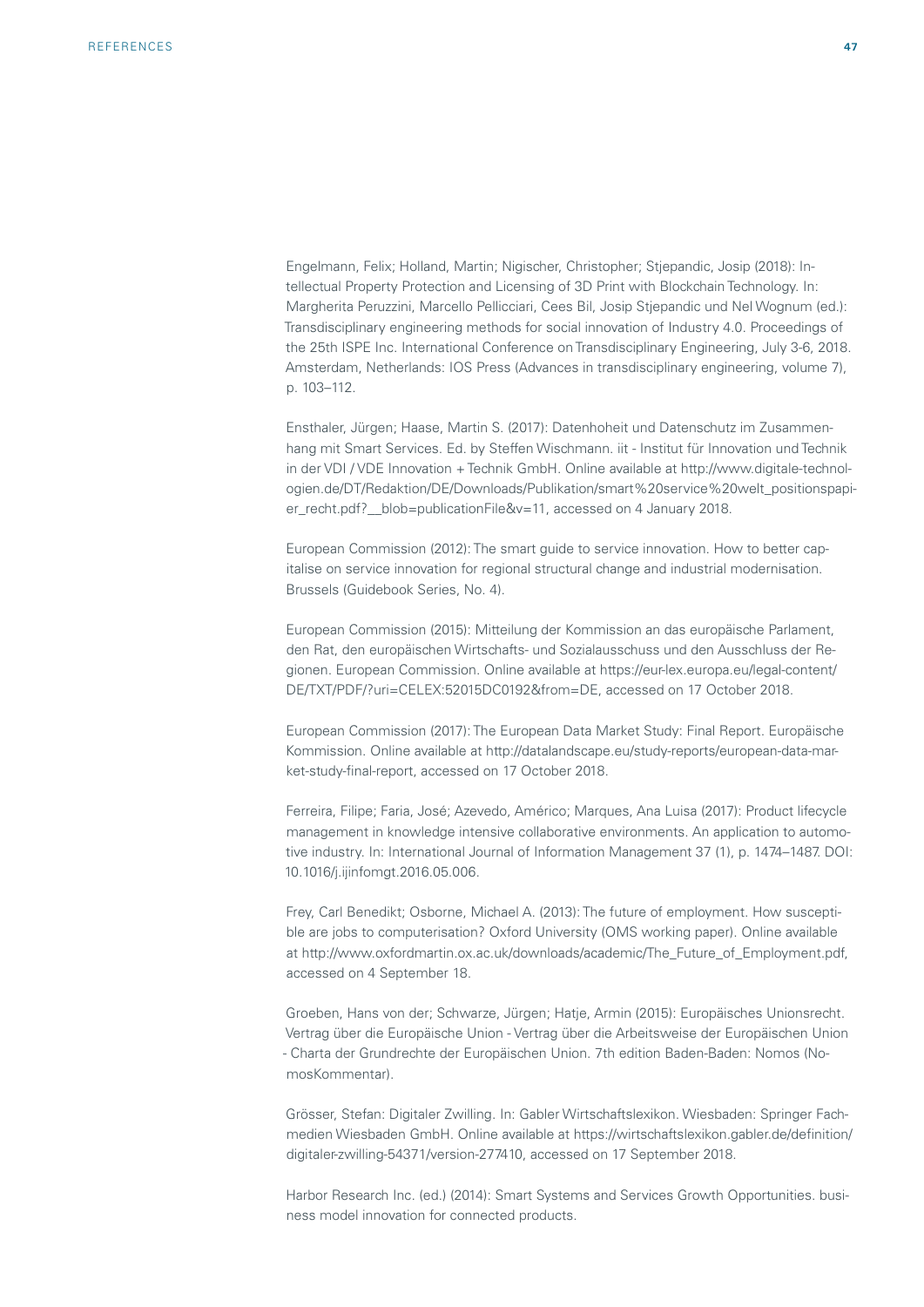Hitachi Europe Ltd. (2015): Co-creating the Future. Online available at http://www. hitachi.eu/sites/default/files/fields/document/sib/whitepapers/cocreatingthefuture-web-updated\_17\_oct.pdf, accessed on 12 October 2018.

Holland, Martin; Nigischer, Christopher; Stjepandic, Josip (2017): Copyright Protection in Additive Manufacturing with Blockchain Approach. In: C. H. Chen, A. C. Trappey und M. Peruzzini (ed.): Transdisciplinary Engineering. Proceedings of the 24th ISPE Inc. International Conference on Transdisciplinary Engineering, July 10-14 2017. Amsterdam: IOS Press Incorporated (Advances in Transdisciplinary Engineering Ser, v.5), p. 914–921.

IBM Deutschland GmbH / XAX (2012): Führen durch Vernetzung. Highlights der Global Chief Executive Officer (CEO) Study (CEO C-Level Studien). Online available at https://www.xax.de/wp-content/uploads/2016/01/2012-08-29\_ibm\_ceo\_ studie\_2012.pdf, accessed on 3 September 2018.

Jensen, Christian J. (2001): Kundenorientierung in vertikalen Absatzsystemen. Bedeutung der Hersteller-Händler-Zusammenarbeit am Beispiel der Automobilwirtschaft. Gabler Edition Wissenschaft. Wiesbaden, s.l.: Deutscher Universitätsverlag (Forum Marketing). Online available at http://dx.doi.org/10.1007/978-3- 663-08681-9.

Ketels, Christian H.; Protsiv, Sergiy (2013): Clusters and the New Growth Path for Europe (www for europe - welfare-wealth-work, Working Paper no 14). Online available at http://www.foreurope.eu/fileadmin/documents/pdf/Workingpapers/ WWWforEurope\_WPS\_no014\_MS47.pdf, accessed on 24 November 2018.

Kind, Sonja; Ehrenberg-Silies, Simone; Hoppe, Udo; Hannicke, Sarah; Kaufmann, Peter; Fischl, Iris; Wolf, Laurenz (2013): Erweiterte Erfolgskontrolle des Programms zur Förderung der Industriellen Gemeinschaftsforschung (IGF). Kurzfassung des Abschlussberichts 12/2013. Im Auftrag des Bundesministeriums für Wirtschaft und Technologie. Berlin, Vienna. Online available at https://www. iit-berlin.de/de/publikationen/erweiterte-erfolgskontrolle-des-programms-zur-foerderung-der-industriellen-gemeinschaftsforschung-igf, accessed on 18 December 2018.

Komninos, Nicos; Kakderi, Christina; Panori, Anastasia; Garcia, Eva; Fellnhofer, Katharina; Reid, Alasdair et al. (2018): Intelligence and co-creation in Smart Specialisation Strategies. Towards the next stage of RIS3. Online White Paper. Ed. by European Commission. Online available at https://www.napier.ac.uk/~/ media/worktribe/output-1290361/intelligence-and-co-creation-in-smart-specialisation-strategies-towards-the-next-stage-of.pdf, accessed on 20 September 2018.

Krause, Frank-Lothar (ed.) (2007): Innovationspotenziale in der Produktentwicklung. Berliner Kreis. München: Hanser. Online available at http://deposit.dnb.de/ cgi-bin/dokserv?id=2799783&prov=M&dok\_var=1&dok\_ext=htm.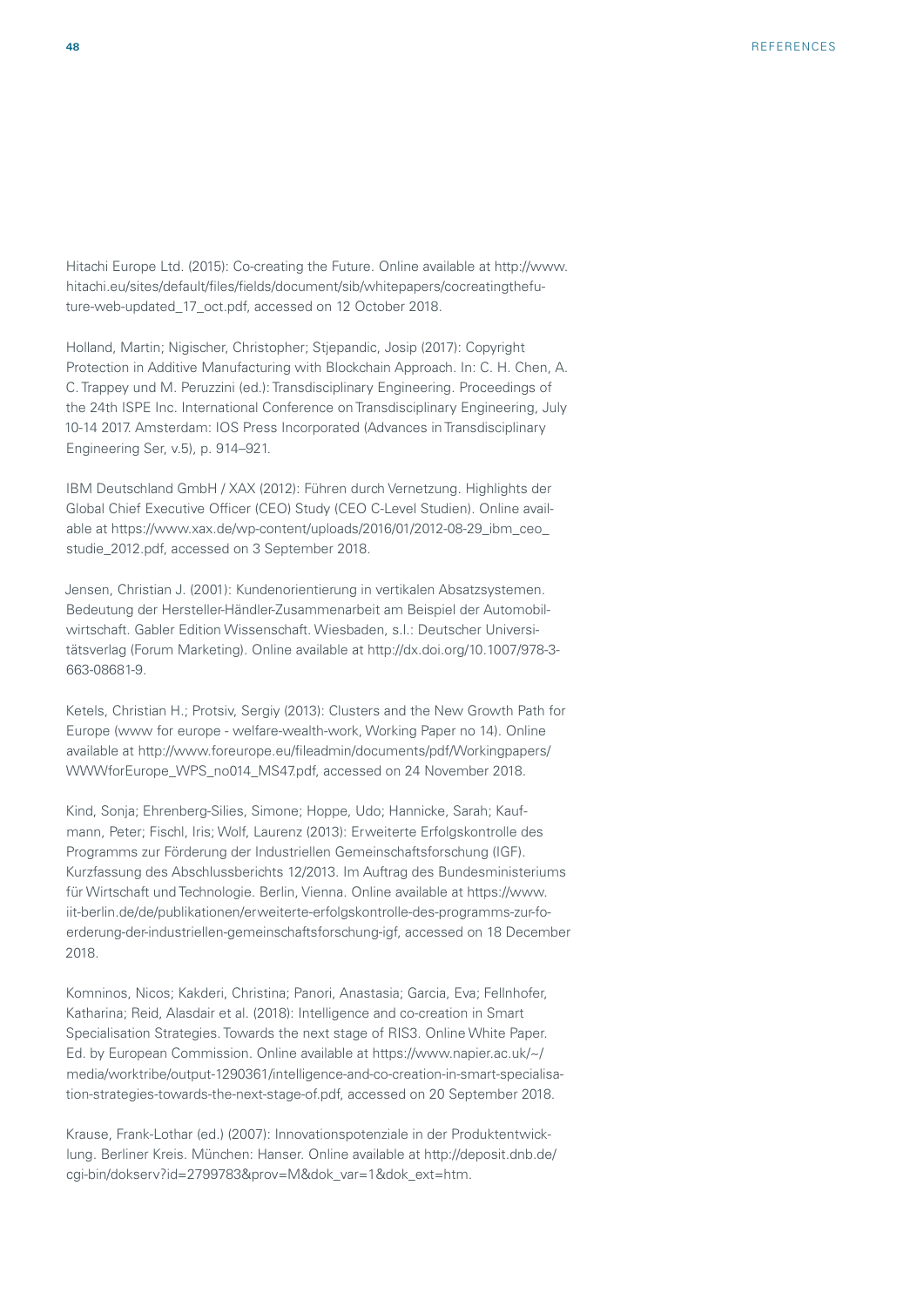Künzel, Matthias; Meier zu Köcker, Gerd; Köhler, Thomas (2015): Cluster und Innovationen. Cluster-Initiativen als Innovationstreiber. ClusterAgentur Baden-Württemberg. Stuttgart.

Künzel, Matthias; Schulz, Jens; Gabriel, Peter (2016): Engineering 4.0. Grundzüge eines Zukunftsmodells. Ed. by Federal Ministry for Economic Affairs and Energy. Berlin. Online available at http://www.digitale-technologien.de/DT/Redaktion/DE/Downloads/Publikation/ autonomik-engineering%2040.pdf?\_\_blob=publicationFile&v=3, accessed on 20 November 2017.

Mas, F.; Menéndez, J. L.; Oliva, M.; Ríos, J. (2013): Collaborative Engineering. An Airbus Case Study. In: Procedia Engineering 63, p.336–345. DOI: 10.1016/j.proeng.2013.08.180.

Meier zu Köcker, Gerd; Schneider, Konstantin; Grieb, Bernhard (2016): Erfolg durch Querdenken. Strategische Differenzierung in Unternehmen initiiert durch Cluster-Initiativen. Ed. by ClusterAgentur Baden-Württemberg. Stuttgart. Online available at https://vdivde-it.de/sites/ default/files/document/Publikation\_Erfolg\_durch\_Querdenken\_0.pdf, accessed on 17 October 2018.

Moerman, P. A.; Commandeur, H. R.; Langerak, F. (2016): Strategische Zusammenarbeit mit industriellen Zulieferern. In: Dieter Spath und Engelbert Westkämper (ed.): Handbuch Unternehmensorganisation. Berlin, Heidelberg: Springer Berlin Heidelberg, p. 1–12.

Morel, Stephane; Unger, Lomig; Buet, Gael (2016): Behind-the-scenes of eco-innovation at renault. From collective action to breakthrough concepts. In: Int J Interact Des Manuf 10 (3), p. 251–255. DOI: 10.1007/s12008-016-0334-3.

Müller, Andreas; Karevska, Stefana (2016): How will 3D printing make your company the strongest link in the value chain? EY's Global 3D Printing Report 2016. Ernst & Young. Online available at https://www.ey.com/Publication/vwLUAssets/EY-3d-druck-studie-executive-summary/\$FILE/ey-how-will-3d-printing-make-your-company-the-strongest-link-in-the-value-chain. pdf, accessed on 22 February 2019.

Müller, Lysann; Lämmer-Gamp, Thomas; Meier zu Köcker, Gerd; Christensen, Thomas Alslev (2012): Clusters are Individuals – New Findings from the European Cluster Management and Cluster Program Benchmarking, Vol. II. Ed. by The Danish Ministry of Science Innovation and Higher Education. Copenhagen. Online available at https://vdivde-it.de/system/files/pdfs/ clusters-are-individuals-2013-new-findings-from-the-european-cluster-management-and-cluster-program-benchmarking.pdf, accessed on 3 September 2018.

Rayna, Thierry; Striukova, Ludmila; Darlington, John (2015): Co-creation and user innovation. The role of online 3D printing platforms. In: Journal of Engineering and Technology Management 37, p. 90–102. DOI: 10.1016/j.jengtecman.2015.07.002.

VDI Richtlinie 4801 Blatt 1, Februar 2016: Ressourceneffizienz - Methodische Grundlagen, Prinzipien und Strategien.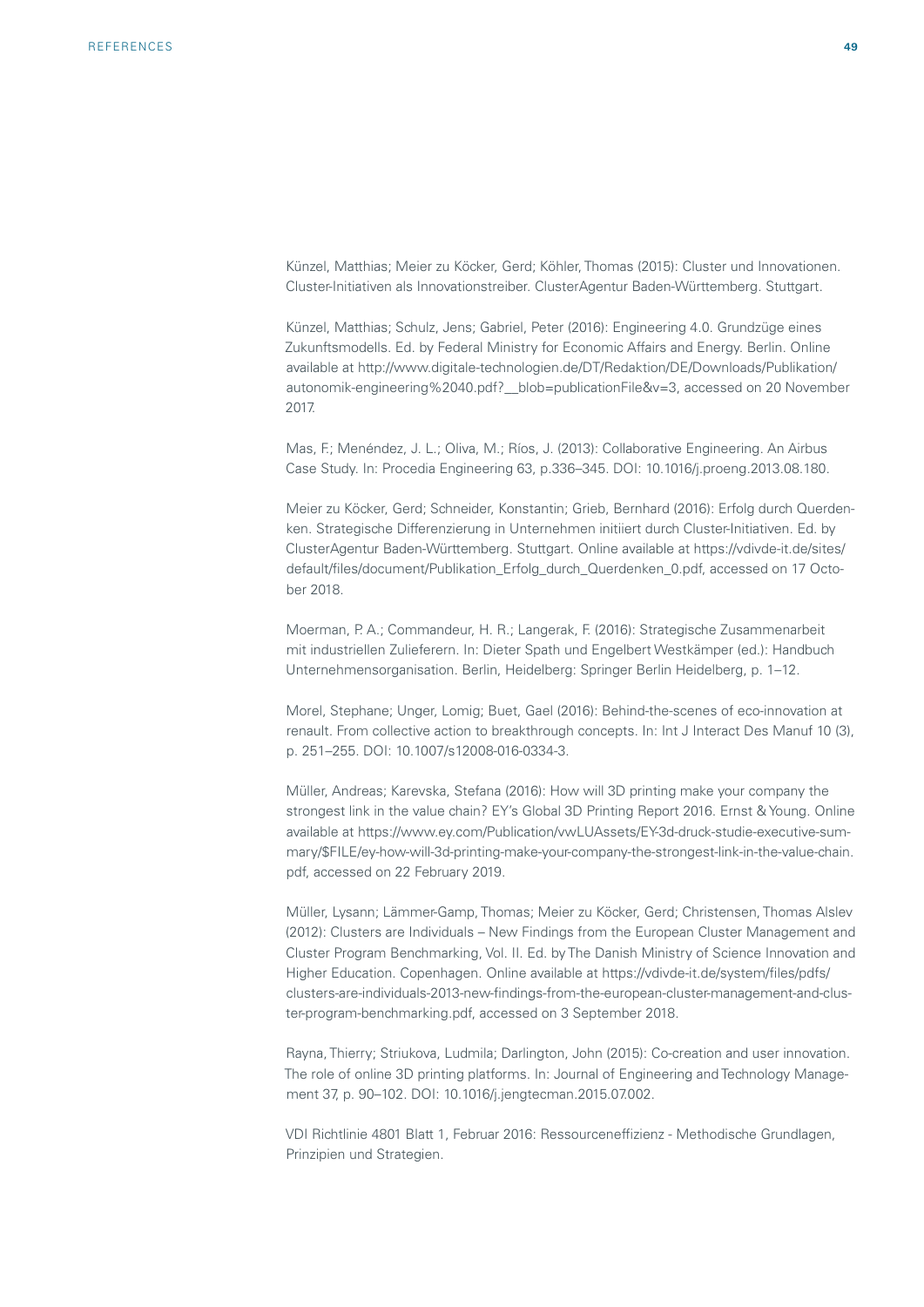Rothgang, Michael; Cantner, Uwe; Dehio, Jochen; Engel, Dirk; Fertig, Michael; Graf, Holger et al. (2014): Begleitende Evaluierung des Förderinstruments "Spitzencluster-Wettbewerb" des BMBF. Abschlussbericht - Kurzfassung 11/2008-4/2014. Forschungsvorhaben des Bundesministeriums für Bildung und Forschung ;. Essen: Rheinisch-Westfälisches Institut für Wirtschaftsforschung (Materialien / RWI, H. 83).

Shen, Weiming; Hao, Qi; Li, Weidong (2008): Computer supported collaborative design. Retrospective and perspective. In: Computers in Industry 59 (9), p. 855–862. DOI: 10.1016/j. compind.2008.07.001.

Steinhorst, Ulrich (2005): Entwicklung eines Instrumentariums zur Gestaltung von Systempartnerschaften im Produktentstehungsprozess. Gabler Edition Wissenschaft. Wiesbaden, s.l.: Deutscher Universitätsverlag (Forum produktionswirtschaftliche Forschung). Online available at http://dx.doi.org/10.1007/978-3-663-09940-6, accessed on 22 February 2019.

Stiefel, Patrick (2011): Eine dezentrale Informations- und Kollaborationsarchitektur für die unternehmensübergreifende Produktentwicklung. Zugl.: Clausthal, Techn. Univ., Doctoral Thesis., 2010. 1st edition Wiesbaden: Vieweg+Teubner Verlag / Springer Fachmedien Wiesbaden GmbH Wiesbaden. Online available at http://dx.doi.org/10.1007/978-3-8348-8180-9, accessed on 22 February 2019.

Volkswagen AG (2017): MOIA-Fahrzeug gibt Ride-Pooling ein neues Gesicht. Online available at https://www.volkswagenag.com/de/news/stories/2017/12/moia-shuttle-ridepooling-gets-abrand-new-look.html, accessed on 18 December 18.

World Trade Organisation (ed.): TRIPS Agreement. The TRIPS Agreement is Annex 1C of the Marrakesh Agreement Establishing the World Trade Organisation, signed in Marrakesh, Morocco on 15 April 1994. (as amended on 23 January 2017). Online available at https://www. wto.org/english/docs\_e/legal\_e/31bis\_trips\_01\_e.htm, accessed on 6 December 2018.

Wouters, Laurent; Creff, Stephen; Bella, Emma Effa; Koudri, Ali (2017): Collaborative systems engineering. Issues & challenges. In: 2017 IEEE 21st International Conference on Computer Supported Cooperative Work in Design (CSCWD). 2017 IEEE 21st International Conference on Computer Supported Cooperative Work in Design (CSCWD). Wellington, New Zealand, 26 April 2017 - 28 April 2017: IEEE, p. 486–491.